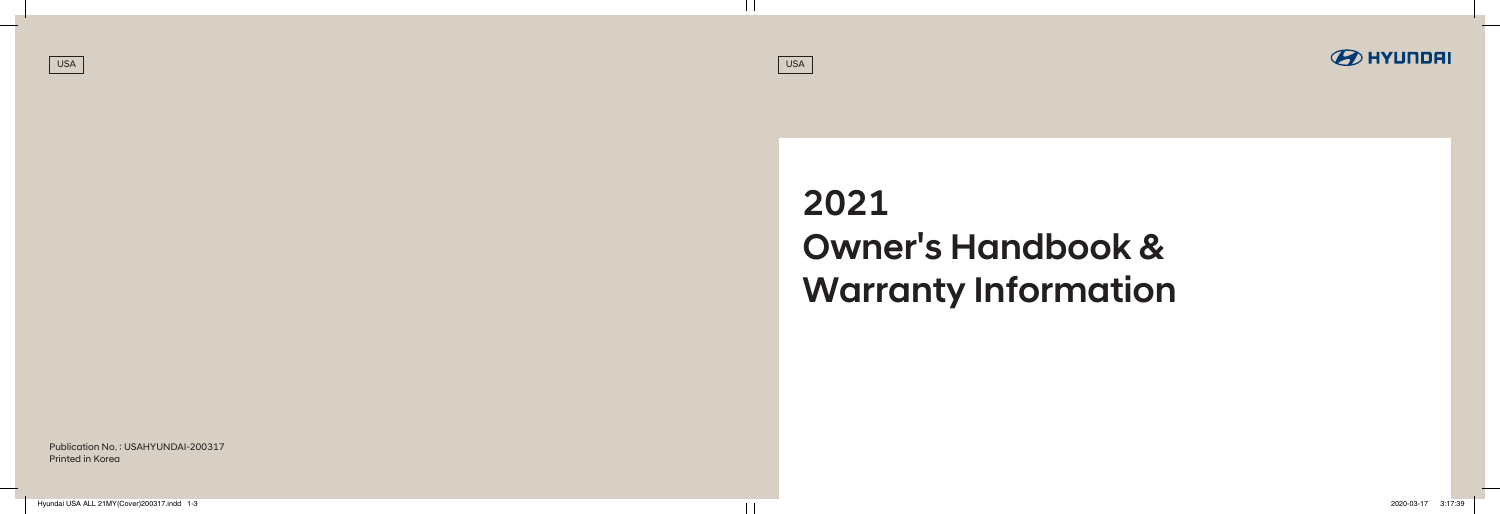# **IMPORTANT:**

Retain this Owner's Handbook in your glovebox for reference relative to Consumer and Warranty Information.

**OWNER INFORMATION CHANGES:**

\* If you change your address or if you are the second or subsequent owner of your HYUNDAI, please complete the Owner Information Change Card

in the front of this handbook.

### **FOR YOUR CONVENIENCE:**

|                                                                     |        | Tel. |  |
|---------------------------------------------------------------------|--------|------|--|
| Your Salesperson is:                                                |        |      |  |
|                                                                     |        | Tel. |  |
| Your Service Manager is:                                            |        |      |  |
|                                                                     |        | Tel. |  |
| Your Parts Manager is:                                              |        |      |  |
|                                                                     |        |      |  |
|                                                                     |        |      |  |
|                                                                     |        |      |  |
|                                                                     |        |      |  |
| <b>SPEEDOMETER REPLACEMENT:</b>                                     |        |      |  |
| Speedometer replaced on __________________ with _____________ miles |        |      |  |
| on the odometer.                                                    | (Date) |      |  |

Dealer Code: Name:

Warranty Start Date:

HYUNDAI Dealer Signature:

 $\perp$ 

 $\overline{\phantom{a}}$ 

 $\overline{\phantom{a}}$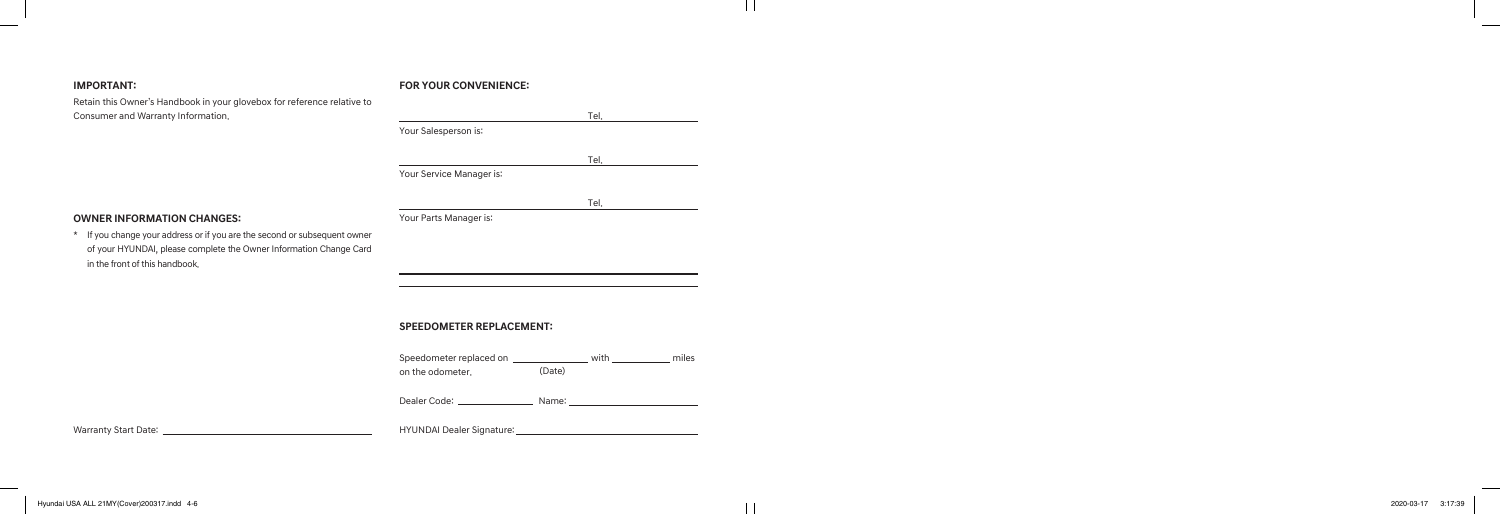# **OWNER INFORMATION CHANGE CARD**

| If you have changed your address or if you are the second or subsequent owner of your    |
|------------------------------------------------------------------------------------------|
| I Hyundai, please notify us immediately by completing and mailing this owner information |
| : change card to:                                                                        |

Hyundai Customer Care Center Hyundai Motor America PO Box 20850

Fountain Valley, CA 92728

 $\mathscr{R}$ 

 $\mathbf{I}$  $\mathbf{I}$ k.

 $\blacksquare$ 

### **NEW OWNER INFORMATION**

| .                                                                                                                                                                              | <b>UIRULE</b>    |
|--------------------------------------------------------------------------------------------------------------------------------------------------------------------------------|------------------|
| M.I.<br><b>I LAST NAME</b><br><b>FIRST</b>                                                                                                                                     |                  |
| <sup>I</sup> MAIL ADDRESS: NUMBER<br><b>STREET</b>                                                                                                                             | APT.             |
| <b>CITY/TOWN</b><br><b>STATE</b>                                                                                                                                               | <b>ZIP CODE</b>  |
| Cell<br>Work<br>Home<br>$\overline{\phantom{a}}$<br><b>TELEPHONE NUMBER</b><br><b>CIRCLE</b><br>I VEHICLE IDENTIFICATION: The VIN is located on the driver's side of the dash. |                  |
| IVEHICLE IDENTIFICATION NUMBER                                                                                                                                                 | ODOMETER READING |
| <b>SIGNATURE</b><br>X                                                                                                                                                          | $\mathbf{1}$     |

### **Check one:**



Change of Address

I no longer own this automobile as of  $\frac{1}{\sqrt{2}}$ 

It was:

□Exported **Sold** Destroyed **Stolen** 

| $\cdot$ Algebra |    | rc         | 4R.<br>٠. |
|-----------------|----|------------|-----------|
|                 | ۰, | 'r 1<br>`⊨ |           |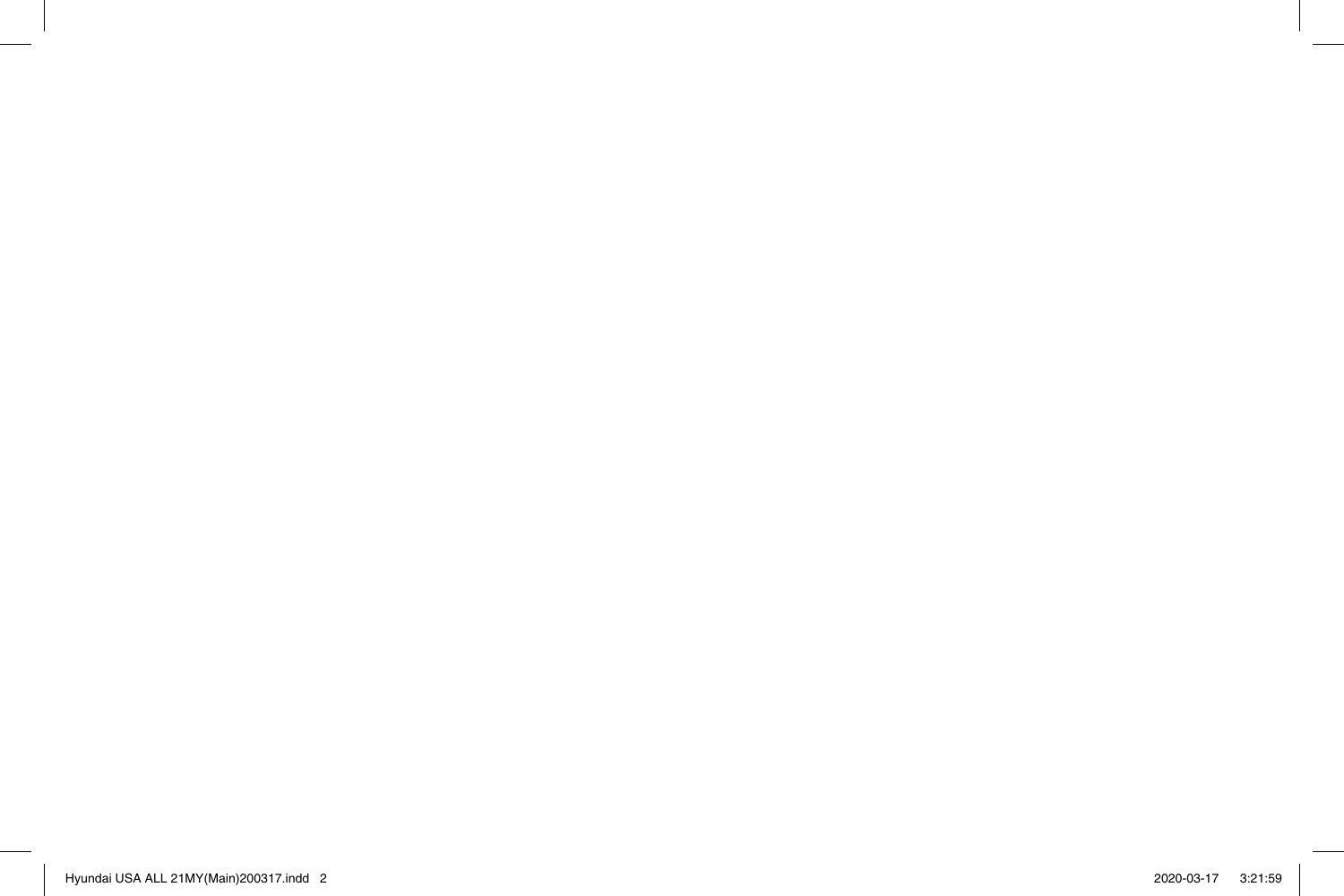# **TABLE OF CONTENTS**

| <b>SECTION 1</b> |                                                                          |    |
|------------------|--------------------------------------------------------------------------|----|
| <b>SECTION 2</b> |                                                                          |    |
| <b>SECTION 3</b> |                                                                          |    |
|                  | (B) ALTERNATIVE DISPUTE RESOLUTION (BBB AUTOLINE)  10                    |    |
| <b>SECTION 4</b> |                                                                          |    |
|                  |                                                                          |    |
|                  |                                                                          |    |
|                  |                                                                          |    |
| * SECTION 5      |                                                                          |    |
| * SECTION 6      | HYUNDAI HYBRID, PLUG-IN HYBRID, AND ELECTRIC VEHICLE SYSTEM WARRANTY  22 |    |
| * SECTION 7      |                                                                          |    |
| * SECTION 8      |                                                                          |    |
| * SECTION 9      |                                                                          |    |
| * SECTION 10     |                                                                          |    |
|                  |                                                                          |    |
| * SECTION 11     |                                                                          |    |
|                  |                                                                          |    |
| * SECTION 12     |                                                                          |    |
|                  |                                                                          | 48 |

# **\* FOR ROADSIDE ASSISTANCE CALL 1-800-243-7766 (See page 6 for details)**

3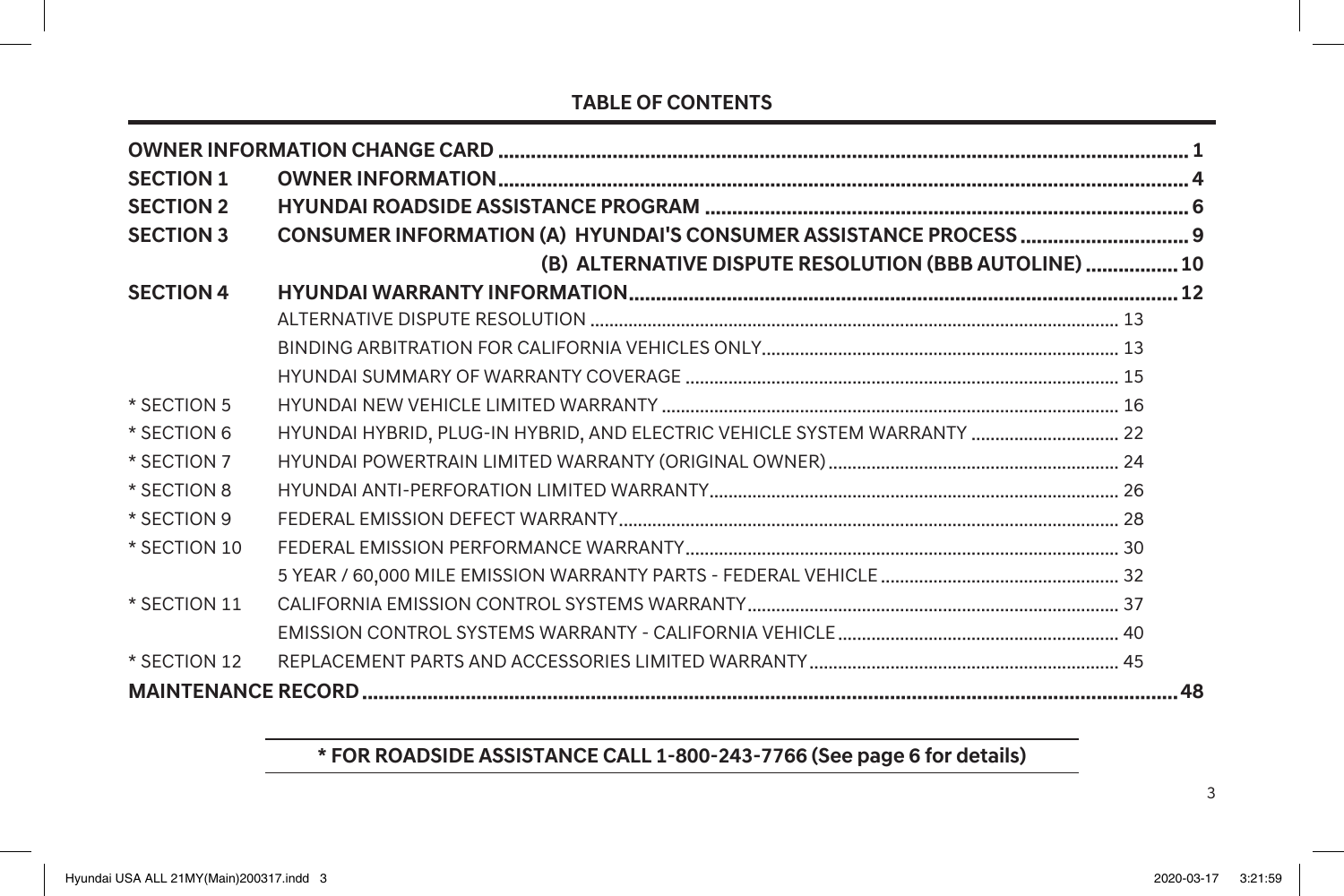# $\blacktriangleright$ **SECTION 1** SECTION

# **HYUNDAI VEHICLE OWNER PRIVACY POLICY**

Your Hyundai vehicle may be equipped with technologies and services that use information collected, generated, recorded or stored by the vehicle. Hyundai has created a Vehicle Owner Privacy Policy to explain how these technologies and services collect, use, and share this information.

You may read our Vehicle Owner Privacy Policy on the HyundaiUSA. com website at: https://www.hyundaiusa.com/owner-privacy-policy. aspx. If you would like to receive a hard copy of our Vehicle Owner Privacy Policy, please contact our Customer Care Center at:

Hyundai Motor America/Customer Care Center P.O. Box 20850 Fountain Valley, CA 92728 1-800-633-5151 consumeraffairs@hmausa.com

Hyundai's Customer Care Center representatives are available Monday through Friday, between the hours of 5:00 AM and 7:00 PM PST and Saturday and Sunday between 6:30 AM and 3:00 PM PST (English). For Customer Care Care assistance in Spanish or Korean, representatives are available Monday through Friday between 6:30 AM and 3:00 PM PST.

## **GENERAL INFORMATION**

This handbook describes the consumer information and warranties relating to your new Hyundai vehicle.

Please read this handbook carefully to familiarize yourself with the type of service which you are entitled to under each of the warranties applicable to your new Hyundai vehicle.

To familiarize yourself with your new Hyundai vehicle and to ensure correct operation and maintenance of your vehicle, we suggest you also review the maintenance requirements and operational features described in the Hyundai Owner's Manual.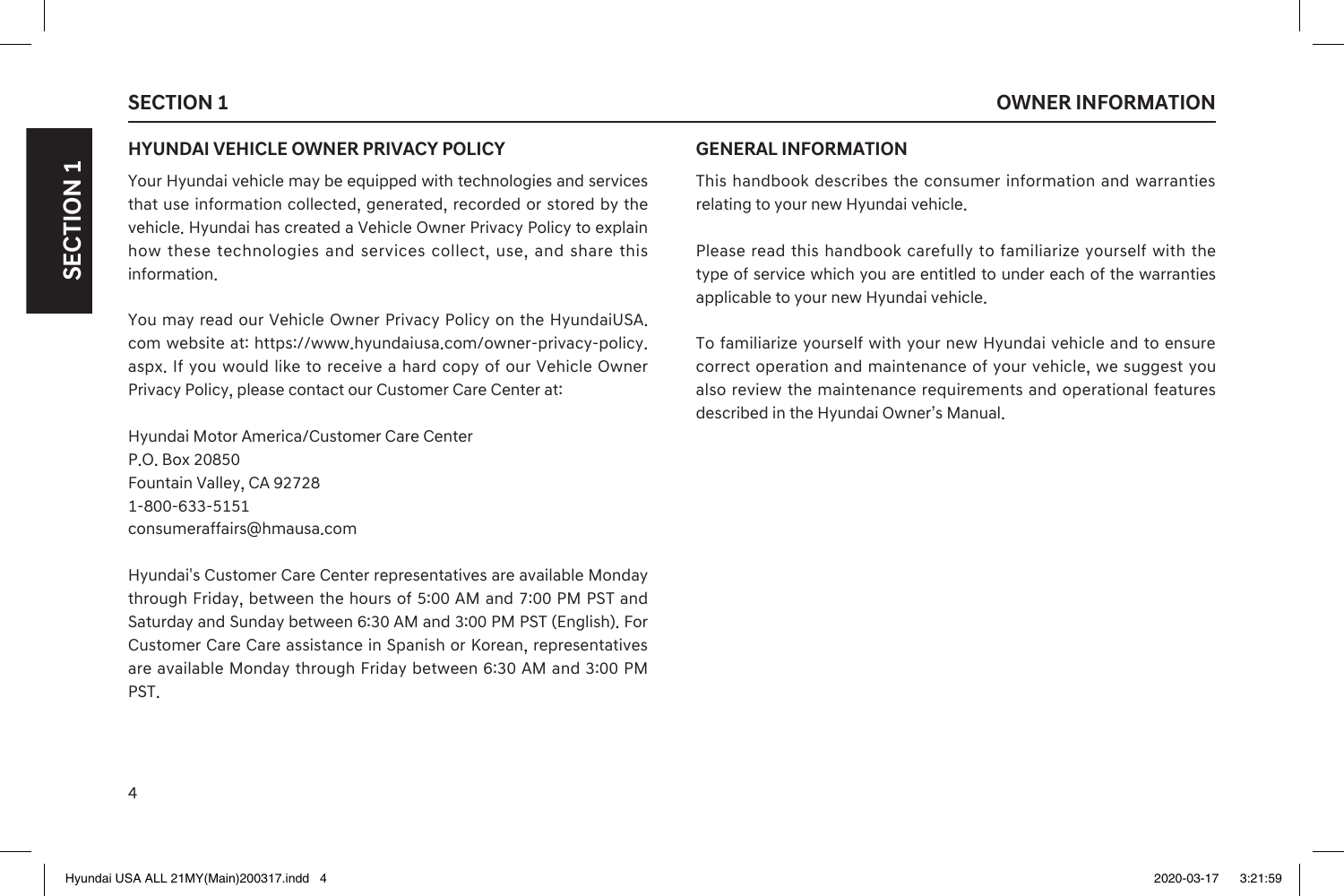### **PRE-DELIVERY INSPECTION**

To ensure your satisfaction and long term enjoyment of your new Hyundai vehicle, your selling dealership has inspected and conditioned your vehicle to Hyundai's recommended inspection and pre-delivery procedure standards.

## **PERIODIC INSPECTION AND MAINTENANCE**

Regular inspection and maintenance by skilled Hyundai technicians are the key to more efficient operation of the vehicle. This inspection and maintenance must be carried out in accordance with the recommendations given in the Hyundai Owner's Manual.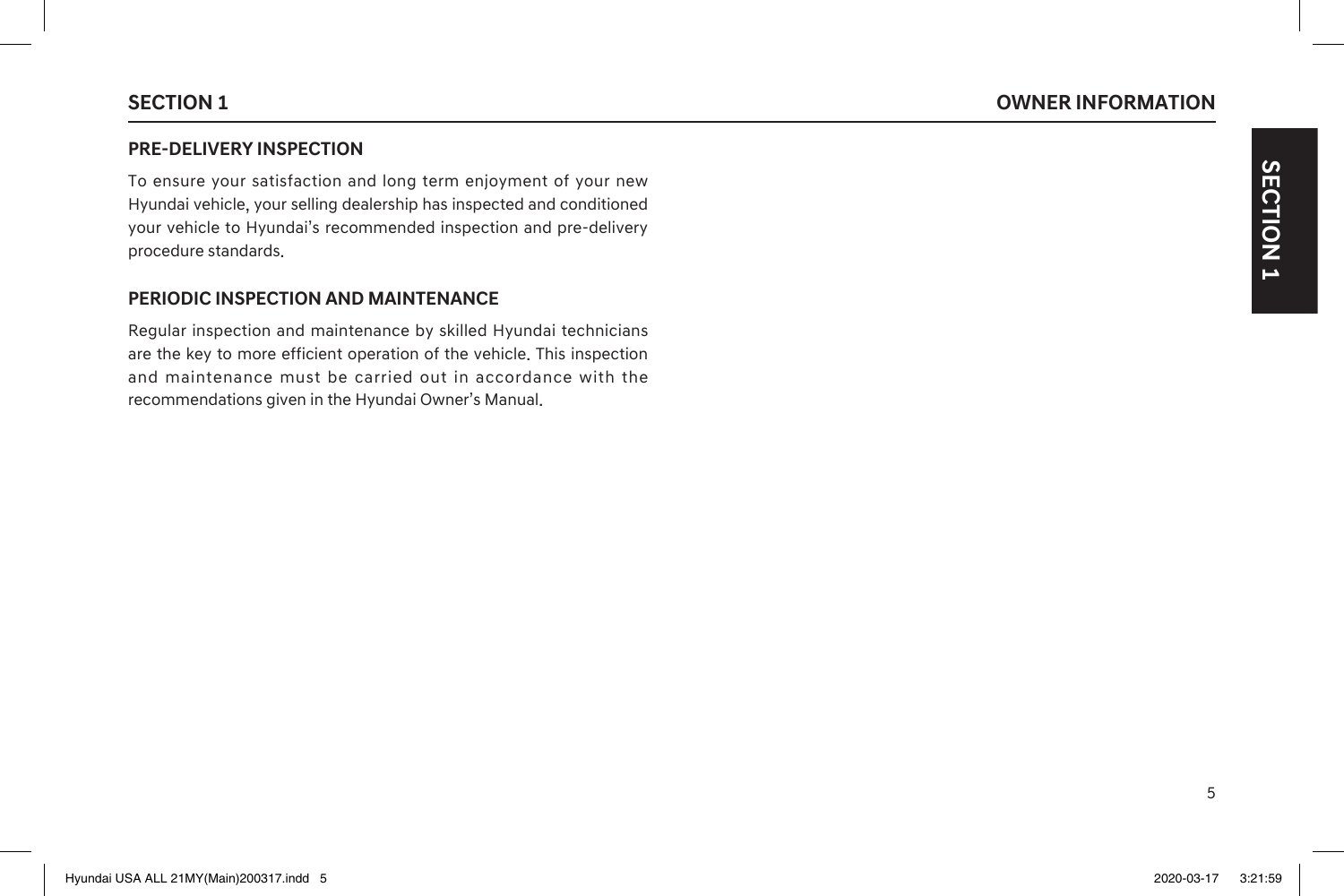### **HYUNDAI ROADSIDE ASSISTANCE PROGRAM**

The Hyundai Roadside Assistance Program reflects Hyundai's commitment to your complete satisfaction with the Hyundai ownership experience. It is available to you in all 50 states and Canada, 24 hours a day, 365 days a year.

# **60 MONTHS/UNLIMITED MILES COVERAGE**

Roadside Assistance is provided on all new 2021 model Hyundai vehicles from the date the vehicle is delivered to the first retail buyer or otherwise put into use (in-service date), whichever is earlier, for a period of 60 months/unlimited miles.

### **TO RECEIVE ASSISTANCE CALL 1-800-243-7766**

A toll-free call to the Hyundai Roadside Assistance line will provide you with assistance for various Roadside Events. See "Coverage" section for details on program coverage. To receive Roadside Assistance, call the Hyundai Roadside Assistance Program phone number, and provide a representative with the following:

- o Your Name
- o Vehicle Identification Number (VIN) located on the driver's side dashboard
- o Vehicle Mileage
- o Vehicle Location
- o Description of your vehicle's problem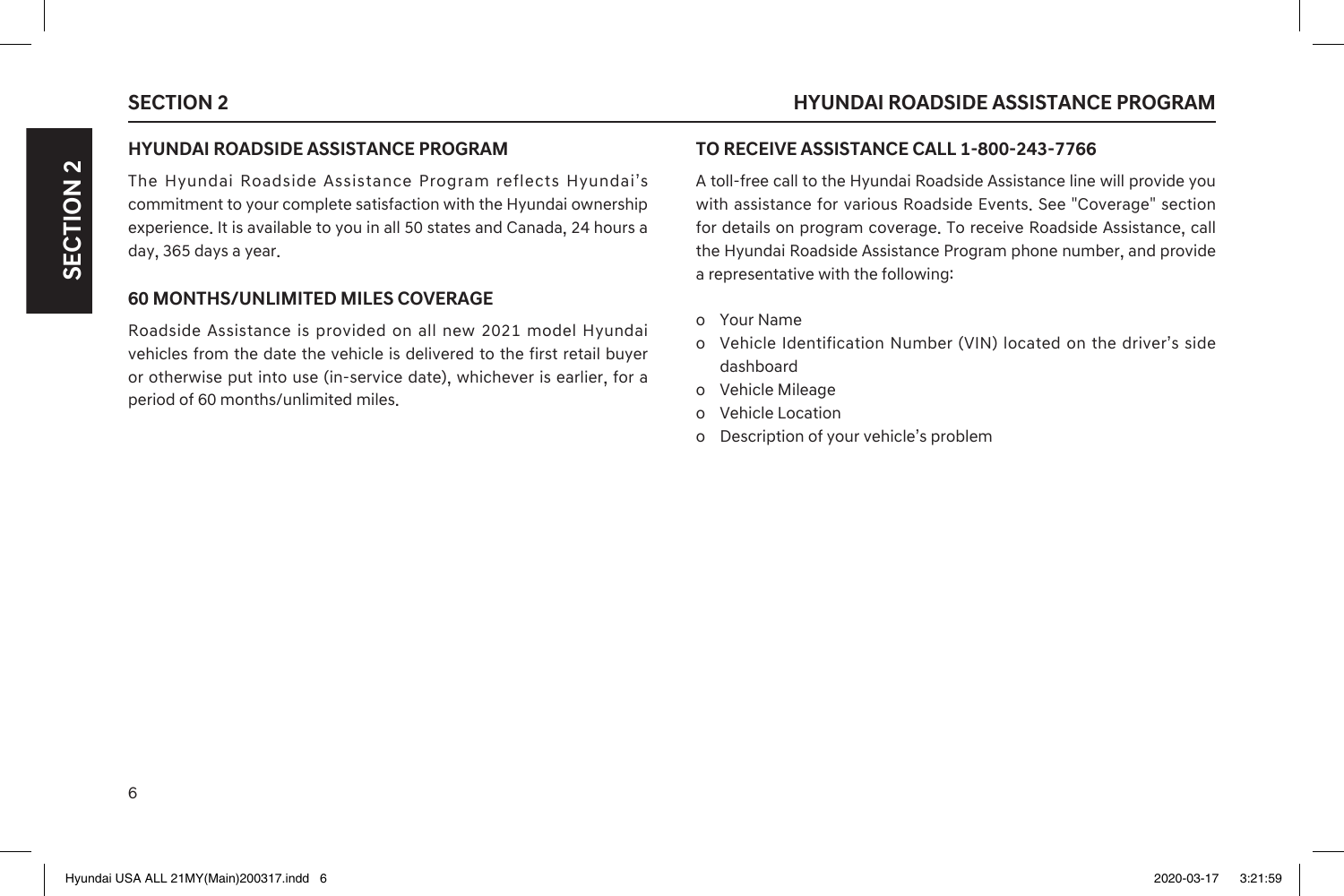### **SECTION 2 HYUNDAI ROADSIDE ASSISTANCE PROGRAM**

### **COVERAGE**

The Hyundai Roadside Assistance Program provides you with the following services:

- o National Hyundai Dealership Locator Service provides you with the location or phone number of Hyundai Dealerships or Authorized Service Facilities in the United States.
- o Roadside Events are defined as either:
	- 1. Towing: Transport for your vehicle to the nearest Hyundai Dealership or Authorized Service Facility, in the unlikely event your vehicle is inoperable, or
	- 2. Roadside Services:
		- Dead Battery/Jump Start
		- Flat Tire Change
		- (except vehicles that have been supplied with the Tire Mobility Kit instead of a spare tire)
		- Lock Out Service (keys locked in car)
		- Gas Delivery (up to three gallons, where permissible, at no charge when you run out)
- o If your vehicle has been diagnosed by Hyundai Dealership or Authorized Service Facility and if the reason for the disablement is a warrantable issue, please contact the Hyundai Customer Care Center toll free number at 1-800-633-5151 to request reimbursement.
- o Examples of non-warranty related tows would include accidents or any other tow incident that is not the result of a defect in materials or workmanship.
- o Trip Interruption Benefit: In the event a warrantable mechanical disablement occurs more than 150 miles away from home, and your vehicle is disabled overnight due to a repair in process, Hyundai Roadside Assistance will reimburse you for reasonable expenses for meals, lodging, or alternate transportation. Trip Interruption Benefit is limited to \$100 per day, subject to a three-day maximum limit per incident.
- o Incidental or Consequential Damages associated with a vehicle failure, including without limitation loss of time; inconvenience; cost of transportation; telephone calls and lodging; loss of personal or commercial property; loss of pay or revenue; and loss of use of the vehicle, are not covered under this Program.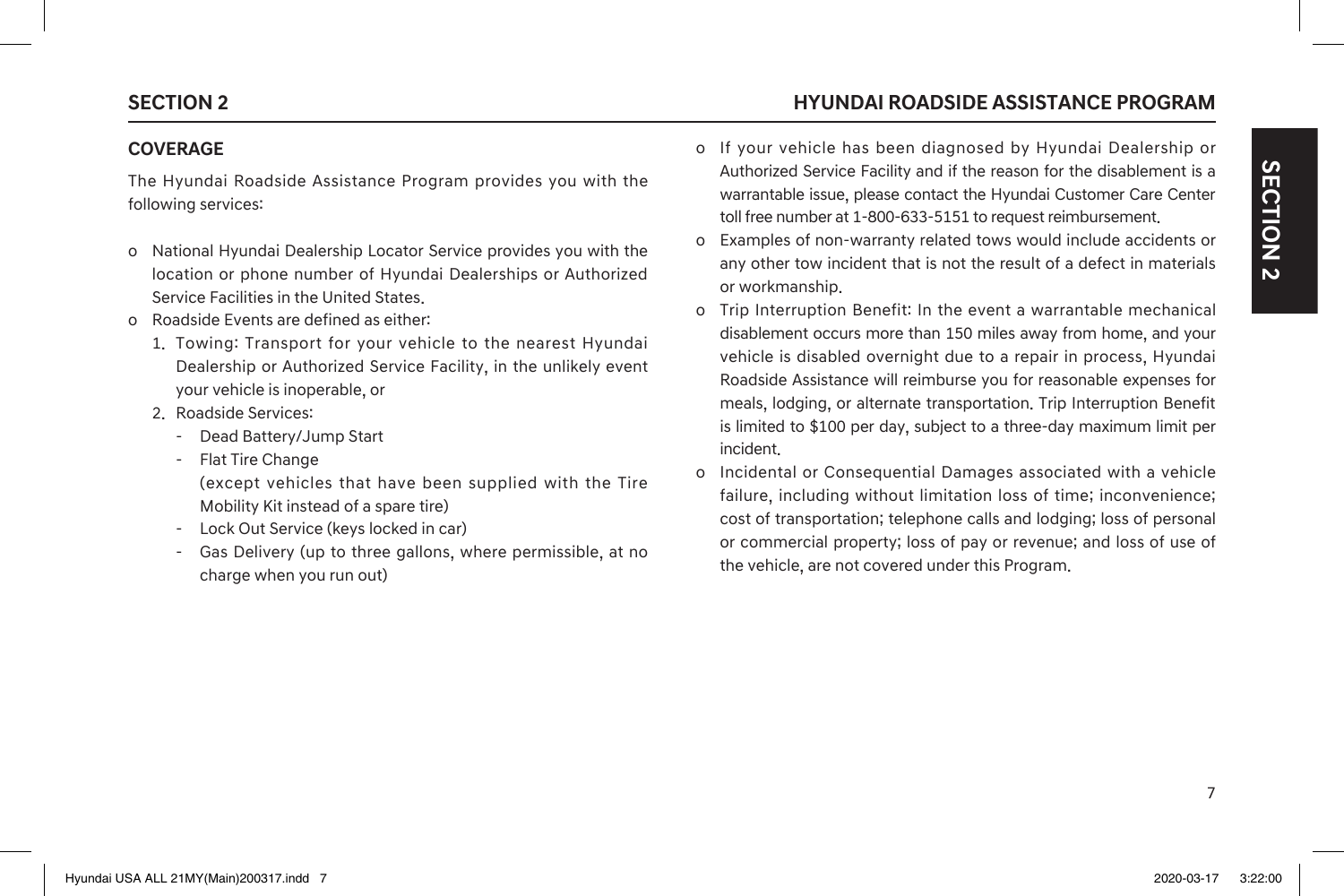### **EXCLUSIONS**

Roadside Assistance is not available for off-road conditions, or conditions manifesting themselves off-road. To receive service, the vehicle must be accessible from a publicly maintained road.

Roadside Assistance is not an Authorized Service Facility and is NOT A WARRANTY. For a description of the warranty covering your 2021 Hyundai, see the Hyundai New Vehicle Limited Warranty Section of this Owner's Handbook. Roadside Assistance is a limited service, provided to you to help minimize any unforeseen vehicle operation inconvenience.

The Hyundai Roadside Assistance Program does not include reimbursement for any costs/charges for repairs, parts, labor, property loss or any other expense incurred as a result of accident/collision, vehicle abuse, racing, vandalism or other items not covered by the Hyundai New Vehicle Limited Warranty. Also excluded are services for snow tires, repair to studs, mounting or demounting of snow chains, and any fines, fees or taxes associated with impound towing as a result of any actual or alleged violation of any law or regulation.

Hyundai Motor America (HMA) reserves the right to limit services or reimbursement to any owner or driver when, in Hyundai Motor America's judgment, the claims are excessive in frequency or type of occurrence.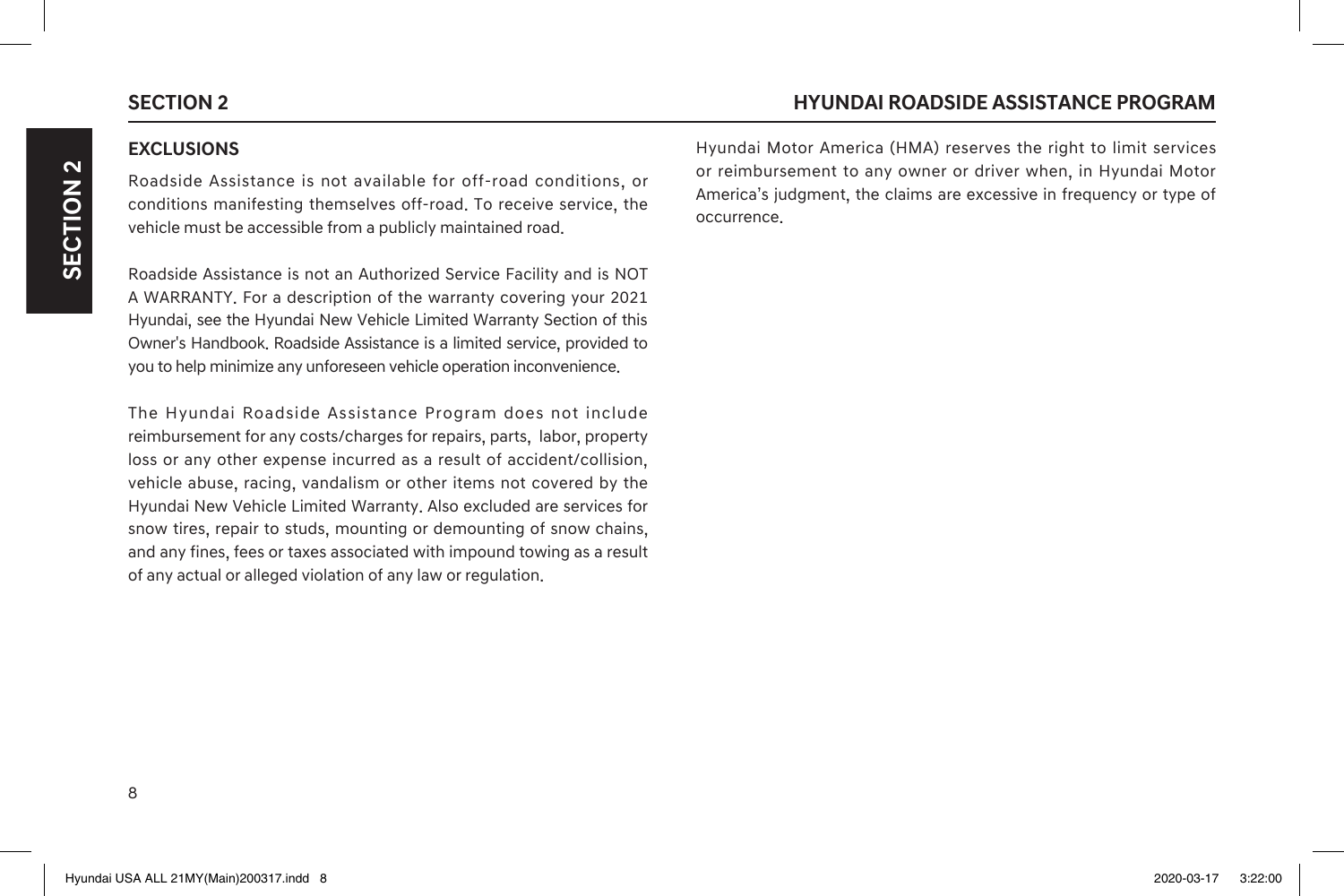### **HYUNDAI'S CONSUMER ASSISTANCE PROCESS**

Hyundai is dedicated to achieving the highest level of consumer satisfaction with our product through quality design and workmanship and customer service. Your Hyundai dealership is in the best position to assist you with your sales, service or parts needs.

In the event you have a concern with your vehicle, being able to provide the information below will be helpful in seeking assistance:

- Name and address
- Vehicle model and model year
- Date of purchase
- Vehicle Identification Number (a 17-Digit number found on driver's side dashboard)
- Current mileage
- Selling and servicing dealership
- Service history of your vehicle
- Brief description of concern
- Day/evening telephone number
- What you are seeking

We recommend you use the following steps to resolve your vehicle's performance or servicing concerns:

1) First, speak to the Service Advisor at the dealership. This person is in the best position to respond to your concerns.

- 2) Should you require additional assistance, speak with the Service Manager or General Manager at the dealership.
- 3) After consulting with your dealership, if you feel additional clarification or help is needed, write or call our Customer Care Center:

HYUNDAI MOTOR AMERICA Hyundai Customer Care Center PO Box 20850 Fountain Valley, CA 92728 **1-800-633-5151** Consumeraffairs@hmausa.com

Hyundai's Customer Care Center representatives are available Monday through Friday, between the hours of 5:00 AM and 7:00 PM PST and Saturday and Sunday between 6:30 AM and 3:00 PM PST (English). For Customer Care Center assistance in Spanish or Korean, representatives are available Monday through Friday between 6:30 AM and 3:00 PM PST. They are prepared to answer any questions regarding your Hyundai, and may also provide assistance in getting your concern resolved through the dealership.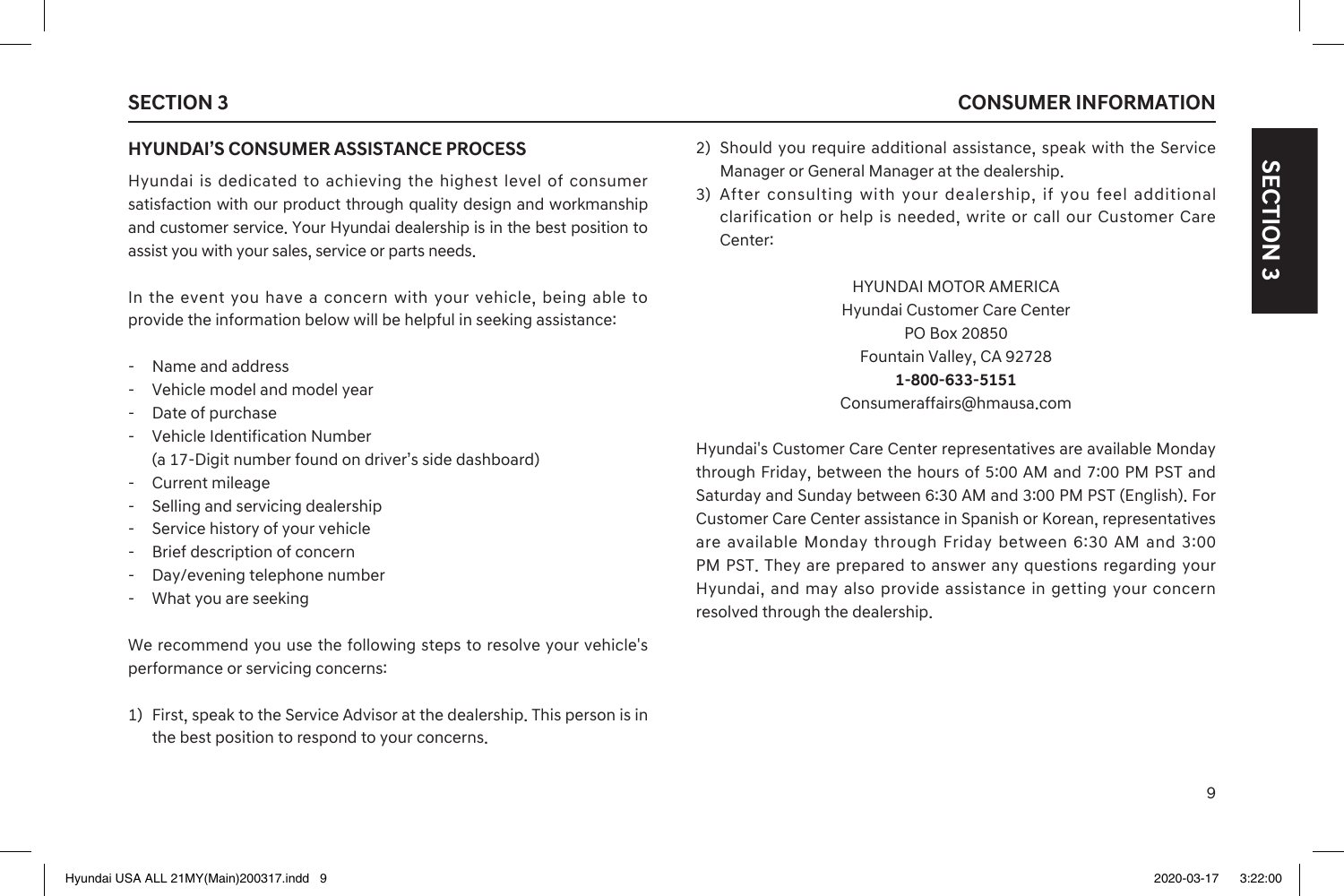# **SECTION 3 CONSUMER INFORMATION**

### **ALTERNATIVE DISPUTE RESOLUTION**

Hyundai Motor America's internal consumer assistance process will make every effort to resolve every customer concern in a satisfactory manner. We realize, however, that mutual agreement on some issues may not be possible. To ensure that you have had an opportunity to have your concern fully reviewed, Hyundai Motor America provides an Alternative Dispute Resolution (arbitration) program. Hyundai offers the program through:

BBB AUTO LINE Alternative Dispute Resolution Division Council of Better Business Bureaus, Inc. 3033 Wilson Boulevard, Suite 600 Arlington, Virginia 22201 1-800-955-5100 www.bbb.org/autoline/

This service is provided at no cost to you and is part of Hyundai's effort to provide you with an impartial third-party organization to equitably resolve your concerns.

AUTO LINE will perform arbitration services on disputes involving Hyundai vehicles with an alleged nonconformity, defect, or deficient warranty performance, as may be required by state or federal law. NOTE: If your state law requires written notification to the manufacturer please write:

HYUNDAI MOTOR AMERICA Hyundai Customer Care Center PO Box 20850 Fountain Valley, CA 92728 Consumeraffairs@hmausa.com

To begin the Alternative Dispute Resolution (arbitration) process, simply call the Council of Better Business Bureaus at 1-800-955-5100 and you will be sent a Customer Claim Form, along with a handbook describing how BBB AUTO LINE works. Time, mileage and other limitations may apply.

 If you wish to use the BBB AUTOLINE program and you qualify for participation, you will be required to provide the following information:

- Your name and address;
- The Vehicle Identification Number;
- True make, model, & year of your vehicle; and
- A description of the problem with your vehicle.

BBB AUTOLINE may also ask you for other information that may help to resolve your concerns, such as the purchase price of the vehicle, the mileage at the time of purchase, the current mileage and copies of repair orders.

Please refer to the Owner's Handbook Supplement for additional information regarding eligibility requirements in your state.

10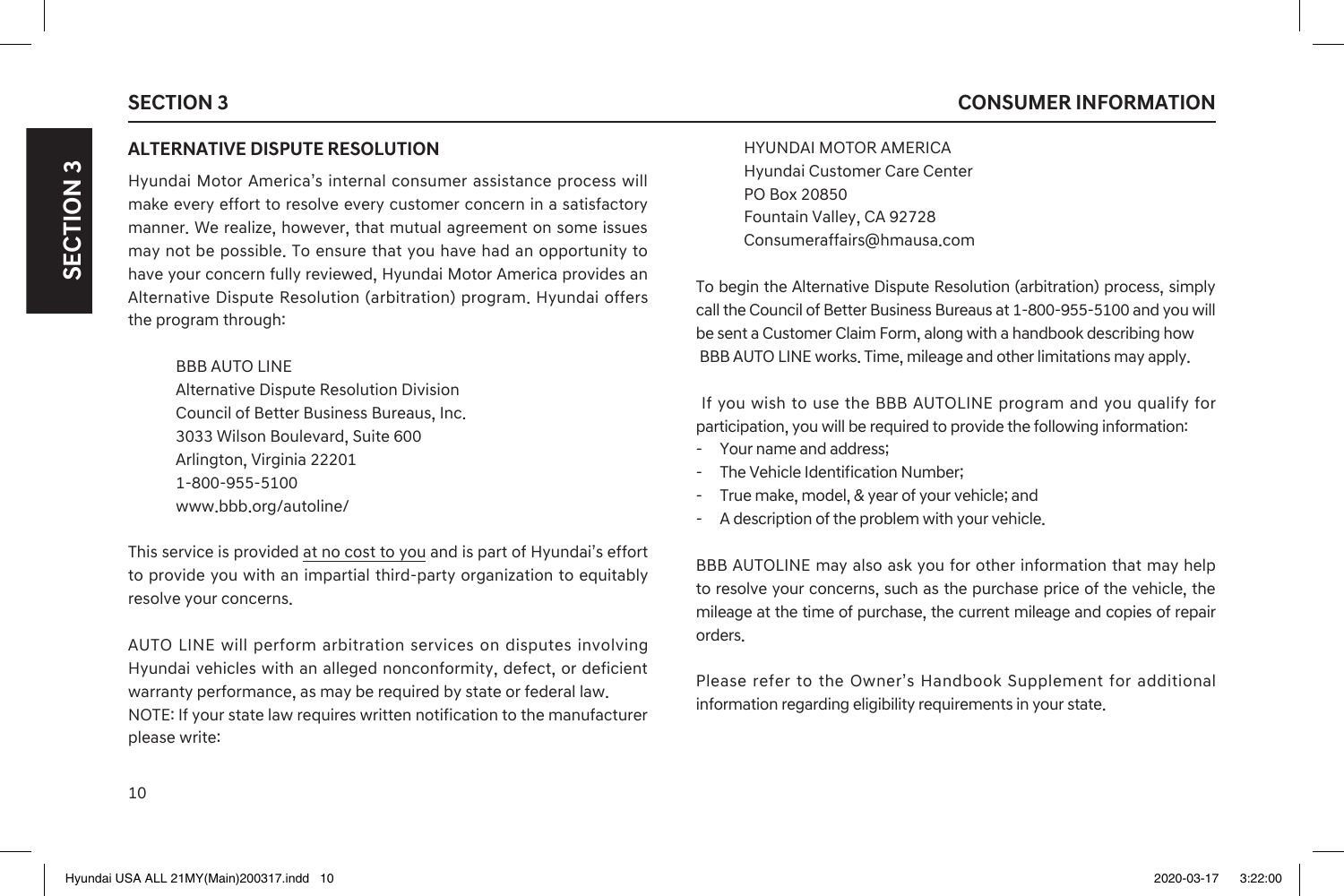# IMPORTANT: You must use BBB AUTO LINE prior to seeking remedies through a court action pursuant to the Magnuson-Moss Warranty Act ("the Act"), except in Georgia, although that option is still available to you. However, if you choose to seek remedies that are not created by the Act, you are not required to use BBB AUTO LINE, although that option is still available to you. You must also use BBB AUTO LINE if you are seeking remedies under the "Lemon Laws" of your state if your state statute requires you to do so.

A decision should be rendered within 40 days of AUTO LINE's receipt of your properly completed Customer Claim Form. BBB will send you a copy of the arbitrator's decision and if you accept the decision, all parties must comply with the decision within the time limits (performance date) set by the arbitrator.

Approximately two weeks after the "performance date", BBB will contact the consumer to verify that the arbitrator's decision has been completed.

AUTO LINE's decisions do not include attorney's fees, civil penalties, punitive damages, multiple damages or consequential damages other than incidental damages which you may be entitled to under law.

If you reject the decision of the arbitrator you may pursue other legal remedies under state or federal law; the company will not be obligated to perform any part of the decision. Depending on federal or state

# **SECTION 3 CONSUMER INFORMATION**

law, the decision may or may not be introduced as evidence by the consumer or the company in any civil court action relating to any matter that has been resolved in your arbitration hearing, and BBB involvement in the case will end as well.

**Important: Please refer to the first page of the Hyundai New Vehicle Limited Warranty section of this Owner's handbook for additional important information regarding alternative dispute resolution and other legal remedies available to you.**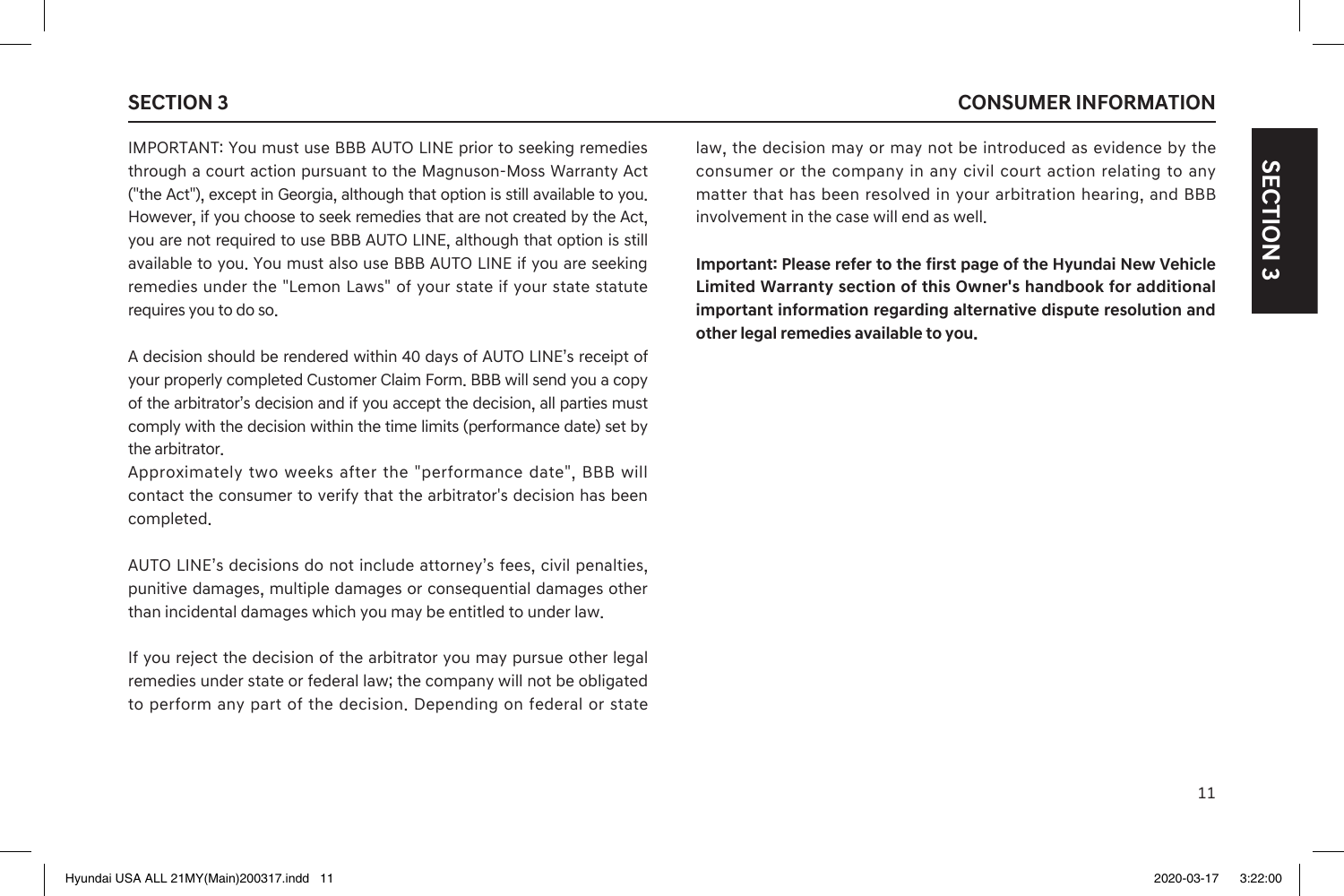# **Hyundai Warranty Information**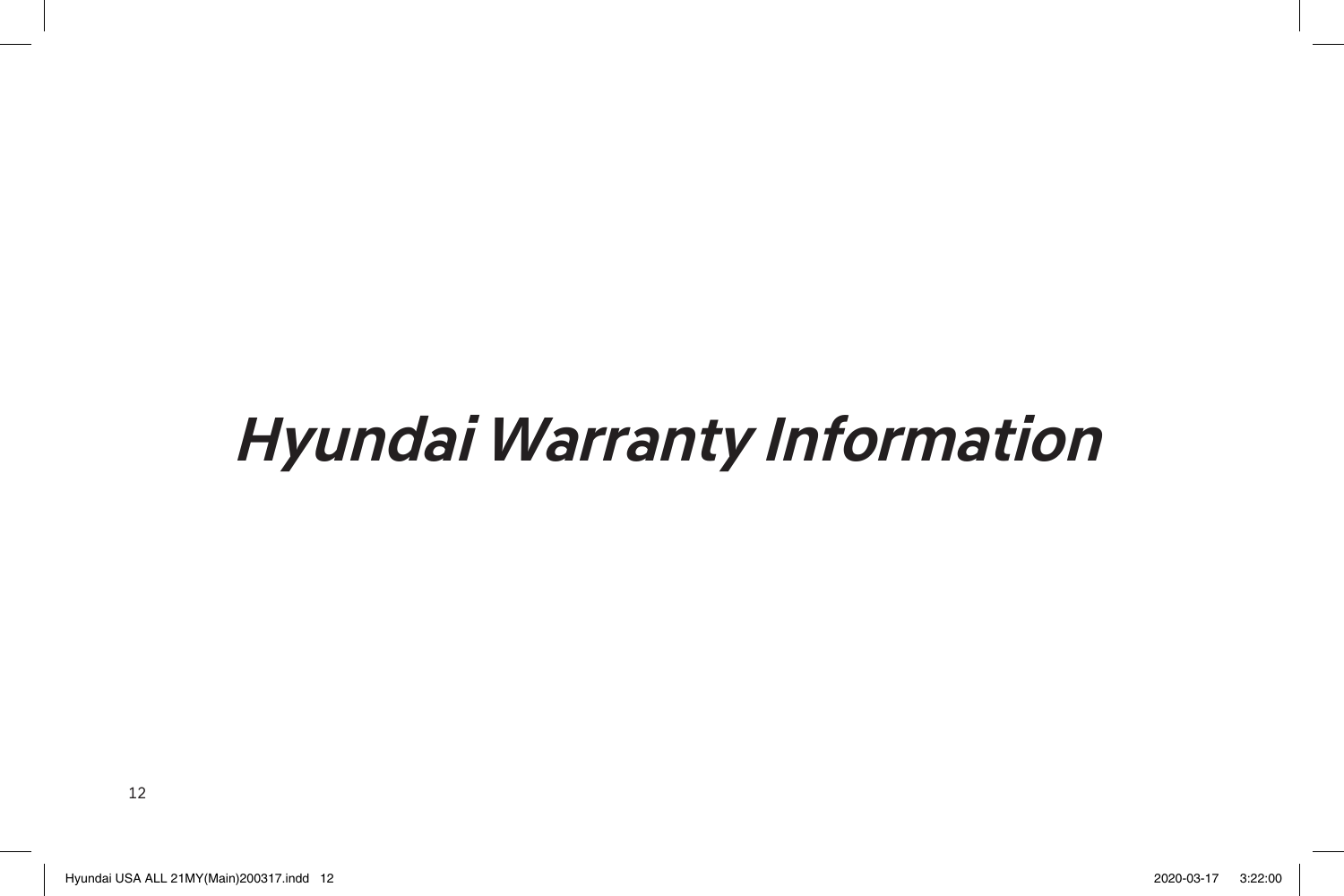## **SECTION 4 HYUNDAI WARRANTY INFORMATION**

### **ALTERNATIVE DISPUTE RESOLUTION**

If a dispute arises regarding your warranty coverage, please follow the steps described under the "Consumer Information" section of this handbook. To ensure that you have had an opportunity to have your concern fully reviewed, Hyundai provides an Alternative Dispute Resolution program that is offered through:

BBB AUTO LINE Alternative Dispute Resolution Division Council of Better Business Bureaus, Inc. 3033 Wilson Boulevard, Suite 600 Arlington, VA 22201 1-800-955-5100

Important: You must use BBB AUTO LINE prior to seeking remedies through a court action pursuant to the Magnuson-Moss Warranty Act ("the Act"), except in Georgia, although that option is still available to you. However, if you choose to seek remedies that are not created by the Act, you are not required to use BBB AUTO LINE, although that option is still available to you. You must also use BBB AUTO LINE if you are seeking remedies under the "Lemon Laws" of your state if your state statute requires you to do so. Please consult the "Consumer Information" section of this handbook and the Owner's Handbook Supplement for more information about the BBB AUTO LINE program. Time and mileage limitations may apply. Please refer to the Owner's Handbook Supplement for additional information regarding eligibility requirements in your state.

### **BINDING ARBITRATION FOR CALIFORNIA VEHICLES ONLY**

### **PLEASE READ THIS SECTION IN ITS ENTIRETY AS IT AFFECTS YOUR RIGHTS**

If you purchased or leased your Hyundai vehicle in the State of California, you and we each agree that any claim or disputes between us (including between you and any of our affiliated companies) related to or arising out of your vehicle purchase, use of your vehicle, the vehicle warranty, representations in the warranty, or the duties contemplated under the warranty, including without limitation claims related to the failure to conform a vehicle to warranty, failure to repurchase or replace your vehicle, or claims for a refund or partial refund of your vehicle's purchase price (excluding personal injury claims), but excluding claims brought under the Magnuson-Moss Warranty Act, shall be resolved by binding arbitration at either your or our election, even if the claim is initially filed in a court of law. If either you or we elect to resolve our dispute via arbitration (as opposed to in a court of law), such binding arbitration shall be administered by and through JAMS Mediation, Arbitration and ADR Services (JAMS) under its Streamlined Arbitration Rules & Procedures.

We will pay all JAMS fees for any arbitration except for the initial filing fee of \$250. The arbitration will be held in the city or county of your residence. To learn more about arbitration, including how to commence arbitration, you may call any JAMS office or go to www.jamsadr.org.

This agreement to arbitrate is intended to be broadly interpreted and to make all disputes and claims between us (including our affiliated companies) relating to or arising out of your vehicle purchase, use of your vehicle, or the vehicle warranty subject to arbitration to the maximum extent permitted by law.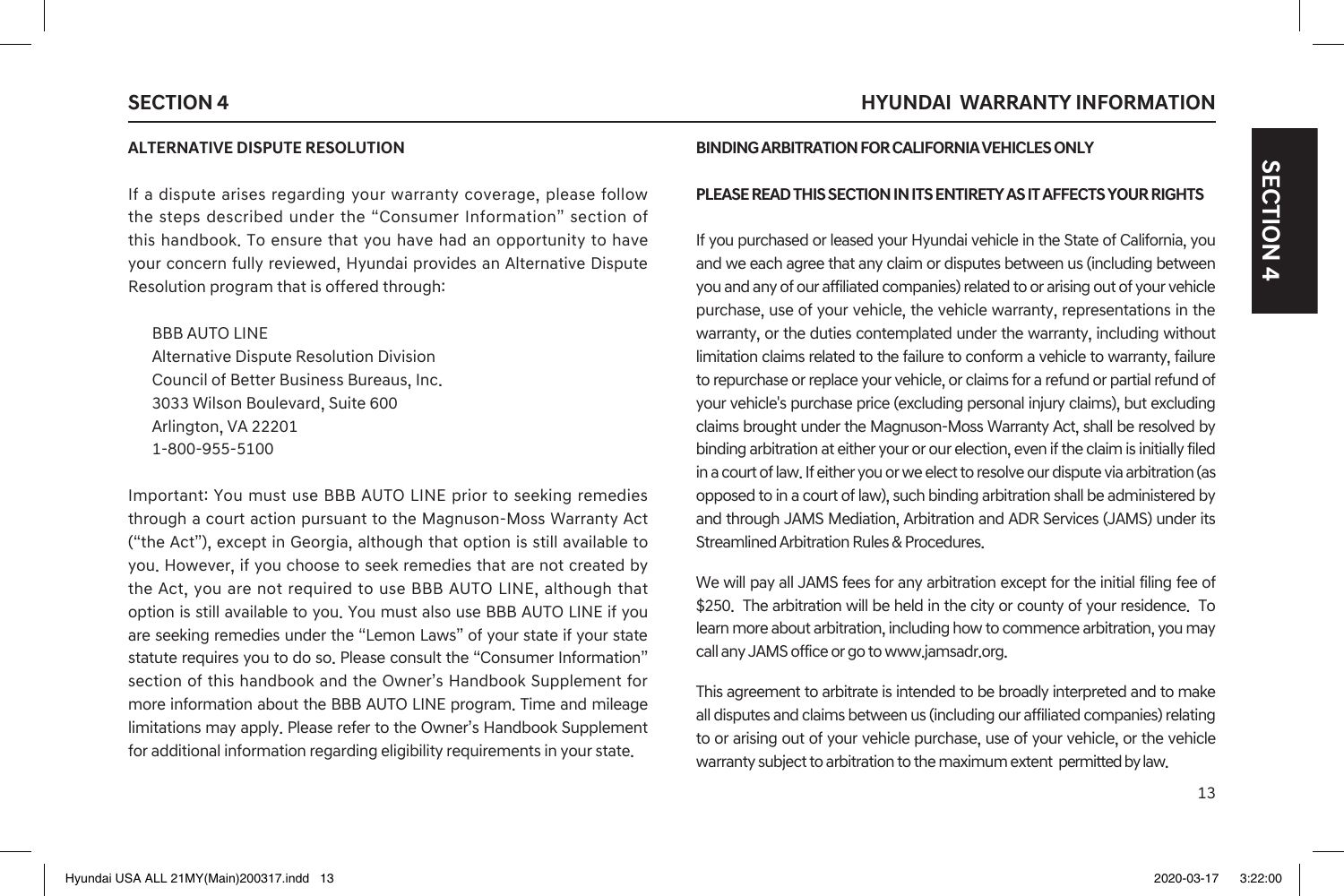In any arbitration, the arbitrator shall be bound by the terms of this agreement and shall follow the applicable law. The arbitrator shall not have the power to commit manifest errors of law, and any award rendered by the arbitrator that employs a manifest error of law may be vacated or corrected by a court of competent jurisdiction for such error. The arbitrator may only resolve disputes between you and us and may not consolidate claims without the consent of all parties. The arbitrator cannot hear class or representative claims or requests for relief on behalf of others purchasing or leasing Hyundai Motor America vehicles as permitted by law. In other words, you and we may bring claims against the other only in your or our individual capacity, and not as a plaintiff or class member in any class or representative action to the maximum extent permitted by law. If a court or arbitrator decides that any part of this agreement to arbitrate cannot be enforced as to a particular claim for relief, then that claim (and only that claim ) must be brought in court and must be stayed pending arbitration of the arbitrable claims. If arbitration is elected by either party, the parties collectively agree that they waive their right to a jury trial. In no events shall class arbitration be permitted.

Notwithstanding the above, you may file a lawsuit in small claims court for any claims that otherwise require binding arbitration. This agreement evidences a transaction involving interstate commerce and shall be governed by the Federal Arbitration Act, 9 U.S.C. §§ 1-16. Judgment upon any award in arbitration may be entered in any court having jurisdiction.

**IF YOU PURCHASED OR LEASED YOUR VEHICLE IN CALIFORNIA, YOUR WARRANTY IS MADE SUBJECT TO THE TERMS OF THIS BINDING ARBITRATION PROVISION. BY ACCEPTING BENEFITS UNDER THIS WARRANTY, INCLUDING HAVING ANY REPAIRS PERFORMED UNDER WARRANTY, YOU AGREE TO BE** 

**BOUND BY THESE TERMS. IF YOU DO NOT AGREE WITH THESE TERMS, PLEASE CONTACT US AT OPT-OUT@HMAUSA.COM WITHIN THIRTY (30) DAYS OF YOUR PURCHASE OR LEASE TO OPT-OUT OF THIS ARBITRATION PROVISION.**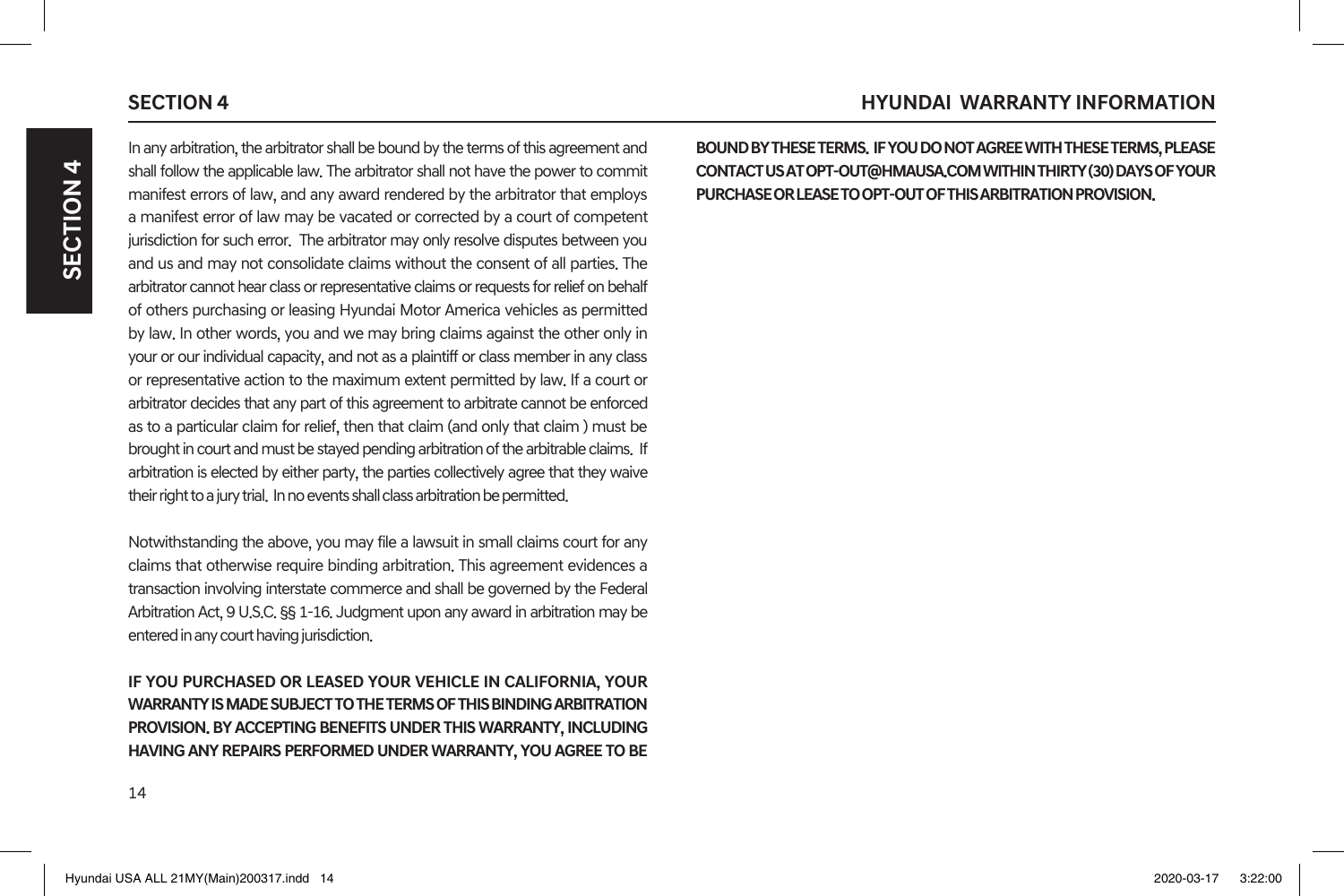# **HYUNDAI SUMMARY OF WARRANTY COVERAGE**

|                                                     |                                                                                              |                |   |   | <b>YEARS</b> |   |   |   |   |    |
|-----------------------------------------------------|----------------------------------------------------------------------------------------------|----------------|---|---|--------------|---|---|---|---|----|
|                                                     |                                                                                              | $\overline{2}$ | 3 | 4 | 5            | 6 | 7 | 8 | 9 | 10 |
| New Vehicle                                         | 5 years/60,000 miles                                                                         |                |   |   |              |   |   |   |   |    |
| • Adjustments                                       | 1 year/12,000 miles                                                                          |                |   |   |              |   |   |   |   |    |
| · Air Conditioner Refrigerant Charge                | 1 year/UNLIMITED MILEAGE                                                                     |                |   |   |              |   |   |   |   |    |
| $\cdot$ Paint                                       | 3 years/36,000 miles                                                                         |                |   |   |              |   |   |   |   |    |
| · Radio,<br>Navigation System, Bluetooth            | 5 years/60,000 miles                                                                         |                |   |   |              |   |   |   |   |    |
| • 12V Battery                                       | 3 years/36,000 miles                                                                         |                |   |   |              |   |   |   |   |    |
| Hybrid, Plug-in Hybrid, and Electric Vehicle System | 10 years/100,000 miles                                                                       |                |   |   |              |   |   |   |   |    |
| Powertrain ①                                        | 5 years/60,000 miles<br>10 years/100,000 miles (ORIGINAL OWNER)                              |                |   |   |              |   |   |   |   |    |
| Anti - Perforation                                  | 7 years/UNLIMITED MILEAGE                                                                    |                |   |   |              |   |   |   |   |    |
| <b>Emissions - Federal</b>                          | 5 years/60,000 miles (or up to first required scheduled maintenance, whichever occurs first) |                |   |   |              |   |   |   |   |    |
| Emissions - Federal Specific Components 2           | 8 years/80,000 miles                                                                         |                |   |   |              |   |   |   |   |    |
| Emissions - California                              | 5 years/60,000 miles (or up to first required scheduled maintenance, whichever occurs first) |                |   |   |              |   |   |   |   |    |
| Emissions - California Specific Components 3        | 8 years/80,000 miles OR 7 years/70,000 miles                                                 |                |   |   |              |   |   |   |   |    |
| <b>Replacement Parts</b>                            | 1 year/12,000 miles                                                                          |                |   |   |              |   |   |   |   |    |
| Accessories 4                                       | 1 year/UNLIMITED MILEAGE                                                                     |                |   |   |              |   |   |   |   |    |

① Original Owner 10 Years/100,000 Miles, Subsequent Owner(s) 5 Years/60,000 Miles

② Specific components, see "Federal Emission Warranty Parts," NOTE1, page 32

③ Specific components, see "California Emission Warranty Parts," NOTE1 and NOTE3, page 40

④ Accessory may also be covered by a separate mfr. warranty after the HMA Warranty expires.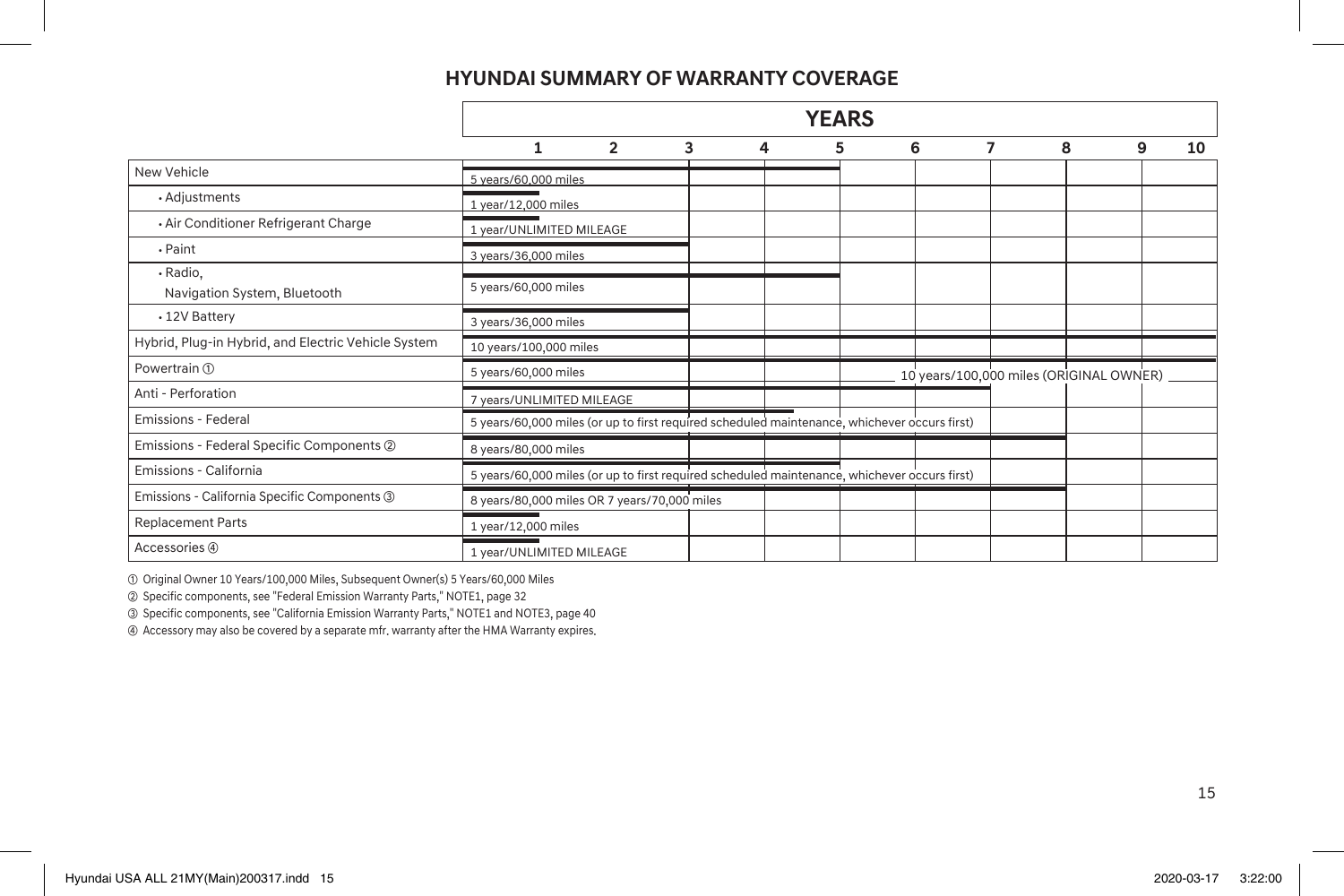# **WARRANTOR**

**SECTION 5**

SECTION 5

Hyundai Motor America (HMA) warrants your new 2021 Hyundai vehicle pursuant to the limited warranties described in this Owner's Handbook.

### **LIMITATIONS**

Any implied warranty of merchantability or fitness for a particular purpose is limited to the duration of these written warranties, except where the duration of implied warranties is limited by state law, in which case the state law duration limit shall apply. Some states do not allow limitations on how long an implied warranty lasts, so the above limitation may not apply to you.

These stated warranties give you specific legal rights. You may have other rights, which vary from state to state depending upon applicable state law.

INCIDENTAL OR CONSEQUENTIAL DAMAGES, INCLUDING WITHOUT LIMITATION, LOSS OF TIME, INCONVENIENCE, LOSS OF USE OF THE VEHICLE, OR COMMERCIAL LOSS ARE NOT COVERED UNDER THIS **WARRANTY** 

Some states do not allow the exclusion or limitation of incidental or consequential damages, so the above limitation or exclusion may not apply to you.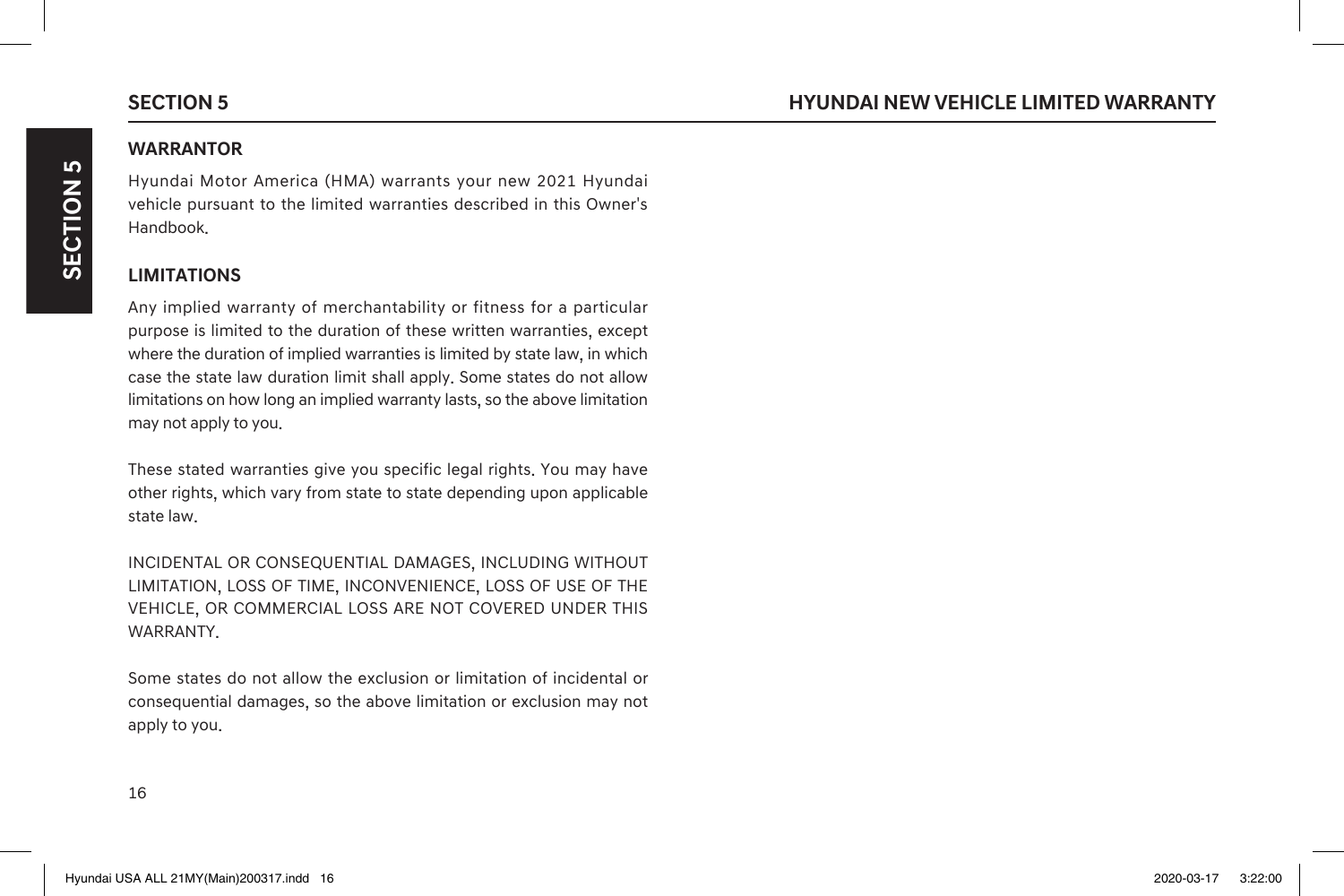### **WARRANTY TRANSFERABILITY**

The New Vehicle Limited, Anti-Perforation Limited, Federal Emission Performance, Federal Emission Design and Defect, California Emission Control Systems, and Replacement Parts and Accessories Limited warranty coverage described in this handbook apply to the vehicle regardless of a change in ownership, and are transferable to subsequent owners.

The 10 years/100,000 miles Powertrain Limited Warranty is not transferable and applies only to the original owner, as defined under "Original Owner" included in the Powertrain Limited Warranty (Original Owner) section of this Owner's Handbook.

### **WARRANTY JURISDICTION**

These warranties apply to vehicles manufactured to United Statesspecifications which are distributed by Hyundai Motor America and registered and normally operated in the 50 United States and Washington, D.C. Vehicles manufactured to other than United Statesspecifications, distributed by other than HMA, or registered and normally operated outside the 50 United States and Washington, D.C., are entitled to warranty service on the basis of the warranty applicable to such other distributing country.

# **JUDGMENT OF ALL WARRANTY MATTERS**

Hyundai Motor America reserves the right to furnish the final decisions in all warranty matters.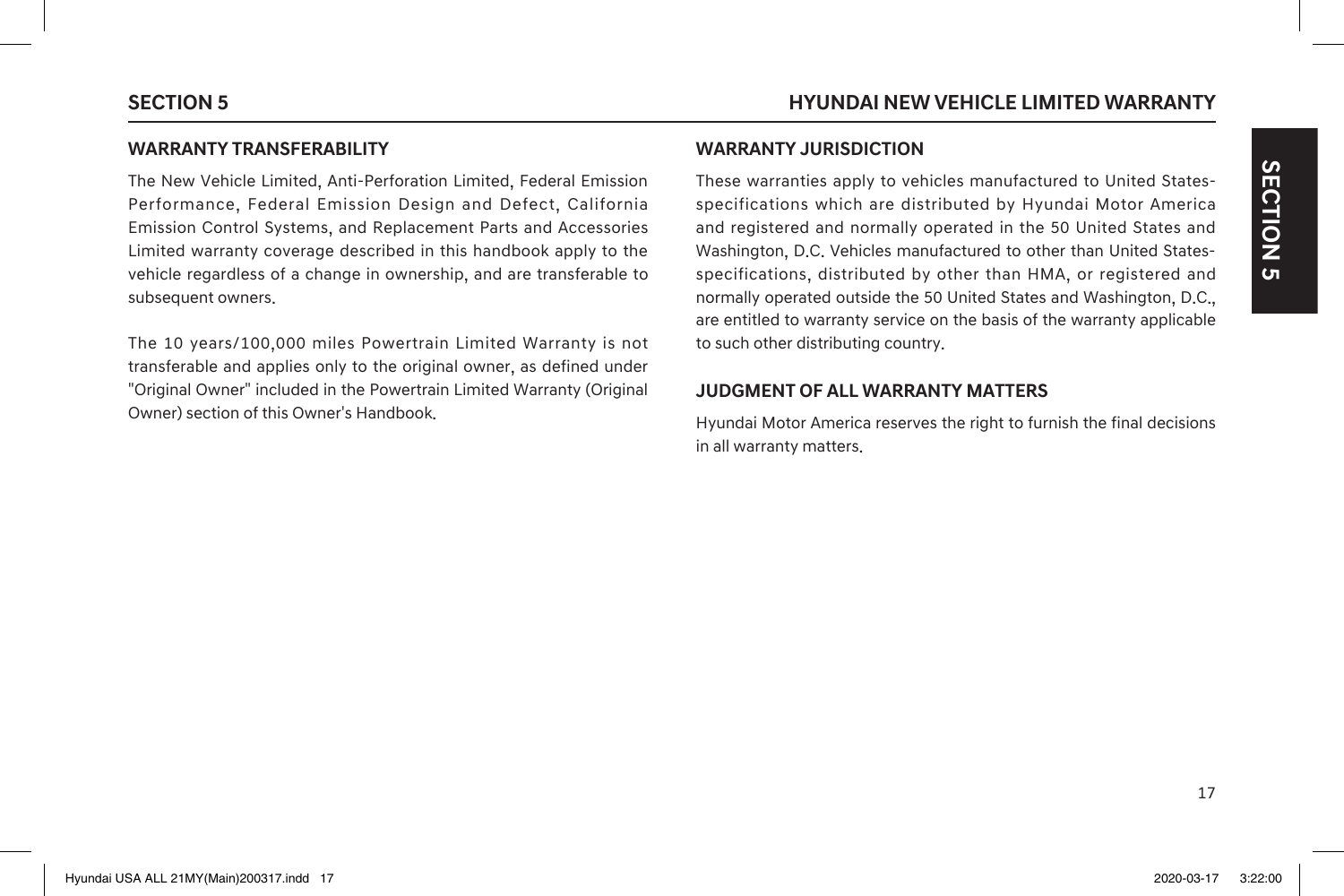Repair or replacement of any component originally manufactured or installed by Hyundai Motor Company, Hyundai Motor Group, Hyundai Motor Manufacturing Alabama (HMMA), Kia Manufacturing Mexico (KMM), Kia Motors Manufacturing Georgia (KMMG) or Hyundai Motor America (HMA) that is found to be defective in material or workmanship under normal use and maintenance, except any item specifically referred to in the section "What is Not Covered." Towing expense to the nearest Hyundai Dealership or Authorized Service Facility is covered when the vehicle is inoperable due to a warrantable defect. Repairs will be made using new Hyundai Genuine Parts or Hyundai authorized remanufactured parts.

# **WARRANTY PERIOD**

The warranty period is limited to 5 years from the date of original retail delivery or date of first use, or 60,000 miles, whichever occurs first.

### **BATTERY**

An original equipment battery found to be defective in material or workmanship will be covered for the first 3 years from the date of original retail delivery or date of first use, or 36,000 miles, whichever occurs first.

 The battery specified in the paragraph above refers to the standard 12 Volt battery and not the Hybrid Battery, Plug-in Hybrid Battery nor the Electric Vehicle Battery which is covered under separate warranty requirements.

# **ADJUSTMENTS**

Most service adjustments required as a result of a manufacturing deficiency are covered for the first year or 12,000 miles, whichever occurs first. Thereafter, all adjustments will be considered owner maintenance responsibility.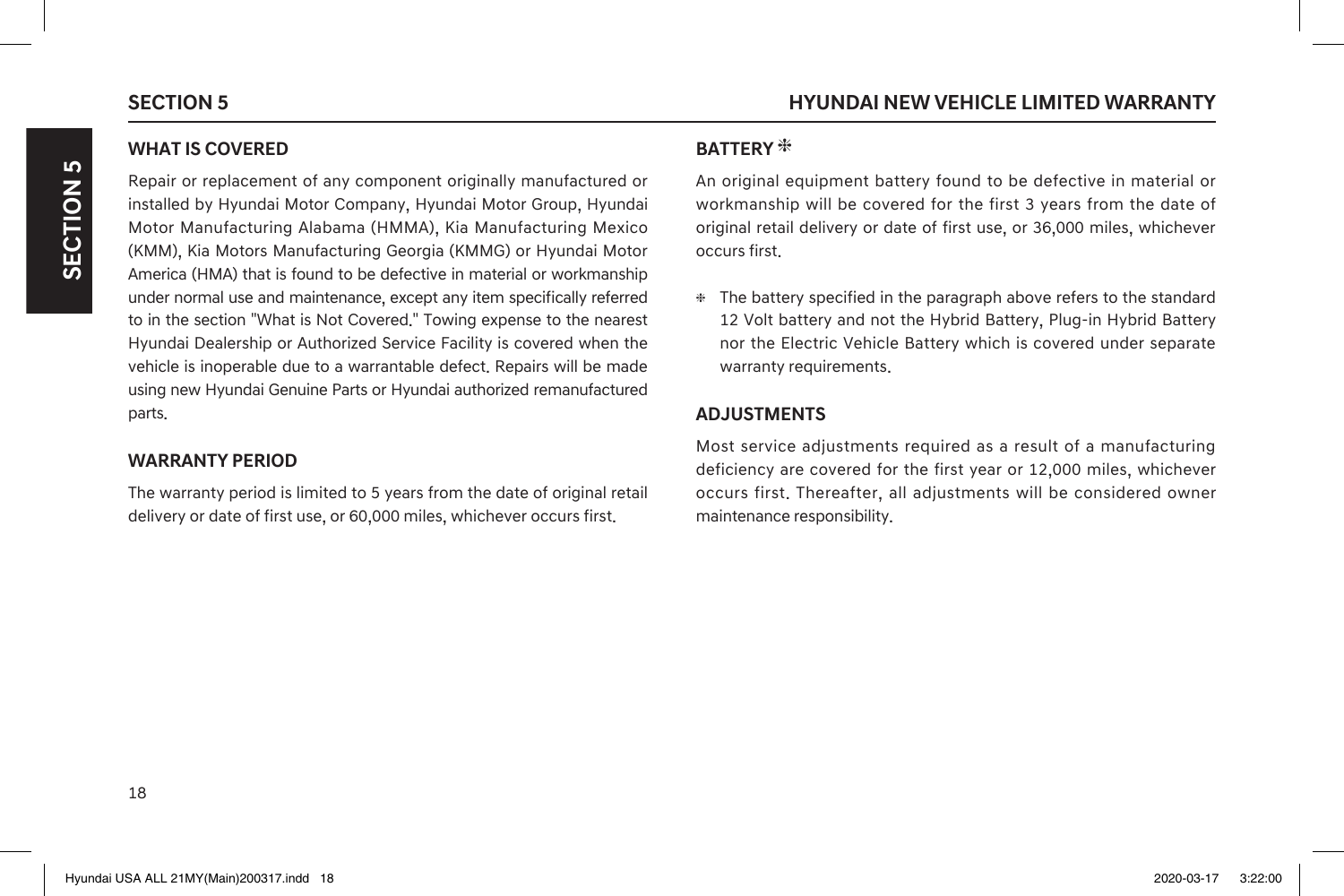# **SECTION 5 HYUNDAI NEW VEHICLE LIMITED WARRANTY**

## **AIR CONDITIONER REFRIGERANT CHARGE**

Air conditioner refrigerant charge is covered for the first year from the date of original retail delivery or date of first use with no mileage limitation, unless the refrigerant charge is done as part of a warrantable repair.

### **RADIO AND SOUND SYSTEMS**

An equipment radio, Bluetooth, and Navigation System are covered for the first 5 years from the date of original retail delivery or date of first use, or 60,000 miles, whichever occurs first.

### **PAINT**

Paint repairs are covered for the first 3 years from the date of original retail delivery or date of first use or 36,000 miles, whichever occurs first.

Some minor cosmetic imperfections that are visible at delivery are covered for 1 year from the date of original retail delivery or date of first use, or 12,000 miles, whichever occurs first.

# **OWNER'S RESPONSIBILITIES AND OBLIGATIONS**

Proper use, maintenance and care of your vehicle in accordance with the instructions contained in this handbook and in the Hyundai Owner's Manual.

- Retain maintenance service records. It may be necessary for you to show that the required maintenance has been performed, as specified in the Hyundai Owner's Manual.
- \* Deliver the vehicle during regular service business hours to any authorized Hyundai Dealership to obtain warranty service.
- \* Check for trim, paint or other appearance concerns at the time the new vehicle is delivered.

### **WHAT IS NOT COVERED**

- \* Normal maintenance services such as: cleaning & polishing, engine tune-ups, after polishing, minor adjustments, lubrication, oil/fluid changes, filters, anti-freeze coolant replenishment, wheel alignment and tire rotation, unless such services are performed as part of a covered warrantable repair.
- Normal maintenance items  $(H)$  are warranted in normal service, only when the replacement is the result of a defect in material or factory workmanship, for 12 months from the date of original retail delivery or date of first use, or 12,000 miles, whichever occurs first, or up to the first scheduled maintenance replacement interval (# - such as belts, brake pads and linings, clutch linings, filters, wiper blades and all bulbs, except halogen bulbs which are covered up to 3 years from the date of original retail delivery or date of first use, or 36,000 miles, whichever occurs first).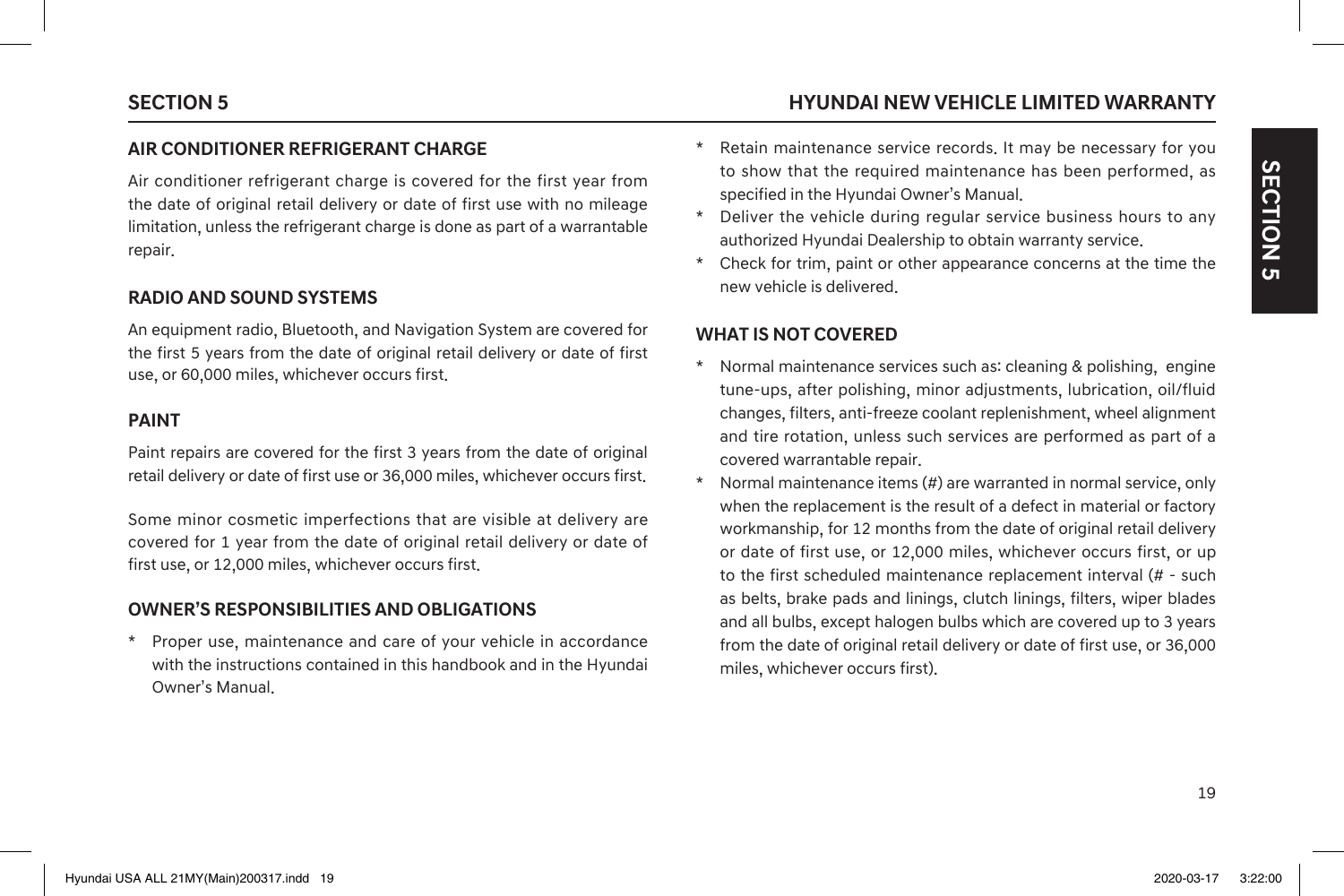- Normal deterioration or wear of any part, including
- Spark plugs
- Worn brake pads/linings/discs
- Worn clutch linings
- **Filters**
- Worn wiper blades
- Bulbs and fuses (except halogen bulbs which are covered up to 3 years from the date of original retail delivery or date of first use, or 36,000 miles, whichever occurs first)
- Other wear and consumable items
- Any vehicle where the odometer mileage has been altered.
- Any vehicle that has ever been declared a total loss, scrapped, or issued a "salvage" or similar title or certificate under any applicable law. This includes but is not limited to vehicles which are currently or were previously titled as "scrap," "rebuilt," or "dismantled".
- Damage or failure resulting directly or indirectly from any of the following:
	- Negligence of proper maintenance as required in the Hyundai Owner's Manual, including but not limited to use of any fluids or fuels other than those specified in the Owner's Manual.
	- Misuse, abuse, accident, theft, water/flooding or fire.
	- Use of improper or insufficient fuel, fluids or lubricants.
	- Use of parts other than Hyundai Genuine Parts, or parts of nonequivalent quality and design.
	- Any device and/or accessories not supplied by Hyundai.
	- Modifications, alterations, tampering or improper repair.
- **SECTION 5 HYUNDAI NEW VEHICLE LIMITED WARRANTY**
	- Parts or accessories used in applications for which they were not designed or not approved by HMA.
	- Water contamination
	- Slight irregularities not recognized as affecting quality or function of the vehicle or parts, such as slight noise or vibration, or items considered characteristic of the vehicle.
	- Tires (See separate tire manufacturer's warranty).
	- Airborne "fallout", industrial fall-out, acid rain, salt, tree sap, hail and wind storms, or other Acts of God or environmental conditions.
	- Paint scratches, dents, or similar paint or body damage.
	- Action of road elements (sand, gravel, dust or road debris) which result in stone chipping of paint and glass.
	- Rodents or any other damage not resulting from defects in materials or workmanship.
	- INCIDENTAL OR CONSEQUENTIAL DAMAGES ASSOCIATED WITH A VEHICLE FAILURE, INCLUDING WITHOUT LIMITATION LOSS OF TIME; INCONVENIENCE; COST OF TRANSPORTATION; TELEPHONE CALLS AND LODGING; LOSS OF PERSONAL OR COMMERCIAL PROPERTY; LOSS OF PAY OR REVENUE; AND LOSS OF USE OF THE VEHICLE, ARE NOT COVERED UNDER THIS WARRANTY.

20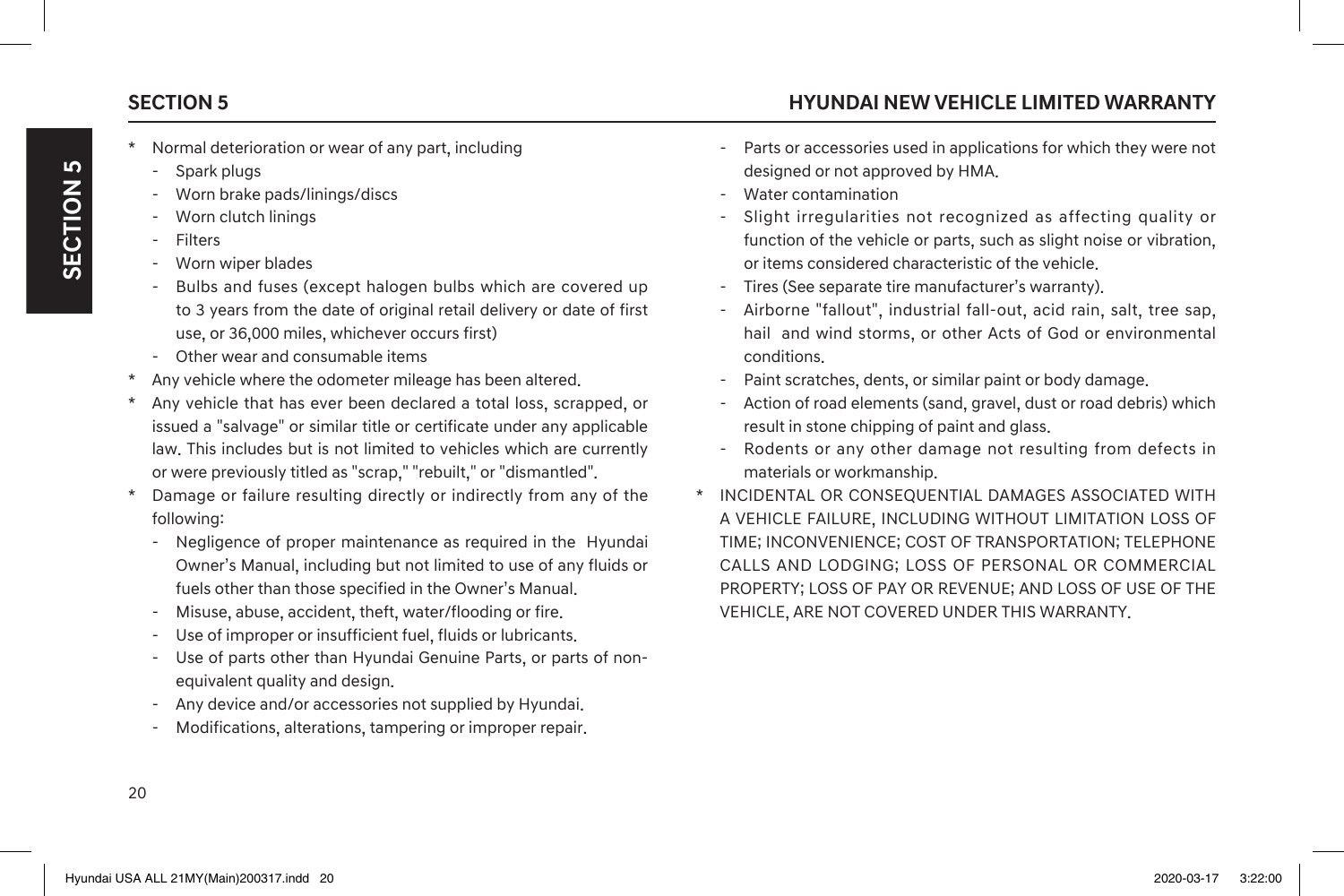### **OBTAINING WARRANTY SERVICE**

Warranty service will be provided by an authorized Hyundai Dealership without charge for parts or labor. This warranty will not apply to warranty service performed by those other than an authorized Hyundai Dealership.

### **TIRE INFORMATION**

Tires originally equipped on Hyundai vehicles are warranted directly by the tire manufacturer.

In the event that you need assistance in locating an authorized tire dealership, please contact your authorized Hyundai Dealership, or the Hyundai Customer Care Center.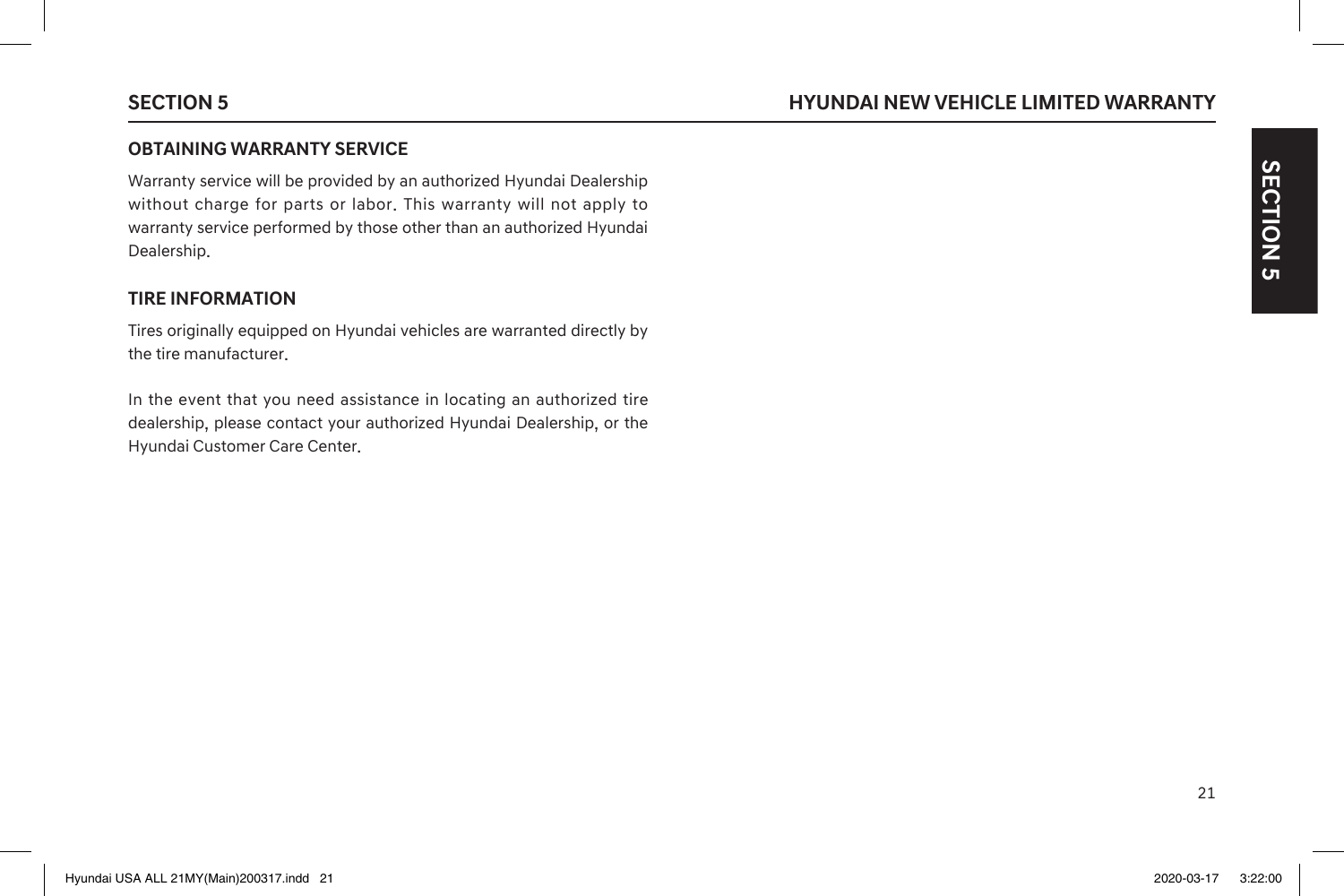# **WHAT IS COVERED**

Repair or replacement of HYBRID, PLUG-IN HYBRID, AND ELECTRIC VEHICLE SYSTEM components listed below, originally manufactured or installed by Hyundai Motor Company, Hyundai Motor Group, Hyundai Motor Manufacturing Alabama (HMMA), Kia Motors Manufacturing Georgia (KMMG), Kia Manufacturing Mexico (KMM) or Hyundai Motor America (HMA) that are found to be defective in material or factory workmanship under normal use and maintenance, except any item specifically referred to in the section "What is Not Covered." Towing expense to the nearest Hyundai Dealership or authorized service location is covered when the vehicle is inoperable due to a warrantable defect within 10 years from the date of original retail delivery or date of first use, or 100,000 miles, whichever occurs first. "Owner's Responsibilities" and "Obtaining Warranty Service" are the same as specified under the Hyundai New Vehicle Limited Warranty. Repairs will be made using new Hyundai Genuine Parts or Hyundai authorized remanufactured parts.

### **WARRANTY PERIOD**

The Warranty period for the following HYBRID, PLUG-IN HYBRID, AND ELECTRIC VEHICLE SYSTEM components is limited to 10 years from the date of original retail delivery or date of first use, or 100,000 miles, whichever occurs first.

The Lithium-Ion Polymer Battery ("EV Battery") warranty covers any warrantable repairs that occur during the warranty coverage period. If your battery requires warranty service and if possible the EV battery components will be repaired or replaced and the original EV Battery will be returned to the vehicle.

 If necessary, the EV Battery will be replaced with either a new or refurbished Lithium-Ion Polymer Battery.

 Any repair or replacement made under this Lithium-Ion Polymer Battery Capacity Coverage will maintain at least equal energy capacity to the original Battery before the failure occurred but no less than 70% of the original battery capacity.

 Despite the breadth of this warranty, damage resulting from intentional actions (including intentionally abusing or destroying your vehicle or ignoring active vehicle warnings), a collision or accident or the servicing or opening of the Battery by nonauthorized personnel, is not covered under this Battery Limited Warranty.

Damage to the Battery resulting from the following activities is also not covered under this EV Battery Limited Warranty:

- o Physically damaging the Battery, or intentionally attempting either by physical means, programming, or other methods, to extend (other than as specified in your owner documentation) or reduce the life of the Battery.
- o Exposing the Battery to direct flame.
- o Flooding of the Battery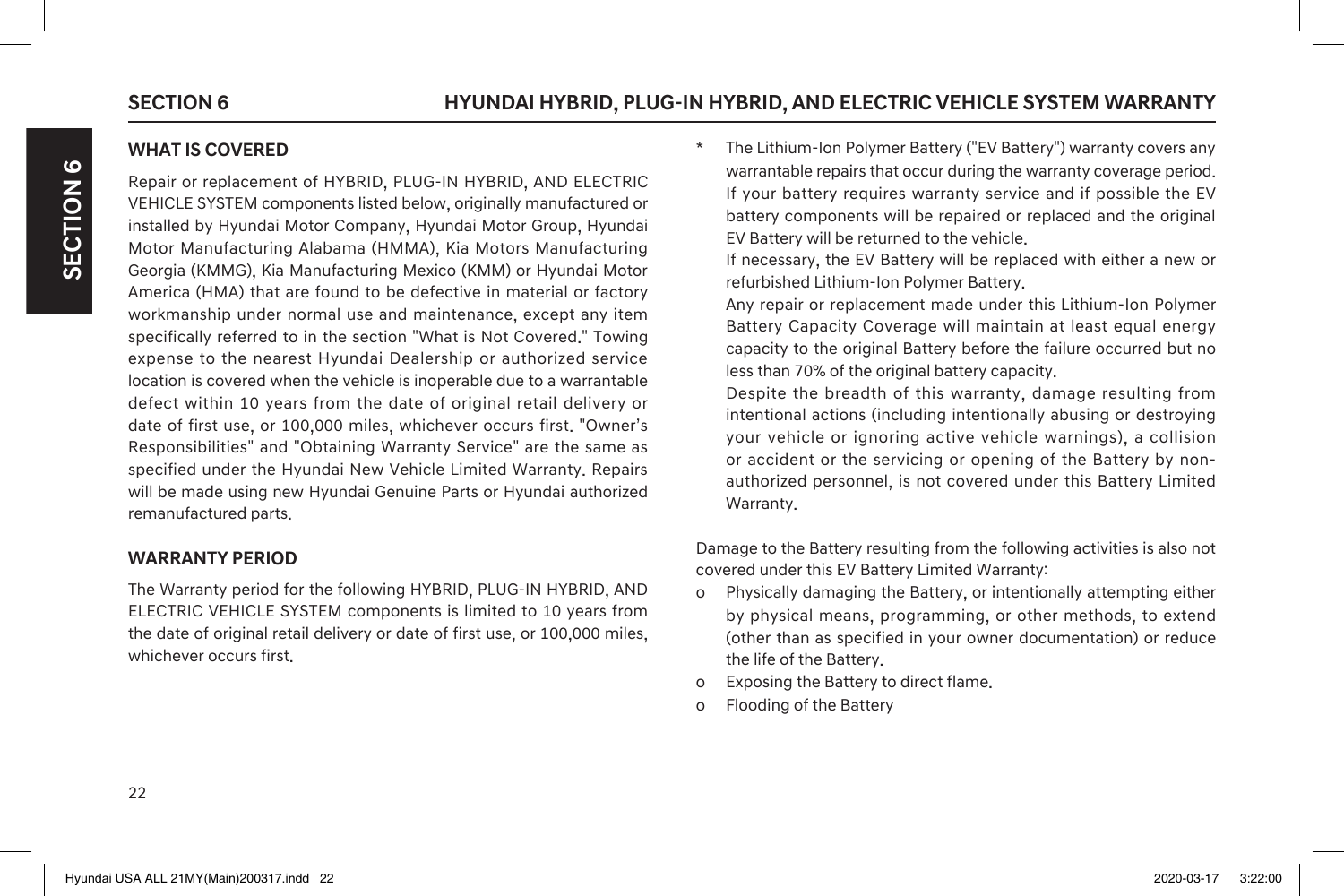The battery like all lithium-ion batteries will experience gradual energy or power loss with time and use. Loss of Battery capacity or power over time or due to or resulting from Battery usage is covered not to degrade more than 70% of the original battery capacity under this Battery Limited Warranty. See your owner documentation for important information on how to maximize the life and capacity of the Battery.

Note: For California Emissions Vehicles certified as a transitional zeroemission vehicles, (TZEV), the Plug-in Hybrid Battery is covered for 10 years from the date of original retail delivery or date of first use, or 150,000 miles, whichever occurs first.

### **HYBRID, PLUG-IN HYBRID, AND ELECTRIC VEHICLE SYSTEM**

High Voltage Battery, along with the following Hybrid, Plug-in Hybrid, and Electric Vehicle -Specific components that are directly attached to or integral to operation of the High Voltage Battery; Battery Management System; Blower Assembly; Electronic Air Compressor; Power Relay Assembly; Hybrid Starter & Generator; Traction Motor including housing case; Hybrid Power Control Unit; OBC; Electric Power Control unit.

# **OWNER'S RESPONSIBILITIES**

Your responsibilities are the same as those described in Hyundai New Vehicle Limited Warranty.

# **WHAT IS NOT COVERED**

Items not covered by this warranty and any exclusion or limitations relating to this warranty are the same as those set forth in the "What is Not Covered" section of the Hyundai New Vehicle Limited Warranty already described in this handbook.

The High Voltage Battery will experience gradual energy or power loss with time and use. Loss of battery energy or power over time or due to or resulting from battery usage, is NOT covered under this Hybrid, Plugin Hybrid, and Electric Vehicle System Warranty. And Damage to the Battery resulting from the following activities is also not covered under this Hybrid, Plug-in Hybrid, and Electric Vehicle System Warranty:

- o Physically damaging the battery, or intentionally attempting, either by physical means, programming, or other methods, to extend (other than as specified in the Owner's Manual provided with the Vehicle at the time of first retail purchase) or reduce the life of the battery;
- o Exposing the battery to direct flame ("such as a result of any body repairs".)

INCIDENTAL OR CONSEQUENTIAL DAMAGES ASSOCIATED WITH A VEHICLE FAILURE, INCLUDING WITHOUT LIMITATION LOSS OF TIME; INCONVENIENCE; COST OF TRANSPORTATION; TELEPHONE CALLS AND LODGING; LOSS OF PERSONAL OR COMMERCIAL PROPERTY; LOSS OF PAY OR REVENUE; AND LOSS OF USE OF THE VEHICLE, ARE NOT COVERED UNDER THIS WARRANTY.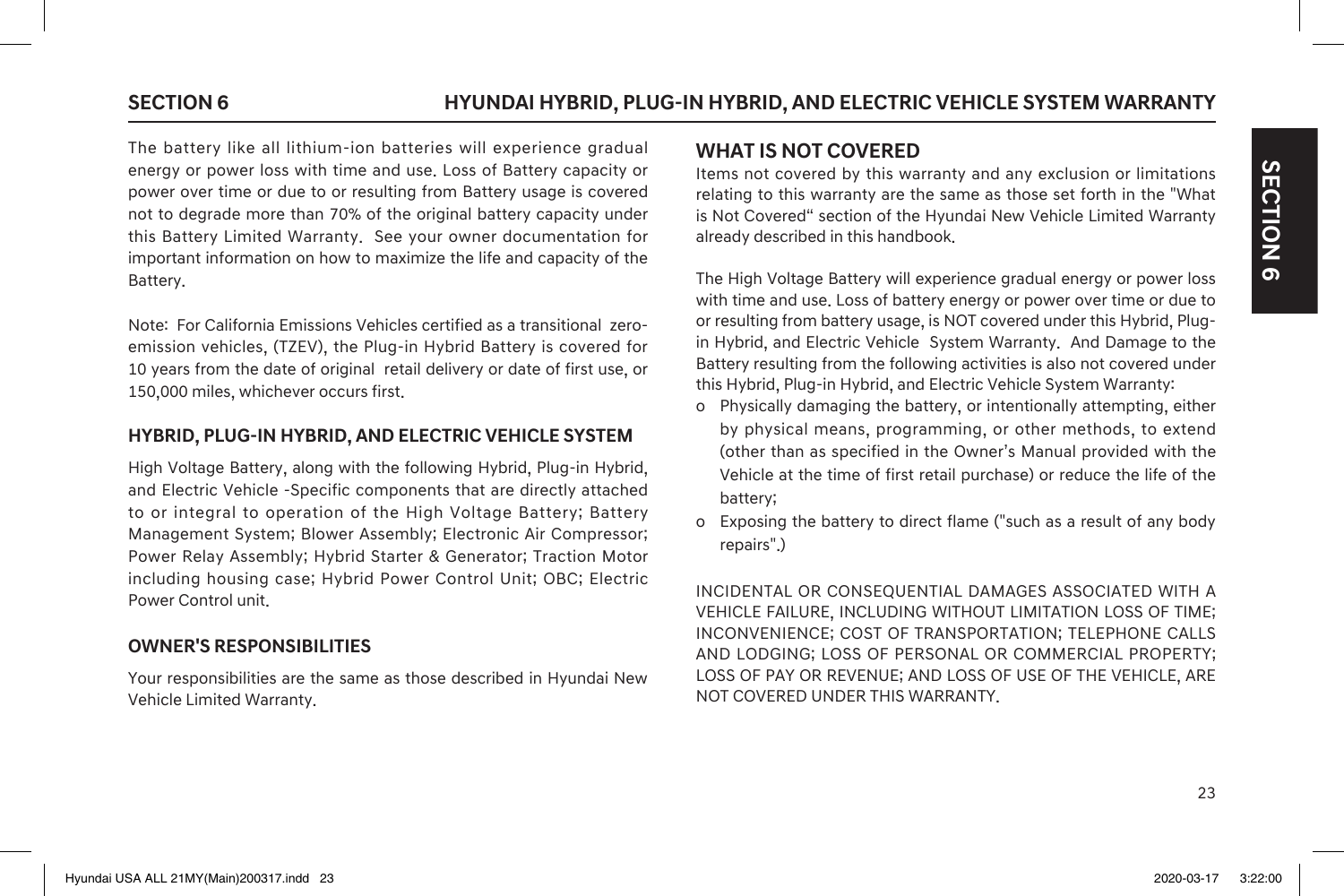**SECTION 7**

SECTION

 $\blacktriangleright$ 

### **WHAT IS COVERED**

Repair or replacement of powertrain components listed below, originally manufactured or installed by Hyundai Motor Company, Hyundai Motor Group, Hyundai Motor Manufacturing Alabama (HMMA), Kia Motors Manufacturing Georgia (KMMG), Kia Manufacturing Mexico (KMM) or Hyundai Motor America (HMA) that are found to be defective in material or factory workmanship under normal use and maintenance, except any item specifically referred to in the section "What is Not Covered." Towing expense to the nearest Hyundai dealership or authorized service location is covered when the vehicle is inoperable due to a warrantable defect within 5 years from the date of original retail delivery or date of first use, or 60,000 miles, whichever occurs first. "Owner's Responsibilities" and "Obtaining Warranty Service" are the same as specified under the Hyundai New Vehicle Limited Warranty. Repairs will be made using new Hyundai Genuine Parts or Hyundai authorized remanufactured parts.

### **WARRANTY PERIOD**

For original owners only, this Powertrain Limited Warranty will begin upon expiration of the 5 years/60,000 miles New Vehicle Limited Warranty, and will continue to cover the Engine and Transmission/ Transaxle powertrain components listed on the following page up to 10 years from the date of original delivery or the date of first use, or 100,000 miles, whichever occurs first. The Powertrain Limited Warranty is not transferable to any subsequent owner. For subsequent owners, powertrain components are covered under the New Vehicle Limited Warranty for 5 years/60,000 miles, whichever occurs first.

The Powertrain Limited Warranty excludes coverage for vehicles placed in commercial use (e.g. taxi, route delivery, rental, etc.).

### **ENGINE**

Cylinder block/head and all internal parts, manifolds, timing gears, timing chain, timing cover, gaskets and seals, oil pump, water pump, fly-wheel, oil pan assembly, rocker cover and engine mounts, and turbocharger.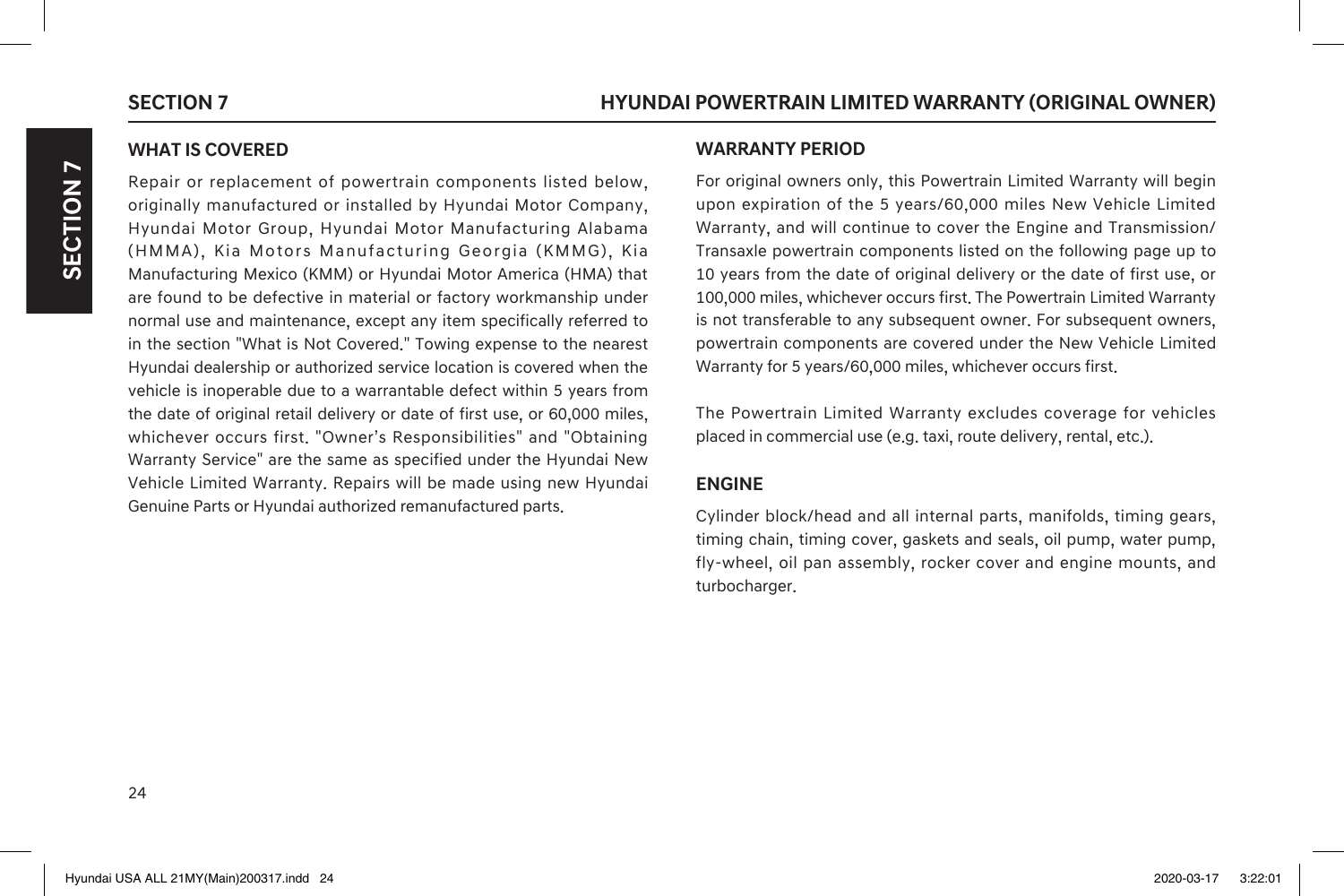# **SECTION 7 HYUNDAI POWERTRAIN LIMITED WARRANTY (ORIGINAL OWNER)**

### **TRANSMISSION/TRANSAXLE**

Case and all internal parts, axle shafts (front/rear), constant velocity joints, front/rear hub bearings, propeller shafts, seals and gaskets, torque converter and converter housing and clutch cover and housing, transfer case, and rear differential for Hyundai vehicles.

### **WHAT IS NOT COVERED**

Items not covered by this warranty and any exclusion or limitations relating to this warranty are the same as those set forth in the "What is Not Covered" section of the Hyundai New Vehicle Limited Warranty already described in this handbook.

INCIDENTAL OR CONSEQUENTIAL DAMAGES ASSOCIATED WITH A VEHICLE FAILURE, INCLUDING WITHOUT LIMITATION LOSS OF TIME; INCONVENIENCE; COST OF TRANSPORTATION; TELEPHONE CALLS AND LODGING; LOSS OF PERSONAL OR COMMERCIAL PROPERTY; LOSS OF PAY OR REVENUE; AND LOSS OF USE OF THE VEHICLE, ARE NOT COVERED UNDER THIS WARRANTY.

### **ORIGINAL OWNER**

Original Owner is defined as the first retail purchaser of the vehicle who took delivery of the vehicle on its date of first use. If the vehicle was first placed in service as a lease vehicle, and the lessee purchases the vehicle at the end of the lease, the 10 years/100,000 miles Powertrain Limited Warranty remains in effect.

If the vehicle was first placed in service as a Hyundai Motor America (HMA) Manager Demonstrator Vehicle, or Hyundai Service Loan Car, the original (first) retail purchaser of the vehicle is considered the original owner, and the 10 years/ 100,000 miles Powertrain Limited Warranty remains in effect, though the date of first use is the date the vehicle was placed in service as an HMA Manager Demonstrator Vehicle or a Hyundai Service Loan Car. This warranty is not transferable to any subsequent owner. Subsequent owners have powertrain components covered under the 5 years/60,000 miles Hyundai New Vehicle Limited Warranty. The 10 years/100,000 miles Powertrain Limited Warranty also excludes coverage for vehicles placed in commercial use (e.g. taxi, route delivery, rental, etc.).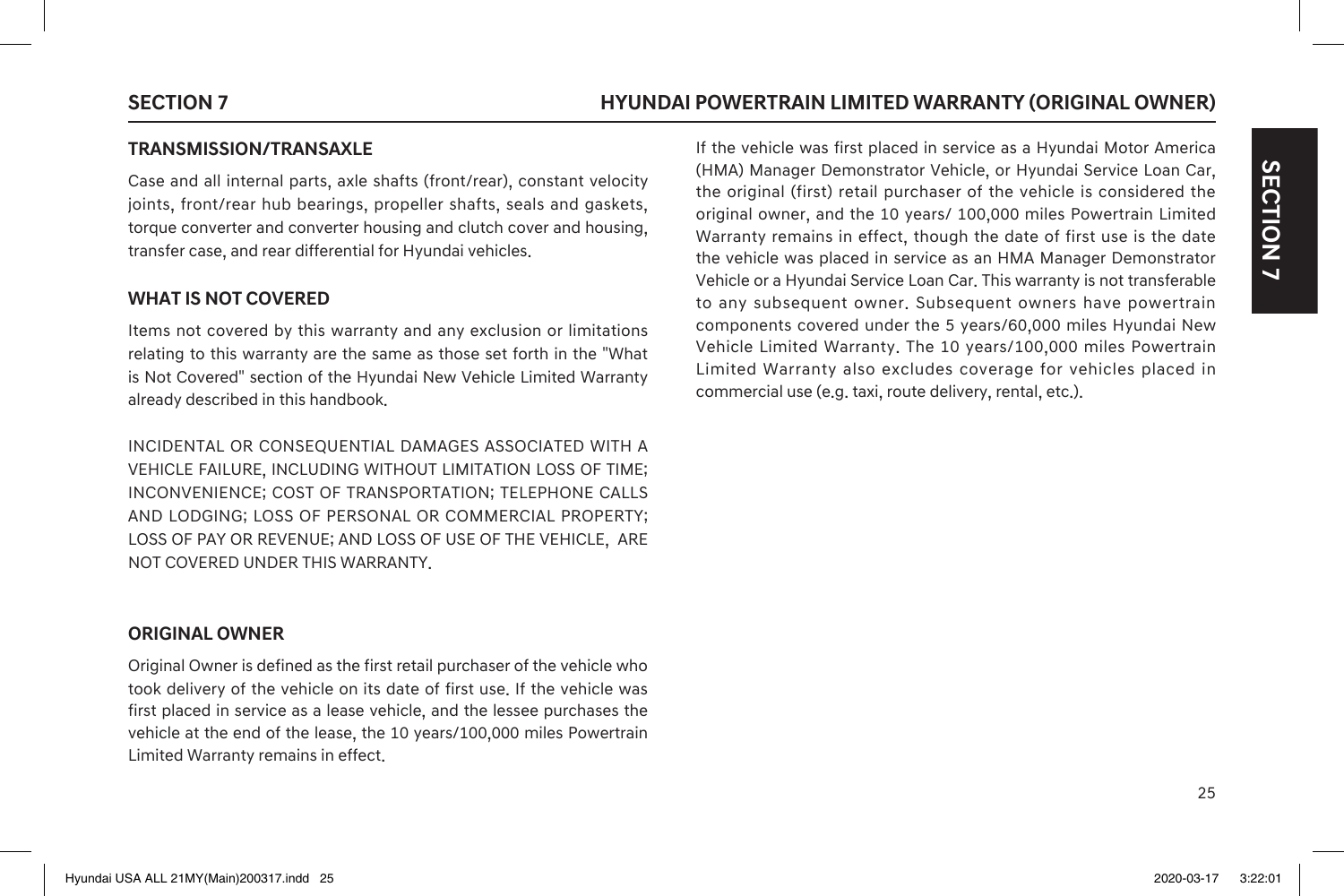**SECTION 8**

**SECTION 8** 

# **WHAT IS COVERED**

Any Hyundai vehicle body sheet metal found, under normal use, to have developed a perforation (rust hole through the body panel) from corrosion due to defects in material or factory workmanship.

# **WARRANTY PERIOD**

7 years/unlimited mileage from the date of original retail delivery or date of first use.

### **OWNER'S RESPONSIBILITIES AND OBLIGATIONS**

Your responsibilities are the same as those described in the Hyundai New Vehicle Limited Warranty with the exception of one additional requirement:

\* Retain any body repair records. It may be necessary for you to show that the required anti-corrosion material has been applied to any previously replaced or repaired body components.

### **WHAT IS NOT COVERED**

- Exhaust system components.
- Corrosion of any part of the vehicle other than body panels.
- Corrosion of body panels that have been previously repaired or refinished from the original factory finish after the date of retail sale, except for body panels repaired under this Anti-Perforation Limited Warranty.
- \* INCIDENTAL OR CONSEQUENTIAL DAMAGES ASSOCIATED WITH A VEHICLE FAILURE, INCLUDING WITHOUT LIMITATION LOSS OF TIME; INCONVENIENCE; COST OF TRANSPORTATION; TELEPHONE CALLS AND LODGING; LOSS OF PERSONAL OR COMMERCIAL PROPERTY; LOSS OF PAY OR REVENUE; AND LOSS OF USE OF THE VEHICLE, ARE NOT COVERED UNDER THIS WARRANTY.
- Corrosion of any body panel replaced after the date of retail sale, except panels replaced under this Anti-Perforation Limited Warranty.
- Corrosion other than perforation. Cosmetic or surface corrosion due to defects in material or factory workmanship is covered under Paint Coverage for 36 months or 36,000 miles, whichever occurs first.
- \* Corrosion of the exterior surface of the underbody panels such as floor pan.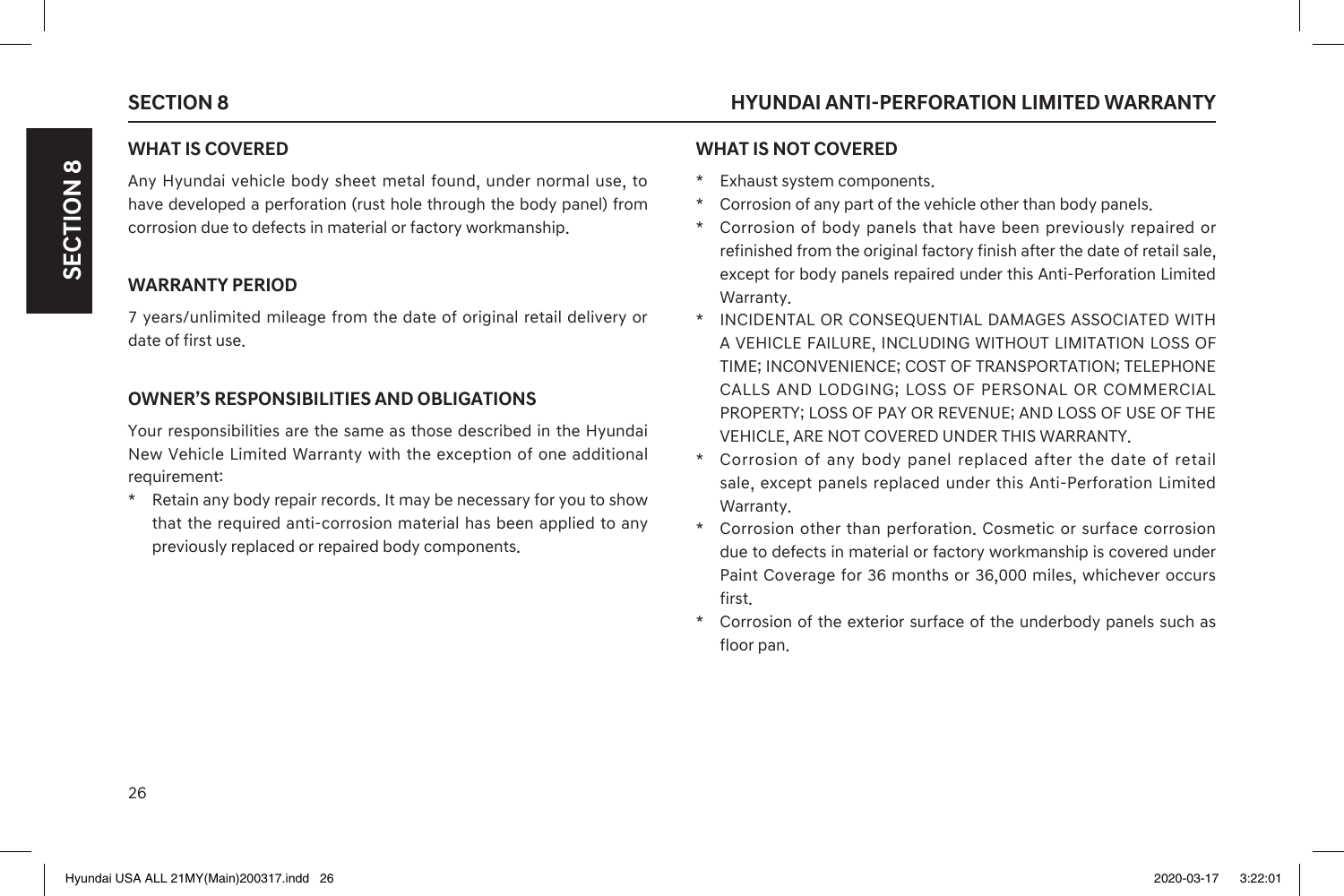- Corrosion resulting from: misuse, accident or fire, stone chipping, airborne "fallout", industrial and/or chemical fallout, acid rain, tree sap, hail, wind storm, flood, or other Acts of God.
- \* Corrosion caused by lack of proper maintenance, misuse, or abuse.
- \* Matching of paint. Painting of the entire vehicle for matching of paint is not covered. Painting of the replaced or repaired panel to match the vehicle's original finish is to be decided by HMA on a case by case basis.
- \* The duration of any implied warranties, including those of MERCHANTABILITY and FITNESS FOR A PARTICULAR PURPOSE, regarding perforation defects are limited to the duration of this limited warranty.

Some states do not allow limitations on how long an implied warranty lasts, or the exclusion or limitation of incidental or consequential damages, so the limitations or exclusions set forth regarding this limited warranty may not apply to you.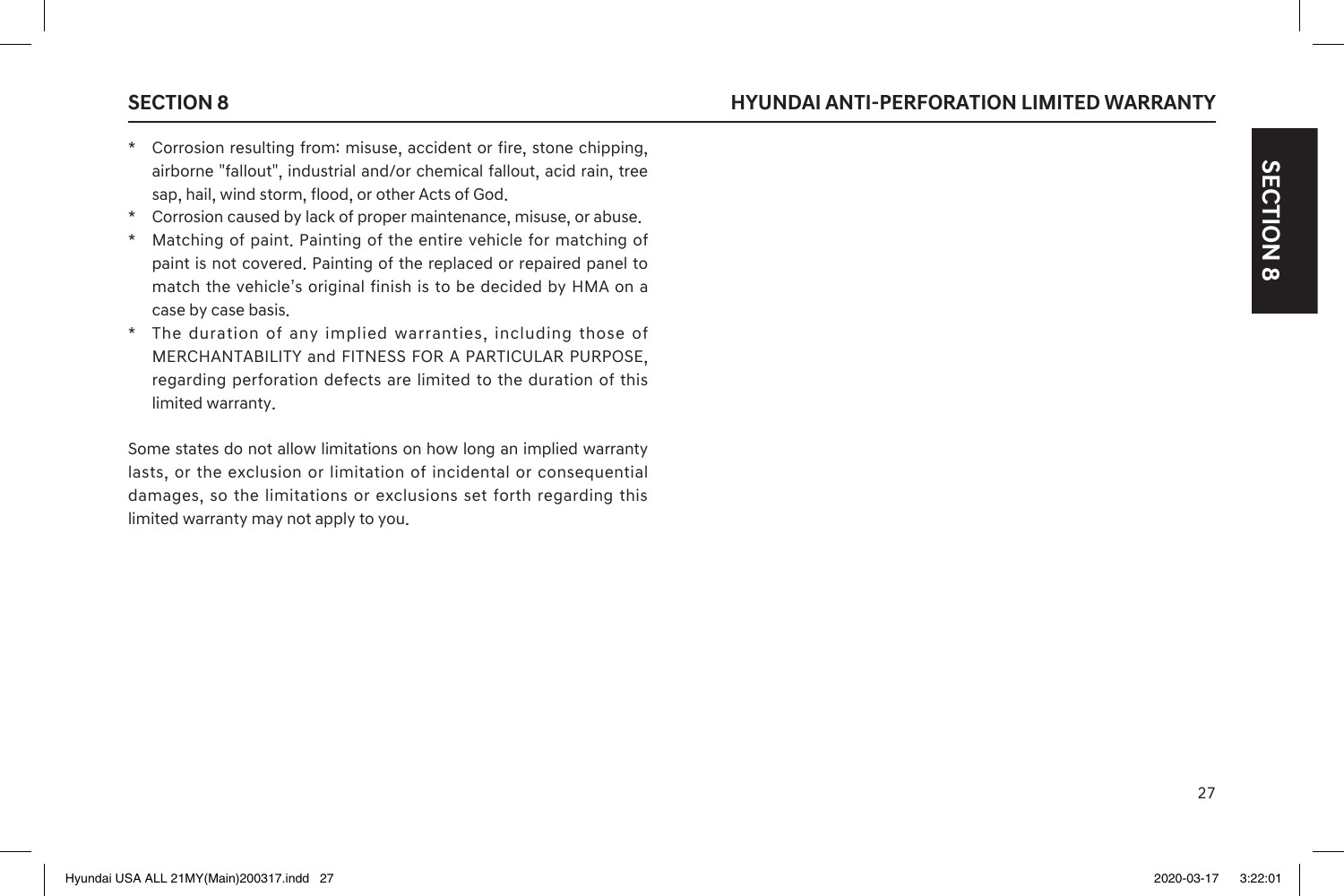### **FEDERAL EMISSION CONTROL WARRANTY STATEMENT**

In accordance with the Federal Clean Air Act, as amended, Hyundai Motor America (HMA) warrants to the original and each subsequent owner of each new 2021 Hyundai vehicle that the vehicle: (1) was designed, built and equipped to conform at the time of sale to applicable federal regulations and (2) is free from defects in material and workmanship at the time of sale which would cause the vehicle to fail to conform with such regulations for a period of 5 years from the date of original retail delivery or date of first use or 60,000 miles, whichever occurs first, or up to first required scheduled maintenance, whichever occurs first. Additionally, certain major emissions control components listed under the following "8 Years/80,000 Miles Federal Emission Warranty Parts List" will be covered for a period of 8 years from the date of original retail delivery or date of first use, or 80,000 miles, whichever occurs first. Any part of this vehicle covered under this warranty which proves to be defective will be repaired or replaced by an authorized Hyundai dealership using new or remanufactured Hyundai Genuine Parts. This warranty coverage applies to the vehicle regardless of a change in ownership and is transferable to subsequent owners. Failures, other than those resulting from defects in material or workmanship, which arise solely as a result of owner abuse and/or lack of proper maintenance, are not covered by the warranty.

INCIDENTAL OR CONSEQUENTIAL DAMAGES ASSOCIATED WITH A VEHICLE FAILURE, INCLUDING WITHOUT LIMITATION LOSS OF TIME; INCONVENIENCE; COST OF TRANSPORTATION; TELEPHONE CALLS AND LODGING; LOSS OF PERSONAL OR COMMERCIAL PROPERTY; LOSS OF PAY OR REVENUE; AND LOSS OF USE OF THE VEHICLE, ARE NOT COVERED UNDER THIS WARRANTY.

### **WARRANTY JURISDICTION**

This warranty applies to vehicles manufactured to either Federal specifications or California specifications which are distributed by Hyundai Motor America and registered and normally operated in the 50 United States and Washington, D.C., the commonwealth of Puerto Rico, the Virgin Islands, Guam, and American Samoa, and includes the commonwealth of the Northern Mariana Islands.

INCIDENTAL OR CONSEQUENTIAL DAMAGES ASSOCIATED WITH A VEHICLE FAILURE, INCLUDING WITHOUT LIMITATION LOSS OF TIME; INCONVENIENCE; COST OF TRANSPORTATION; TELEPHONE CALLS AND LODGING; LOSS OF PERSONAL OR COMMERCIAL PROPERTY; LOSS OF PAY OR REVENUE; AND LOSS OF USE OF THE VEHICLE, ARE NOT COVERED UNDER THIS WARRANTY.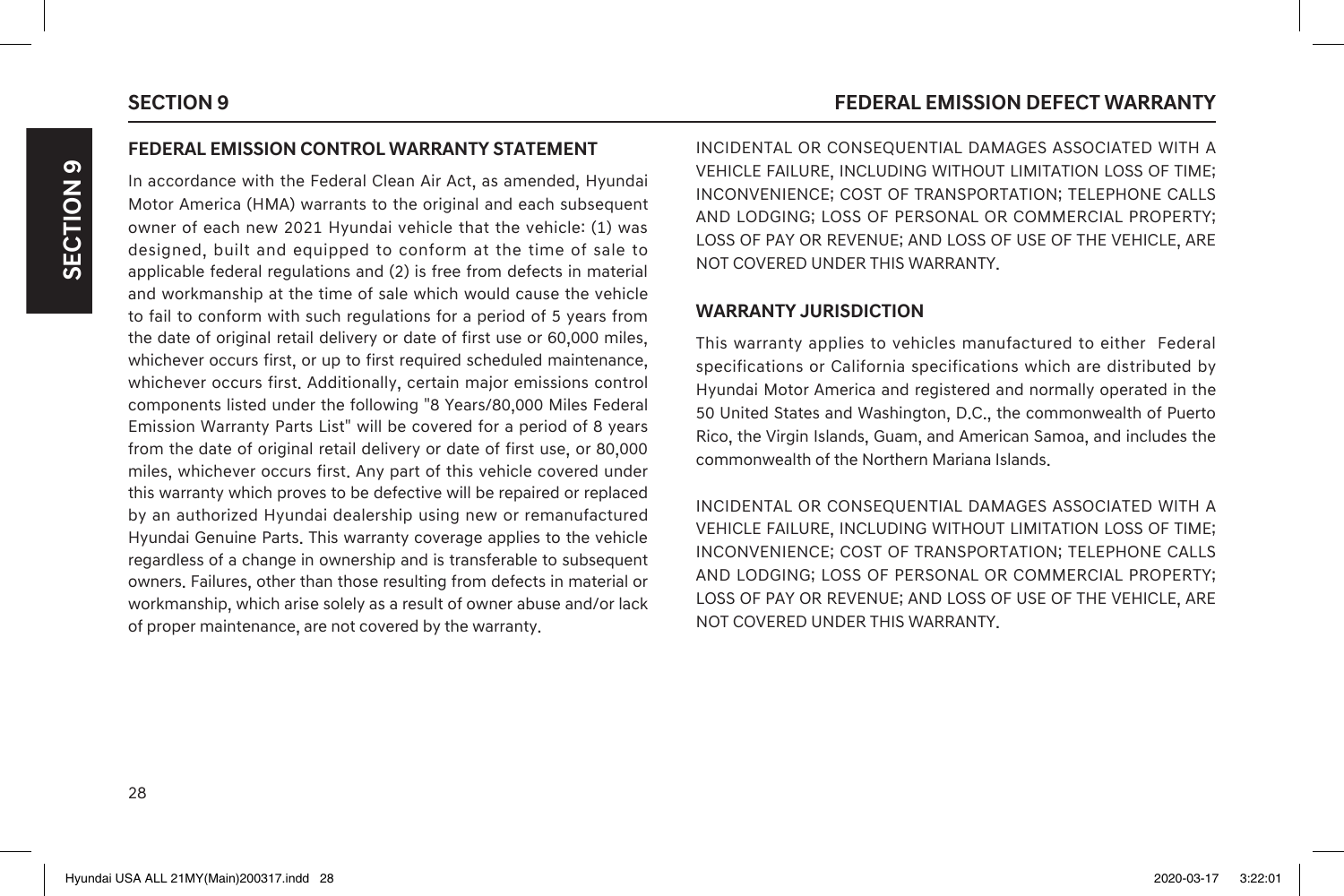### **WHAT IS COVERED**

The primary components covered are listed on the following "5 Years/60,000 Miles Federal Emission Warranty Parts List" and "8 Years/80,000 Miles Federal Emission Warranty Parts List."

Some items require scheduled replacement as part of the scheduled maintenance of the vehicles. Replacement of these items is warranted in normal service up to the first replacement interval or up to the limits of the applicable emission warranty coverage period, whichever occurs first (Refer to the Hyundai Owner's Manual and its Scheduled Maintenance Section).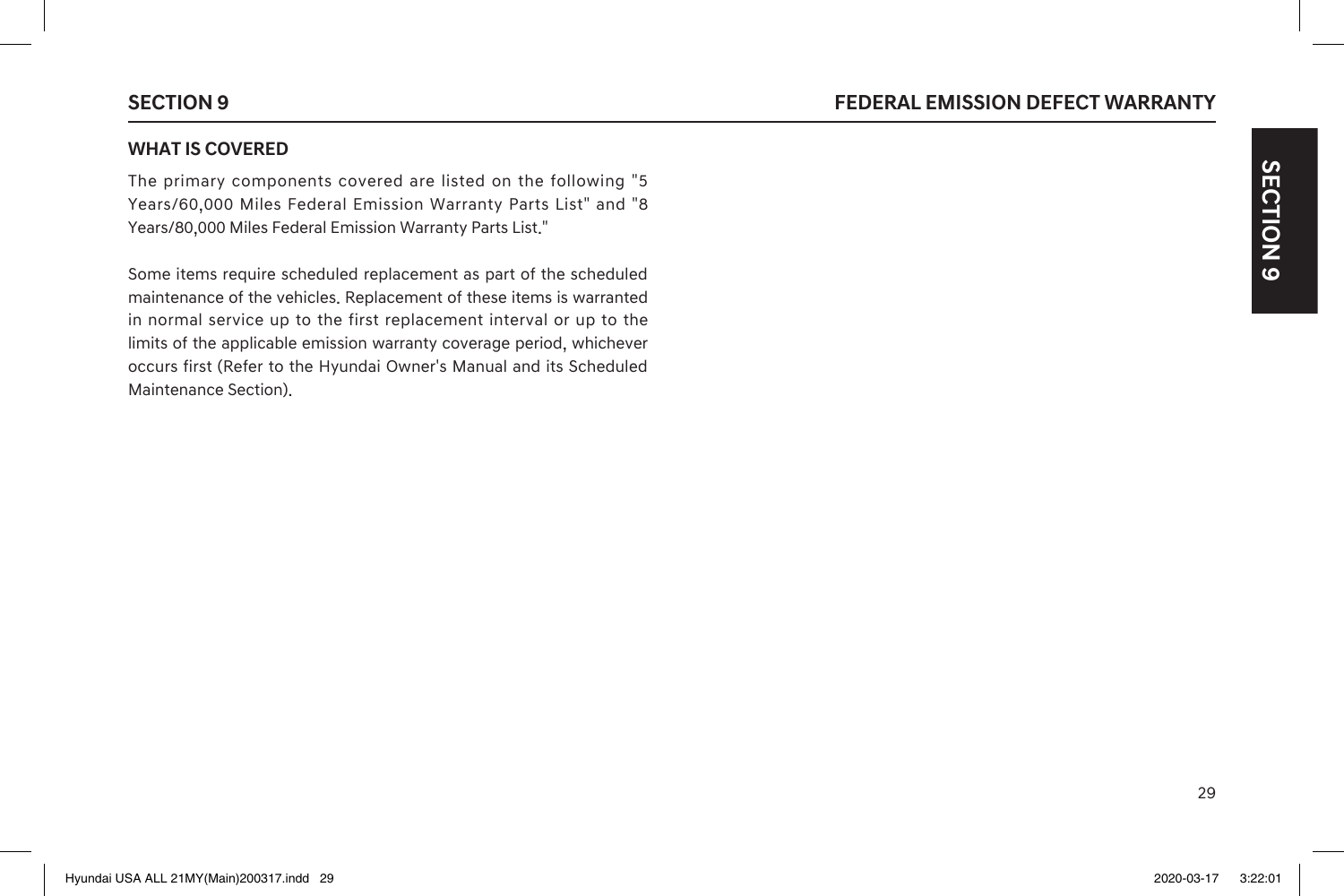### **WARRANTY JURISDICTION**

This warranty applies to vehicles manufactured to either Federal specifications or California specifications which are distributed by Hyundai Motor America and registered and normally operated in the 50 United States and Washington, D.C., the commonwealth of Puerto Rico, the Virgin Islands, Guam, and American Samoa, and includes the commonwealth of the Northern Mariana Islands.

INCIDENTAL OR CONSEQUENTIAL DAMAGES ASSOCIATED WITH A VEHICLE FAILURE, INCLUDING WITHOUT LIMITATION LOSS OF TIME; INCONVENIENCE; COST OF TRANSPORTATION; TELEPHONE CALLS AND LODGING; LOSS OF PERSONAL OR COMMERCIAL PROPERTY; LOSS OF PAY OR REVENUE; AND LOSS OF USE OF THE VEHICLE, ARE NOT COVERED UNDER THIS WARRANTY.

### **WHAT IS COVERED**

Some states and local jurisdictions have established periodic vehicle inspection and maintenance (I/M) programs to encourage proper maintenance of your vehicle. If an I/M program in your area has U.S. Environmental Protection Agency (EPA) approval, you may be eligible for HMA's performance warranty coverage under the following conditions:

1. The vehicle has been maintained and operated in accordance with the scheduled maintenance instructions described in the Hyundai Owner's Manual provided with your vehicle.

# **SECTION 10 FEDERAL EMISSION PERFORMANCE WARRANTY**

- 2. The vehicle fails to conform during the warranty period to the applicable emission standards as determined by an emissions test approved by the Environmental Protection Agency (EPA).
- 3. The failure to conform results, or will result, in the owner of the vehicle having to bear a penalty or other sanctions, such as denial of the right to operate or use the vehicle or a fine under local, state or federal law.

If all of the above conditions are met, HMA warrants that any authorized Hyundai Dealership will replace, repair or adjust to Hyundai's specifications, at "NO CHARGE", any of the components listed on the following Federal Emission Warranty Parts chart, which may be necessary to cause your vehicle to conform to the applicable federal emission standards.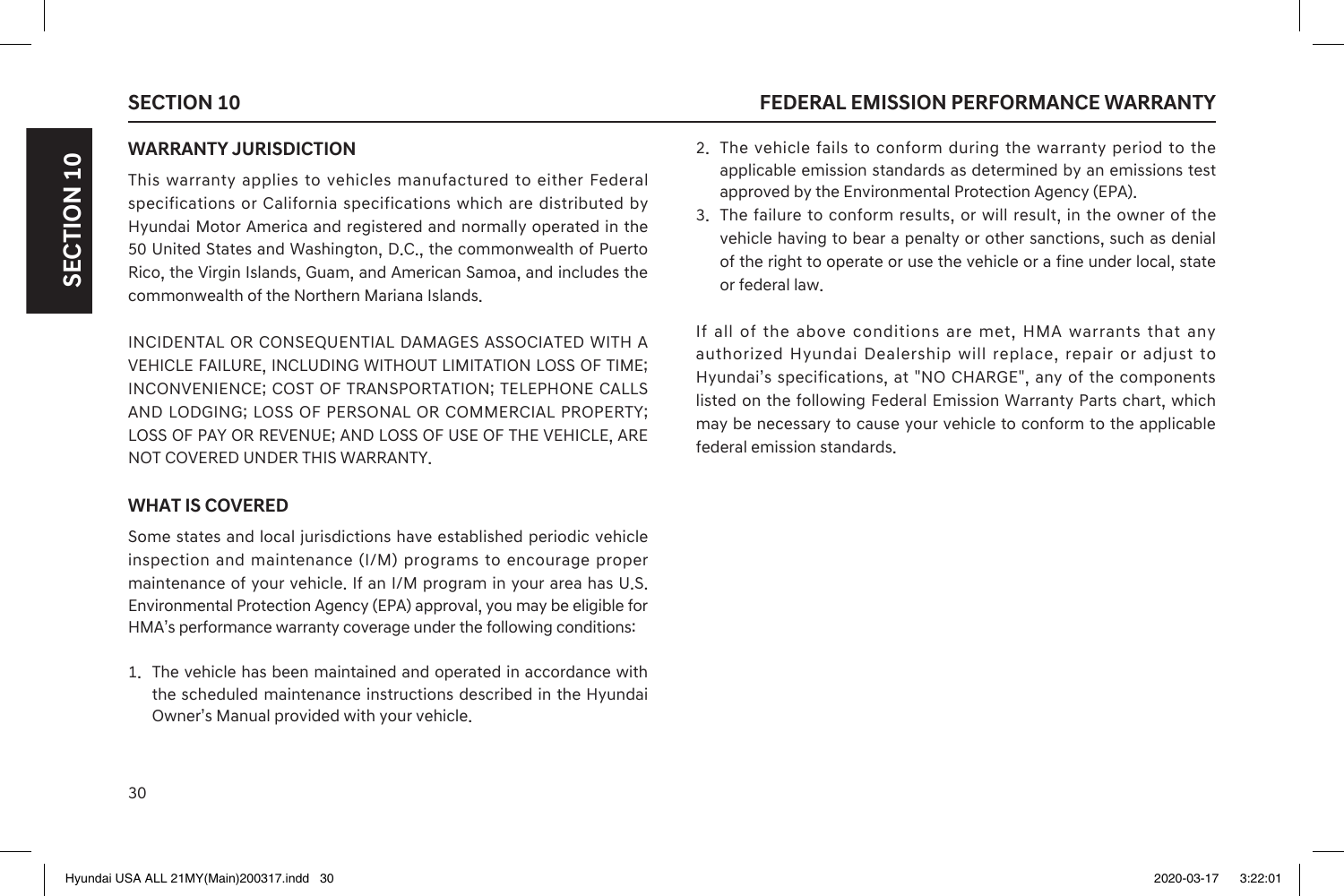### **WARRANTY PERIOD**

This warranty is effective for 5 years from the date of original retail delivery or if the vehicle is first placed in service as a "demonstrator" or "Company" car prior to delivery, on the date it is first placed in service, or 60,000 miles, whichever occurs first, or up to the first required scheduled maintenance, whichever occurs first. Additionally, certain major emission control components listed under the following "8 Years/80,000 Miles Federal Emission Warranty Parts List" will be covered for a period of 8 years from the date of original retail delivery or date of first use, or 80,000 miles, whichever occurs first. This warranty coverage applies to the vehicle regardless of a change in ownership and is transferable to subsequent owners.

### Note:

### Federal Emission Warranty

The Federal government requires minimum emission warranty coverage for the first 2 years or 24,000 miles of vehicle use, with coverage for the first 8 years or 80,000 miles for the exhaust manifold assembly, the catalytic converters, the electronic engine control module, and the onboard emissions diagnostic device.

Hyundai provides greater warranty coverage of 5 years or 60,000 miles for all emission related components and provides 8 years or 80,000 miles coverage on the specific components noted.

### **EMISSION WARRANTY PARTS LIST**

Some items require scheduled replacement and are warranted up to the first replacement interval or up to the limits of the applicable emission warranty coverage period, whichever occurs first (Refer to the Scheduled Maintenance section in the Hyundai Owner's Manual). The following is a listing of Emission Parts covered under the emission warranties. For more details about the specific parts that are covered by the Federal Emission Defect Warranty, contact your dealership. If failure of one of the following components results in failure of any other vehicle part, both parts will be covered by the Federal Emission Performance Warranty.

### - 8 YEARS/80,000 MILES FEDERAL EMISSION DESIGN AND DEFECT WARRANTY PARTS LIST

If the vehicle has been in use more than 60 months from the date of original delivery or date of first use, or 60,000 miles but less than 8 years from the date of original delivery or date of first use, or 80,000 miles, whichever occurs first, the following major emissions control components will be covered up to 8 years from the date of original delivery or date of first use, or 80,000 miles, whichever occurs first.

### Catalytic Converter

Engine Control Module (includes Onboard Emission Diagnostic Device) Exhaust Manifold Catalytic Assembly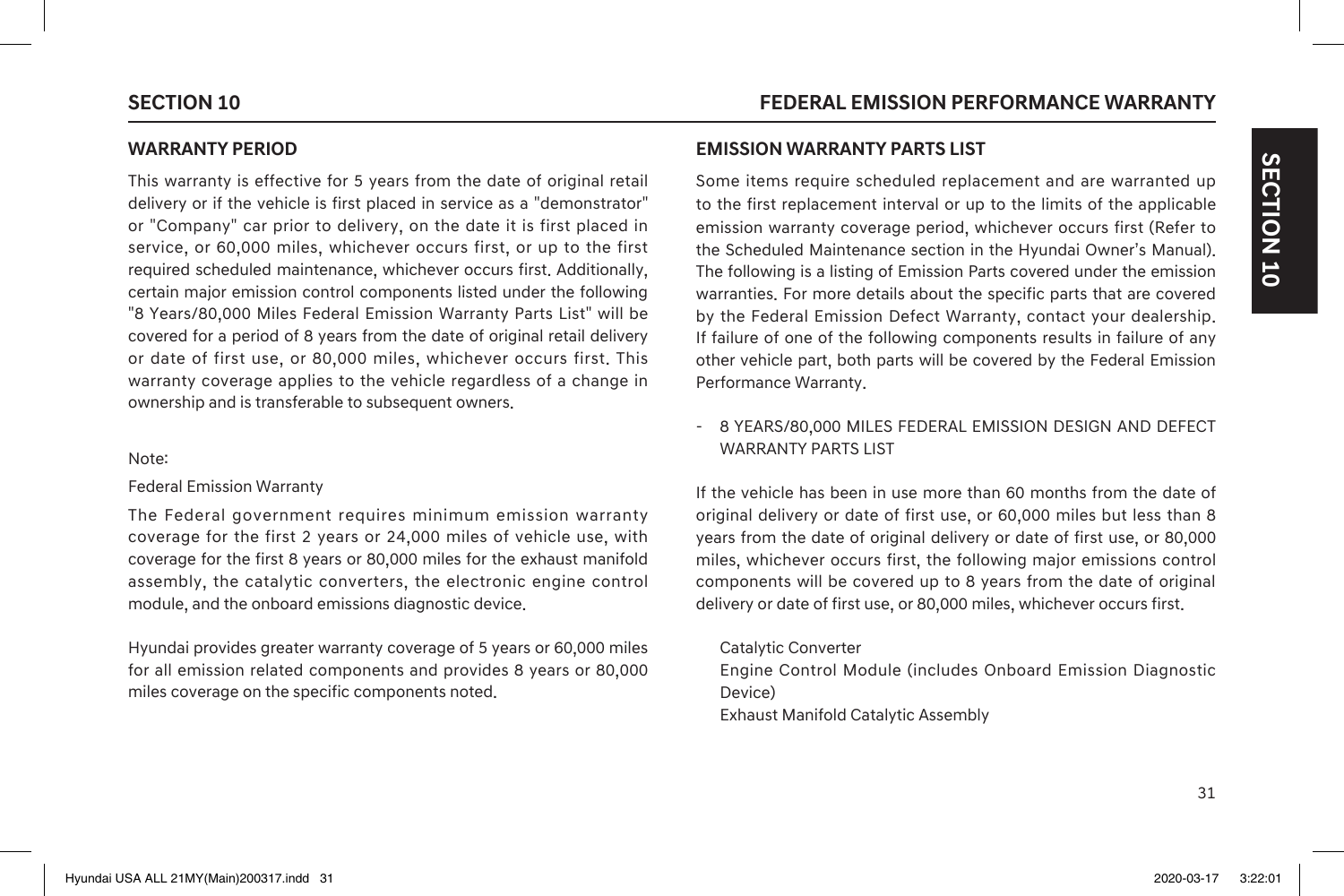# **Air Induction System**

# **SECTION 10 5 YEAR / 60,000 MILE EMISSION WARRANTY PARTS - FEDERAL VEHICLE**

**Valve Timing System**

| An muuttion Jystem                                      | vaive riming oystem                                                                         |
|---------------------------------------------------------|---------------------------------------------------------------------------------------------|
| Air Cleaner Assembly                                    | <b>Cylinder Head Assembly</b>                                                               |
| Intake Manifold                                         | Intake Valve                                                                                |
| Surge Tank                                              | <b>Exhaust Valve</b>                                                                        |
| <b>Turbocharger Assembly</b>                            | Intake Camshaft Assembly                                                                    |
| Intercooler Assembly                                    | <b>Exhaust Camshaft Assembly</b>                                                            |
| <b>EGR Cooler</b>                                       | Intake CVVT Assembly                                                                        |
| <b>EGR Valve</b>                                        | <b>Exhaust CVVT Assembly</b>                                                                |
| Map Sensor Assembly                                     | Intake Oil Control Valve                                                                    |
| Active Air Flap & Duct Assembly                         | Exhaust Oil Control Valve                                                                   |
| <b>EHRS Assembly</b>                                    | <b>Auto Transmission System</b>                                                             |
| EHRS WTR Hose & Tube                                    | <b>Transmission Control Unit</b>                                                            |
| <b>Fuel Metering System</b>                             | Auto Transmission Fluid Warmer                                                              |
| <b>Coolant Temperature Sensor</b>                       | <b>Evaporative Control System</b>                                                           |
| Air Flow Sensor                                         | <b>Canister Assembly</b>                                                                    |
| Fuel Injectors                                          | <b>Canister Close Valve</b>                                                                 |
| Fuel Pump                                               | <b>Purge Control Valve</b>                                                                  |
| High Pressure Pump (GDI)                                | Fuel Tank                                                                                   |
| <b>HIGH Pressure Sensor</b>                             | <b>Fuel Tank Pressure Sensor</b>                                                            |
| <b>Throttle Body</b>                                    | <b>Fuel Filler Cap</b>                                                                      |
| <b>Throttle Position Sensor</b>                         | ORVR (Vent) Valve                                                                           |
| Oxygen Sensor                                           | Rollover (Cut) Valve                                                                        |
| Engine Control Module *8/80: All vehicles               | <b>Thermostat Assembly</b>                                                                  |
| Knock Sensor                                            | <b>Breather Hose Assembly</b>                                                               |
| <b>Fuel Pressure Regulator</b>                          | Warmer Water Valve                                                                          |
| <b>Ignition System</b>                                  | <b>Charging System</b>                                                                      |
| Spark Plugs and Ignition Wires                          | Alternator                                                                                  |
| <b>Camshaft Position Sensor</b>                         | <b>Battery Sensor</b>                                                                       |
| <b>Crankshaft Position Sensor</b>                       | OAD                                                                                         |
| Ignition Coil Assembly                                  | <b>Miscellaneous Items Used In Above Systems</b>                                            |
| <b>Catalyst and Exhaust System</b>                      | Hoses, clamps, gasket or seals                                                              |
| Exhaust Manifold Catalytic Assembly *8/80: All vehicles | Wires, harnesses, connectors                                                                |
| <b>Exhaust Manifold</b>                                 | All sensors (switches, solenoids, valves) associated with the ECM                           |
| Catalytic Converter Assembly *8/80: All vehicles        | Onboard Emissions Diagnostic Device (Included in Engine Control Module) *8/80: All Vehicles |
| <b>Positive Crankcase Ventilation System</b>            | Malfunction Indicator Light and Bulb                                                        |
| <b>PCV Valve and Hose</b>                               | Data Link Connector                                                                         |
|                                                         |                                                                                             |

Spark plugs shall be warranted for the emissions warranty period, or the first scheduled replacement time or mileage, whichever occurs first.

**NOTE1 :** Parts designated by "8/80" are warranted for 8 years or 80,000 miles, whichever occurs first under the Federal Emission Warranty

**NOTE2 :** Specific emission parts covered up to 5 years or 60,000 miles, whichever occurs first, or up to the first required scheduled maintenance, whichever occurs first (See Hyundai Owner's Manual for required scheduled maintenance).

**NOTE3 :** Warranty coverage for the Hybrid, Plug-in Hybrid, and Electric Vehicle System is 10 years or 100,000 miles, whichever occurs first, under the Hyundai Hybrid, Plug-in Hybrid, and Electric Vehicle System Warranty.

32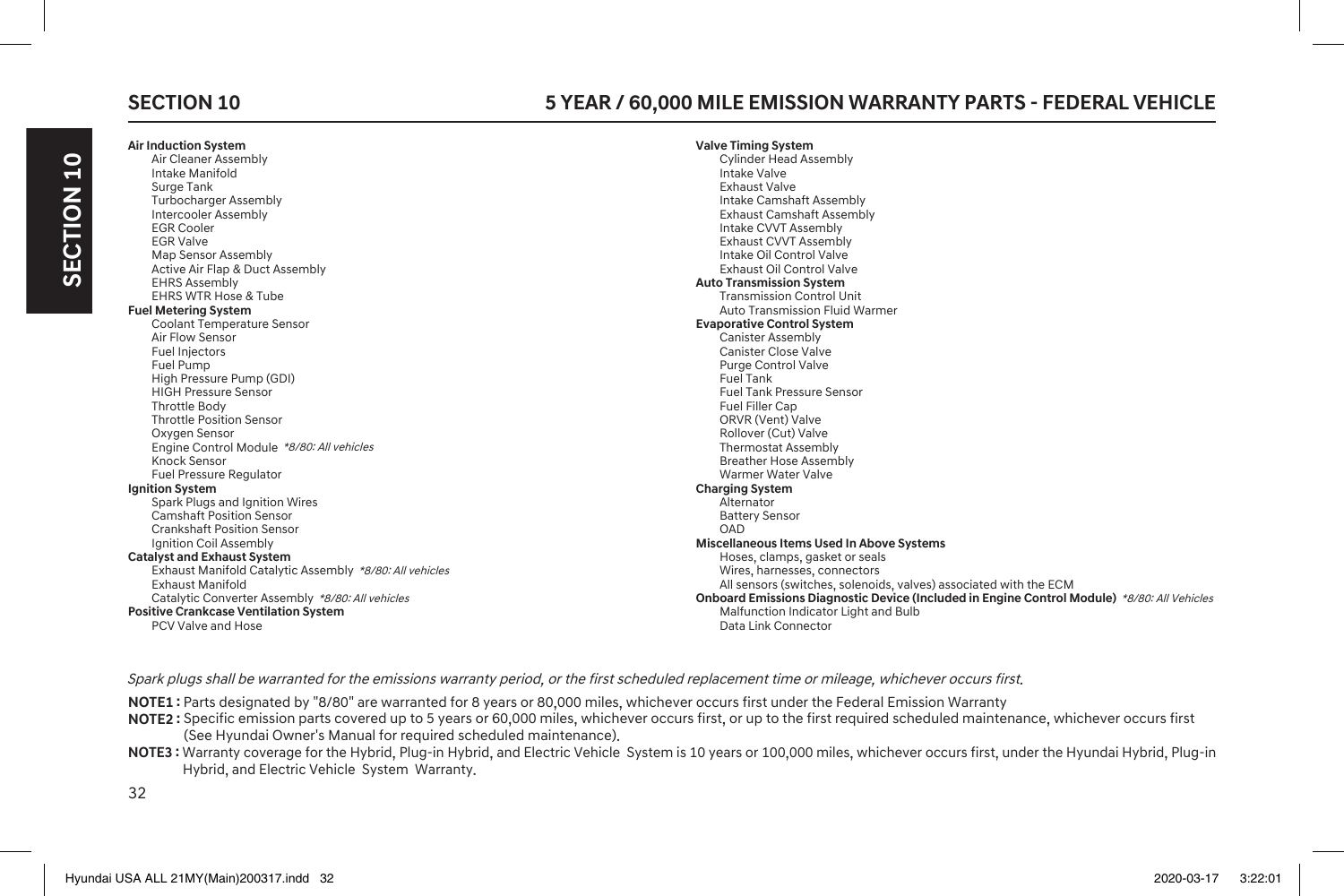# **SECTION 10 FEDERAL EMISSION PERFORMANCE WARRANTY**

### **WHAT IS NOT COVERED BY THESE EMISSION WARRANTIES**

### THE FEDERAL EMISSION DEFECT WARRANTY AND THE FEDERAL EMISSION PERFORMANCE WARRANTY SHALL NOT APPLY TO:

- Normal maintenance service (such as filters).
- Malfunctions in any part directly caused by misuse, modification, improper adjustment, alteration, tampering, disconnection, improper or inadequate maintenance, or use of leaded gasoline or contaminated fuel.
- Damage resulting from an accident or an Act of God.
- Any vehicle on which the odometer reading has been altered so that mileage cannot be readily determined.
- Failures that are a direct result of a lack of performance of required emission control maintenance as outlined in the Hyundai Owner's Manual.
- Parts or accessories used in applications for which they were not designed or not approved by HMA.
- Parts not supplied by HMA or damage to other parts caused directly by using non-Hyundai parts, non-EPA certified replacement parts in the maintenance or repair of the vehicle which ultimately prove to be defective in material or workmanship, or not equivalent from an emission control standpoint to the original equipment part.

- INCIDENTAL OR CONSEQUENTIAL DAMAGES, INCLUDING WITHOUT LIMITATION, LOSS OF TIME, INCONVENIENCE, LOSS OF USE OF THE VEHICLE, OR COMMERCIAL LOSS ARE NOT COVERED UNDER THIS WARRANTY.

The duration of any implied warranties, including those of MERCHANTABILITY and FITNESS FOR A PARTICULAR PURPOSE regarding emission systems defects are limited to the duration of these emission system warranties. Some states do not allow limitations on how long an implied warranty lasts, or the exclusion or limitation of incidental or consequential damages, so the limitations or exclusions set forth regarding these warranties may not apply to you.

### **OWNER'S RESPONSIBILITY AND OBLIGATION**

It is the owner's obligation to properly maintain and use the vehicle in accordance with Hyundai's written instructions in the Hyundai Owner's Manual. Failures caused by inadequate or improper maintenance are not covered by the warranty. To help resolve questions as to whether the proper vehicle maintenance has been performed, must the owner retain all maintenance service records and receipts indicating that service has been performed on the vehicle.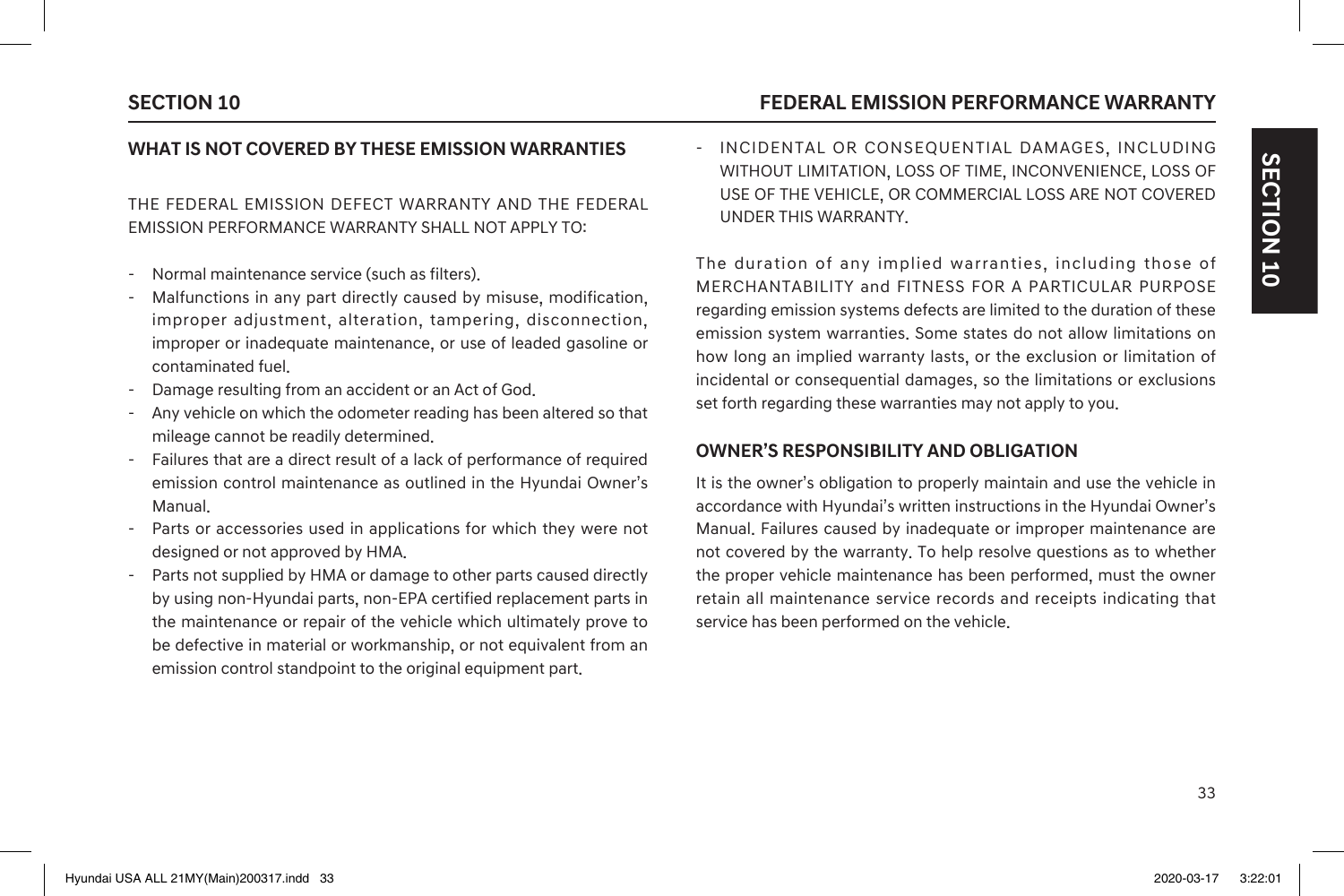### **REPLACEMENT PARTS**

It is recommended that any replacement parts used for maintenance or for the repair of emission control systems be new or remanufactured Hyundai Genuine Parts.

THE WARRANTY OBLIGATIONS ARE NOT DEPENDENT UPON THE USE OF ANY PARTICULAR BRAND OF REPLACEMENT PARTS. THE OWNER MAY ELECT TO USE NON-GENUINE HYUNDAI PARTS FOR REPLACEMENT PURPOSES. THE USE OF REPLACEMENT PARTS WHICH ARE NOT EQUIVALENT MAY IMPAIR THE EFFECTIVENESS OF THE EMISSION CONTROL SYSTEM.

If other than Hyundai Genuine Parts are used for maintenance replacements or for the repair of components affecting emission control, the owner should determine that such parts are warranted by their manufacturer to be equivalent to Hyundai Genuine Parts in performance and durability.

"New or Remanufactured Hyundai Genuine Parts" when used in connection with Hyundai vehicles, means parts manufactured by or approved by Hyundai, designed for use on Hyundai vehicles and distributed by HMA.

### **MAINTENANCE SERVICE**

MAINTENANCE, REPLACEMENT OR REPAIR OF THE EMISSION CONTROL DEVICES AND SYSTEMS MAY BE PERFORMED BY ANY QUALIFIED AUTOMOTIVE REPAIR ESTABLISHMENT OR INDIVIDUAL USING ANY PART CERTIFIED PURSUANT TO APPLICABLE EMISSION REGULATIONS:

HOWEVER, WARRANTY SERVICE MUST BE PERFORMED BY AN AUTHORIZED HMA DEALERSHIP.

Claims under the Federal Emission Performance Warranty may not be denied due to the failure of a properly installed certified non-Hyundai Genuine Part.

Claims may be denied on the basis of an uncertified replacement part used in the maintenance or repair of a vehicle if Hyundai presents evidence that the uncertified replacement part is either defective in materials or workmanship or not equivalent from an emission standpoint to the original equipment part and the vehicle owner is unable to rebut the evidence.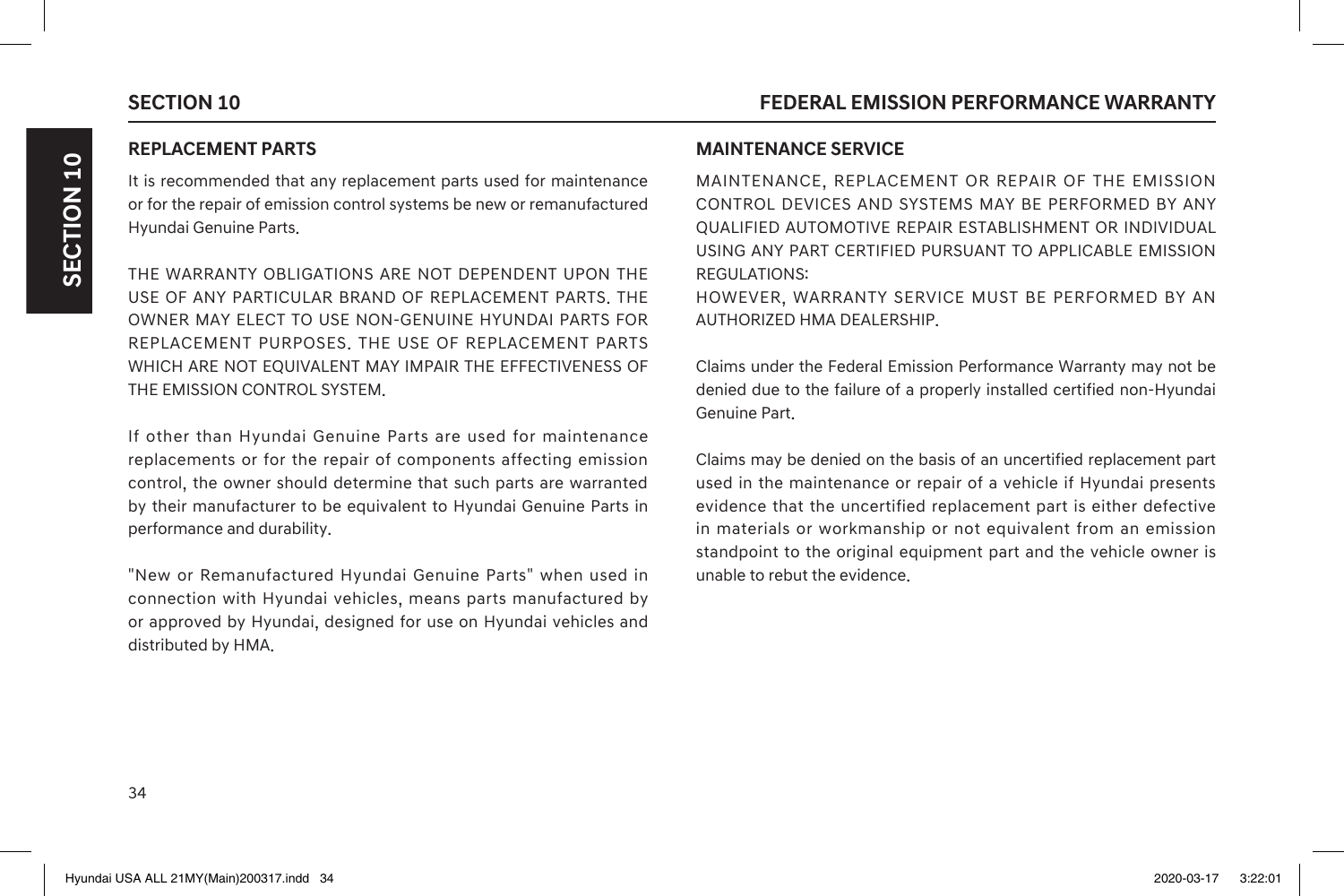Receipts covering the performance of maintenance service should be retained in the event questions arise concerning maintenance. These receipts should be transferred to each subsequent owner of this vehicle. HMA reserves the right to deny warranty coverage if the vehicle has not been properly maintained. However, denial will not be based solely on the absence of maintenance records.

These warranties apply only to vehicles manufactured to United States' specifications which are distributed by Hyundai Motor America and registered and normally operated in the 50 United States and Washington, D.C., the commonwealth of Puerto Rico, the Virgin Islands, Guam, and American Samoa, and includes the commonwealth of the Northern Mariana Islands. Vehicles manufactured to other than United States' specifications, distributed by other than HMA and registered and normally operated outside the 50 United States and Washington, D.C., the commonwealth of Puerto Rico, the Virgin Islands, Guam, and American Samoa, or the Commonwealth of the Northern Mariana Islands are entitled to service of the emission control systems on the basis of the warranty applicable to such other distribution country.

### **CLAIMS PROCEDURE**

To obtain warranty service under these warranties, the owner should return the vehicle to an authorized Hyundai dealership place of business during its normal service business hours, where such service will be performed at no charge for parts, labor, diagnosis and tax.

If an owner's warranty claim under the 2021 Federal Emission Performance Warranty is denied, HMA will provide the owner with a written explanation of why the claim was denied 1) within 30 days from the time you bring the car to a Hyundai dealership, or 2) within the time required by local, state, or federal law for the vehicle to be repaired without incurring further penalty, whichever is shorter.

Failure to provide an explanation within the 30-day period shall obligate HMA to remedy the nonconformity under the Federal Emission Performance Warranty except:

- o When delay is requested by the vehicle owner.
- o When delay is caused by factors beyond the control of HMA or authorized Hyundai Dealership.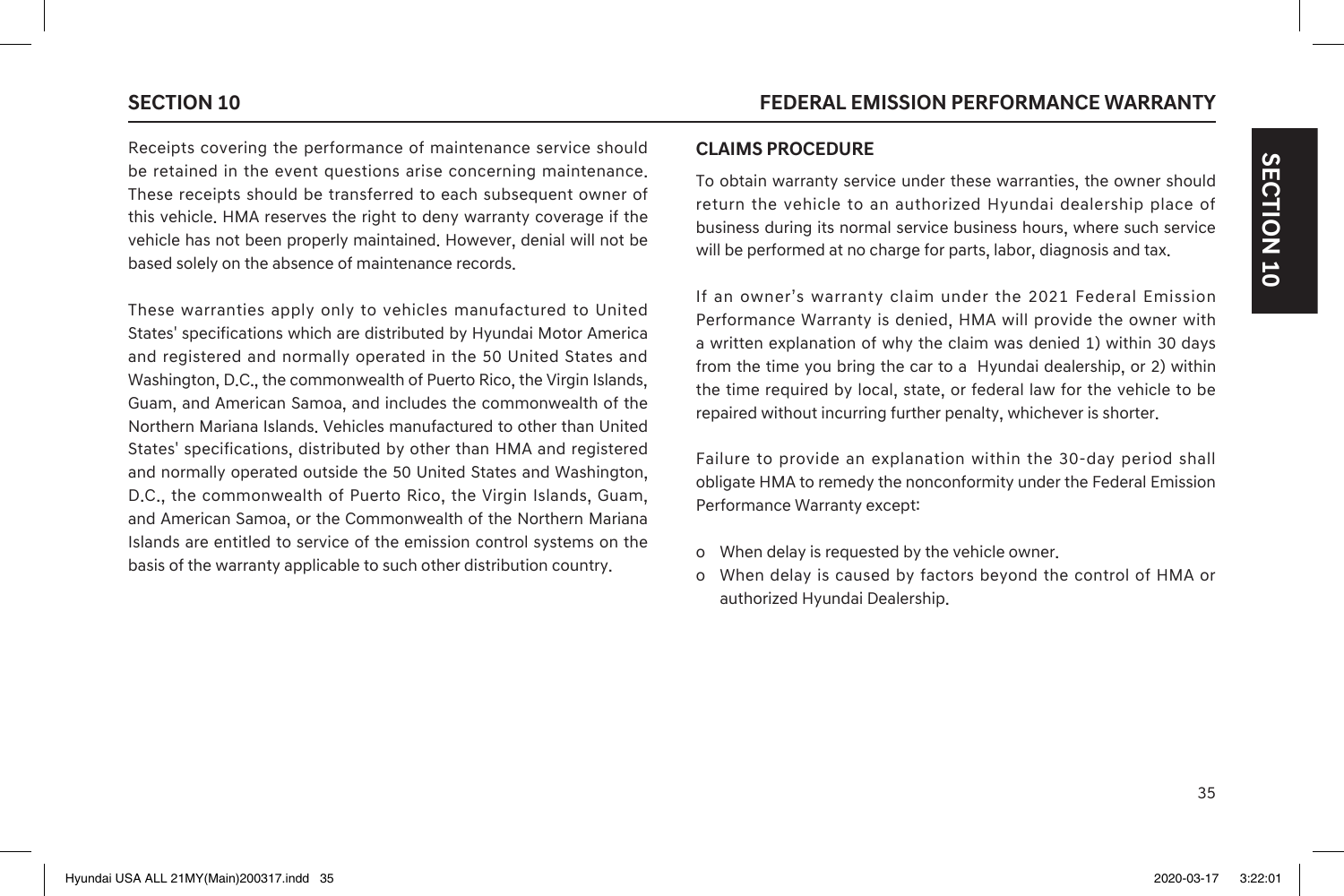If your Hyundai Dealership cannot repair your vehicle or process your claim within a reasonable time, please contact your Hyundai Customer Care Center for assistance: office for assistance.

HYUNDAI MOTOR AMERICA Hyundai Customer Care Center PO Box 20850 Fountain Valley, CA 92728 1-800-633-5151 Consumeraffairs@hmausa.com

Further information can be obtained from and complaints registered with:

U.S. Environmental Protection Agency Office of Transportation and Air Quality Compliance Division, Light-Duty Vehicle Division Attn: Warranty Complaints 2000 Traverswood Drive Ann Arbor, MI 48105 E-mail: complianceinfo@epa.gov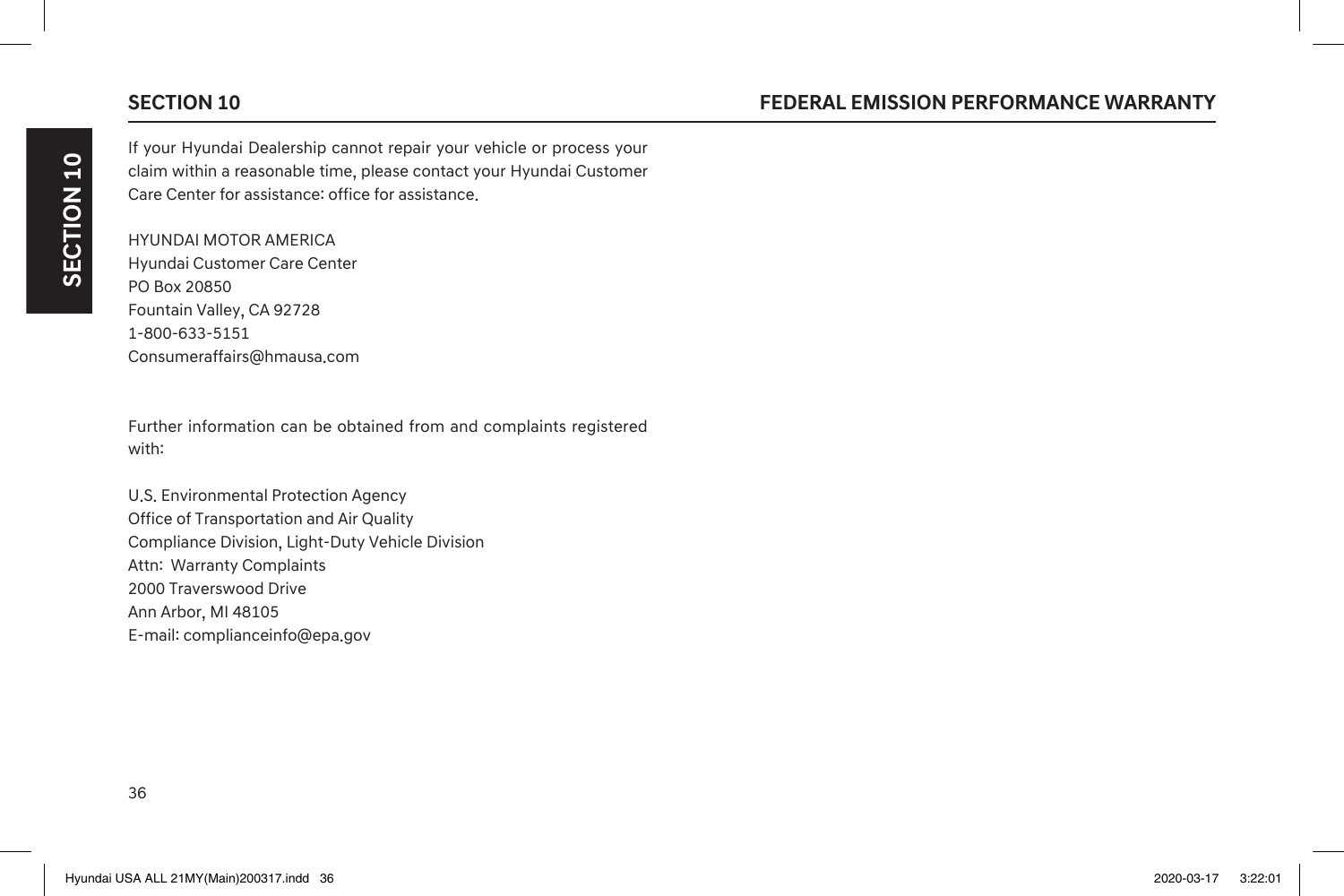### **CALIFORNIA EMISSION CONTROL WARRANTY STATEMENT**

### **YOUR WARRANTY RIGHTS AND OBLIGATIONS**

The California Air Resources Board and Hyundai Motor America (HMA) are pleased to explain the California Emission Control System Warranty on your 2021 Hyundai vehicle certified for sale in California.

In California, new motor vehicles must be designed, built and equipped to meet the State's stringent anti-smog standards. HMA must warrant the emission control system on your Hyundai vehicle for the periods of time listed below, provided there has been no abuse, neglect or improper maintenance of your Hyundai vehicle.

Your emission control system includes parts such as the fuel injection system, ignition system, catalytic converter, and engine computer. Also included may be hoses, belts, connectors and other emission-related assemblies. Where a warrantable condition exists, HMA will repair your Hyundai vehicle at no cost to you including diagnosis, parts and labor.

# **SECTION 11 CALIFORNIA EMISSION CONTROL SYSTEMS WARRANTY**

### **MANUFACTURER'S WARRANTY COVERAGE:**

- 1. For 5 years or 60,000 miles (whichever occurs first):
	- If your Hyundai vehicle fails a Smog Check inspection, all necessary diagnosis, repairs and adjustments will be made by HMA to ensure that your vehicle passes the inspection. This is your California Emission Control System PERFORMANCE WARRANTY.
	- If any emission-related part on your vehicle is defective, the part will be repaired or replaced by HMA. This is your short-term California Emission Control System DEFECT WARRANTY.
- 2. Long-term California Emission Control System DEFECT WARRANTY If an emission-related part listed in this Owner's Handbook on the Warranty Parts List specifically noted with coverage for "7 years or 70,000 miles" or "8 years or 80,000 miles" is defective, the part will be repaired or replaced by HMA. This is your long-term California Emission Control System DEFECT WARRANTY.
	- o Specific emission components are covered for 7 years or 70,000 miles, whichever occurs first, see Page 40, NOTE1.
	- o Specific emission components are covered for 8 years or 80,000 miles, whichever occurs first, see Page 40, NOTE2.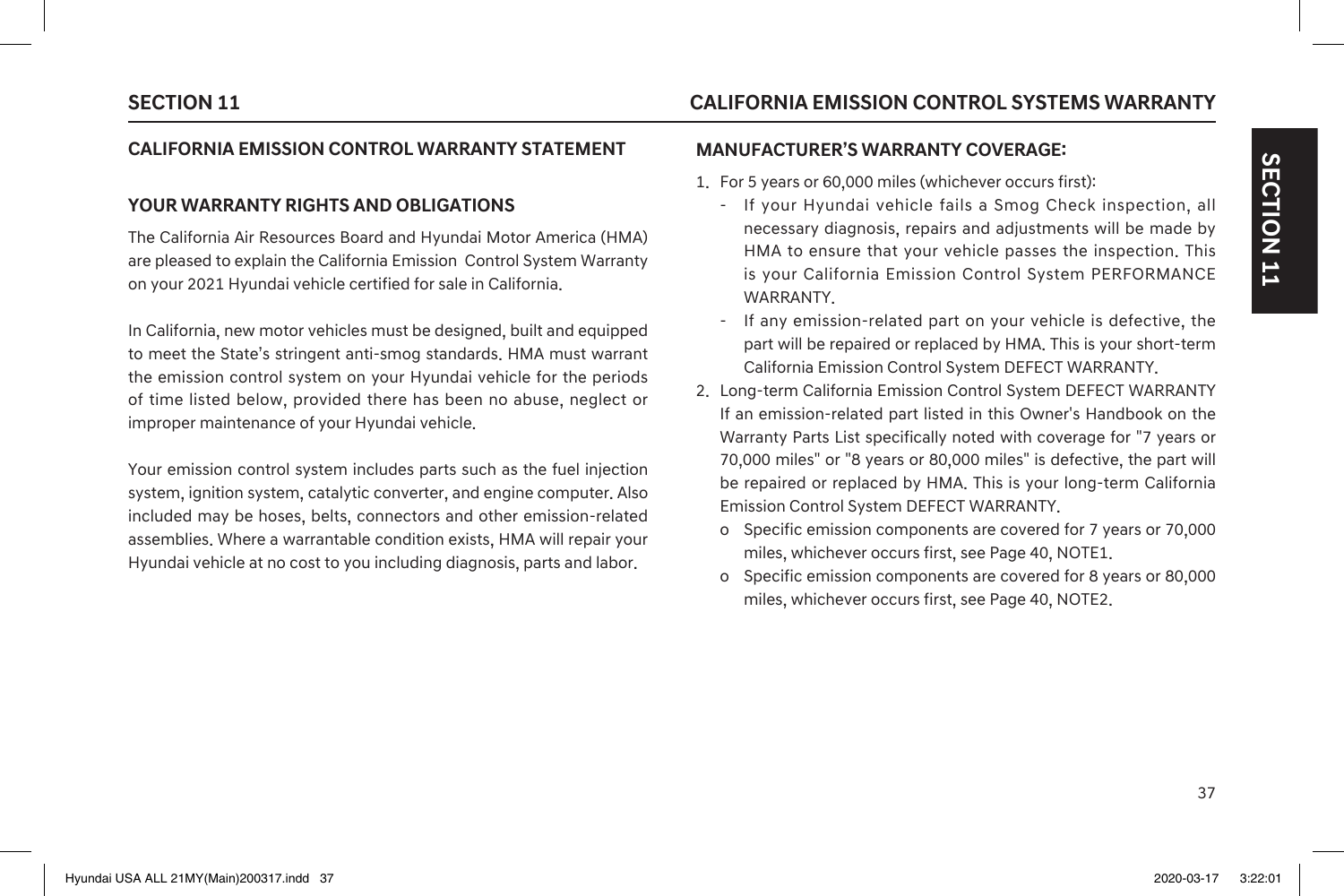3. For 2021 Elantra and 2021 Sonata certified as a super ultra low emission vehicle (SULEV), 2021 Ioniq Plug-in Hybrid, and 2021 Santa Fe Plug-in Hybrid model certified as a transitional zeroemission vehicles, (TZEV) only, all parts covered under the PERFORMANCE WARRANTY and the DEFECT WARRANTY, which are listed in this Owner's Handbook on the Emission Warranty Parts List, are warranted for 15 years or 150,000 miles (excluding the Plug-in Hybrid Battery) whichever occurs first (for the states listed under the Warranty Jurisdiction (on page 39), See page 40, NOTE4.

Warranty Coverage for the 2021 Ioniq Plug-in Hybrid Battery and 2021 Santa Fe Plug-in Hybrid Battery, certified as a TZEV only, is warranted for 10 years or 150,000 miles and not 15 years 150,000 miles, whichever occurs first.

## **OWNER'S WARRANTY RESPONSIBILITIES**

As the Hyundai vehicle owner, you are responsible for the performance of the required maintenance listed in the Hyundai Owner's Manual. HMA recommends that you retain all receipts covering maintenance on your Hyundai vehicle, but HMA cannot deny emission warranty coverage solely for the lack of receipts or for your failure to ensure the performance of all scheduled maintenance.

# **SECTION 11 CALIFORNIA EMISSION CONTROL SYSTEMS WARRANTY**

You are responsible for presenting your Hyundai vehicle to a Hyundai dealership as soon as a problem exists. The warranty repairs should be completed in a reasonable amount of time.

As the Hyundai vehicle owner, you should also be aware that HMA may deny your warranty coverage if your Hyundai vehicle or a part has failed due to abuse, neglect, improper maintenance or unapproved modifications.

If you have any questions regarding your warranty rights and responsibilities, you should contact the Hyundai Customer Care Center at 1-800-633-5151 or the California Air Resources Board at 9528 Telstar Avenue, El Monte CA 91731.

INCIDENTAL OR CONSEQUENTIAL DAMAGES ASSOCIATED WITH A VEHICLE FAILURE, INCLUDING WITHOUT LIMITATION LOSS OF TIME; INCONVENIENCE; COST OF TRANSPORTATION; TELEPHONE CALLS AND LODGING; LOSS OF PERSONAL OR COMMERCIAL PROPERTY; LOSS OF PAY OR REVENUE; AND LOSS OF USE OF THE VEHICLE, ARE NOT COVERED UNDER THIS WARRANTY.

Specific emission parts are covered up to 5 years or 60,000 miles, whichever occurs first, or up to the first required scheduled maintenance, whichever occurs first.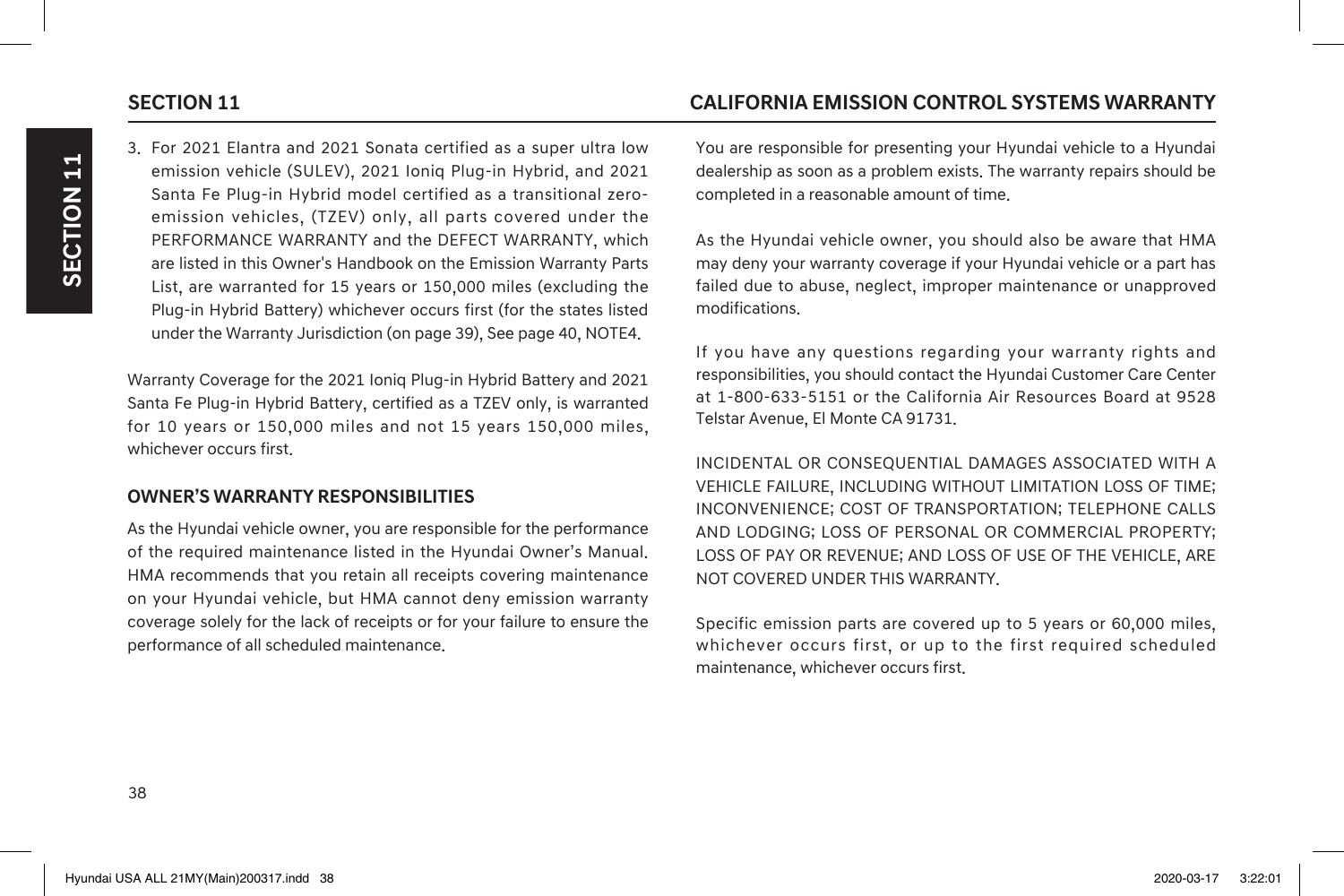# **SECTION 11 CALIFORNIA EMISSION CONTROL SYSTEMS WARRANTY**

This warranty applies exclusively to vehicles manufactured to California specifications which are distributed by Hyundai Motor America and must be sold, registered and operated in the states of California, Connecticut, Delaware, Maine, Maryland, Massachusetts, New Jersey, New York, Oregon, Pennsylvania, Rhode Island, Vermont or Washington.

Its coverage exists in addition to that of the Federal Emission Defect Warranty and the Federal Emission Performance Warranty.

NOTE1: The 15 years or 150,000 miles extended warranty applies to parts covered under the Performance and Defect Warranty, excluding the Plug-in Hybrid Battery, as listed in this Owner's Handbook to SULEV and TZEV-certified only vehicles sold, registered and operated in the listed states, under the Warranty Jurisdiction.

NOTE2: Warranty coverage for the Plug-in Hybrid Battery is 10 years or 150,000 miles and not 15 years or 150,000 miles, whichever occurs first.

**SPECIAL NOTE : According to Federal Regulations, your vehicle may also be eligible for additional warranty coverage under the Federal Emission Warranty. California requires minimum emission warranty coverage of the first 3 years or 50,000 miles of vehicle use, with coverage for the first 7 years or 70,000 miles for certain "high cost" emission related parts, determined by a California government specified formula.**

**Hyundai provides greater warranty coverage of 5 years or 60,000 miles for all emission related components and 8 years or 80,000 miles coverage for catalytic converters, the electronic engine control module (includes the onboard emissions diagnostic device).**

### **WARRANTY PARTS LIST**

The 5 years/60,000 miles California Emission Control System Defect Warranty covers any part that can affect emissions. Some of these consist of the following parts: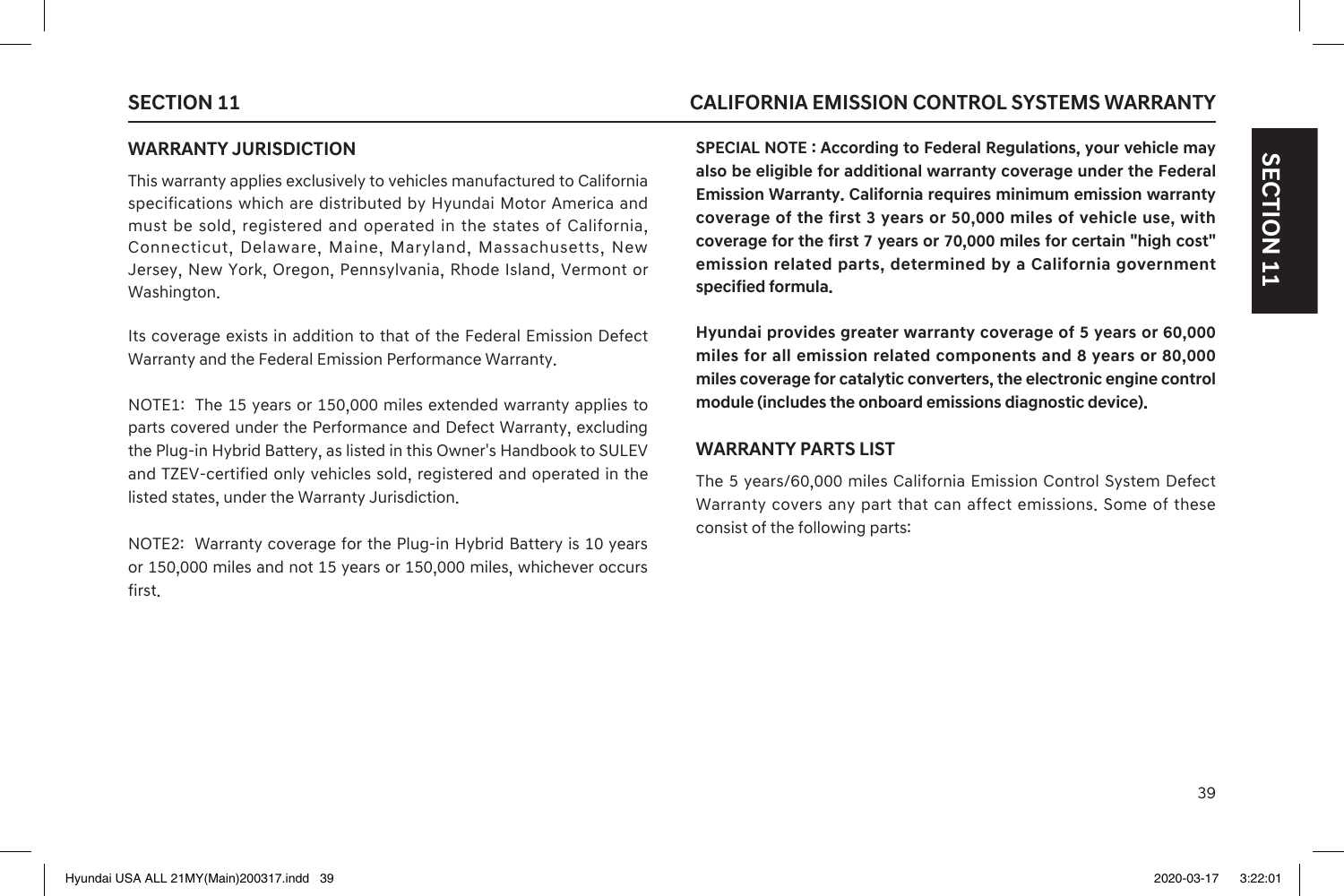# **Air Induction System**

# **SECTION 11 EMISSION CONTROL SYSTEMS WARRANTY - CALIFORNIA VEHICLE**

| Air Cleaner Assembly                                    | <b>Cylinder Head Assembly</b>                                                               |
|---------------------------------------------------------|---------------------------------------------------------------------------------------------|
| Intake Manifold                                         | Intake Valve                                                                                |
| Surge Tank                                              | <b>Exhaust Valve</b>                                                                        |
| <b>Turbocharger Assembly</b>                            | Intake Camshaft Assembly                                                                    |
| Intercooler Assembly                                    | <b>Exhaust Camshaft Assembly</b>                                                            |
| <b>EGR Cooler</b>                                       | Intake CVVT Assembly                                                                        |
| <b>EGR Valve</b>                                        | <b>Exhaust CVVT Assembly</b>                                                                |
| Map Sensor Assembly                                     | Intake Oil Control Valve                                                                    |
| Active Air Flap & Duct Assembly                         | Exhaust Oil Control Valve                                                                   |
| <b>EHRS Assembly</b>                                    | <b>Auto Transmission System</b>                                                             |
| <b>EHRS WTR Hose &amp; Tube</b>                         | <b>Transmission Control Unit</b>                                                            |
| <b>Fuel Metering System</b>                             | Auto Transmission Fluid Warmer                                                              |
| <b>Coolant Temperature Sensor</b>                       | <b>Evaporative Control System</b>                                                           |
| Air Flow Sensor                                         | <b>Canister Assembly</b>                                                                    |
| Fuel Injectors                                          | <b>Canister Close Valve</b>                                                                 |
| Fuel Pump                                               | <b>Purge Control Valve</b>                                                                  |
| High Pressure Pump (GDI)                                | Fuel Tank                                                                                   |
| <b>HIGH Pressure Sensor</b>                             | <b>Fuel Tank Pressure Sensor</b>                                                            |
| Throttle Body                                           | Fuel Filler Cap                                                                             |
| <b>Throttle Position Sensor</b>                         | ORVR (Vent) Valve                                                                           |
| Oxygen Sensor                                           | Rollover (Cut) Valve                                                                        |
| Engine Control Module *8/80: All vehicles               | <b>Thermostat Assembly</b>                                                                  |
| Knock Sensor                                            | <b>Breather Hose Assembly</b>                                                               |
| <b>Fuel Pressure Regulator</b>                          | Warmer Water Valve                                                                          |
| Ignition System                                         | <b>Charging System</b>                                                                      |
| Spark Plugs and Ignition Wires                          | Alternator                                                                                  |
| <b>Camshaft Position Sensor</b>                         | <b>Battery Sensor</b>                                                                       |
| <b>Crankshaft Position Sensor</b>                       | OAD                                                                                         |
| Ignition Coil Assembly                                  | Miscellaneous Items Used In Above Systems                                                   |
| <b>Catalyst and Exhaust System</b>                      | Hoses, clamps, gasket or seals                                                              |
| Exhaust Manifold Catalytic Assembly *8/80: All vehicles | Wires, harnesses, connectors                                                                |
| <b>Exhaust Manifold</b>                                 | All sensors (switches, solenoids, valves) associated with the ECM                           |
| Catalytic Converter Assembly *8/80: All vehicles        | Onboard Emissions Diagnostic Device (Included in Engine Control Module) *8/80: All Vehicles |
| <b>Positive Crankcase Ventilation System</b>            | Malfunction Indicator Light and Bulb                                                        |
| <b>PCV Valve and Hose</b>                               | Data Link Connector                                                                         |

**Valve Timing System**

Spark plugs shall be warranted for the emissions warranty period, or the first scheduled replacement time or mileage, whichever occurs first.

NOTE 1: California requires minimum emission warranty coverage for the first 7 years or 70,000 miles, whichever comes first, for certain "high cost" emission related parts, determined by a California government-specified f that coverage differs between the California and Federal warranty requirements, and the California and Federal warranty programs run concurrently, not consecutively.

**NOTE 2 :** Parts designated by "8/80" are warranted for 8 years or 80,000 miles, whichever occurs first under the Federal Emission Warranty

NOTE3:Specific emission parts covered up to S years or 60,000 miles, whichever occurs first, or up to the first required scheduled maintenance, whichever occurs first (See Hyundia Owner's MOTE3: The Superinted as a Transit

warranted for 15 years or 150,000 miles, whichever occurs first, under the California Emission Warranty (excluding the Plug-in Hybrid Battery). Please note: The Plug-in Hybrid Battery designated by "10/150" is warranted fo years or 150,000 miles, whichever occurs first, under the California Emission Warranty for specific 2021 model year loniq Plug-in Hybrid, and Santa Fe Plug-in Hybrid vehicles certified as a TZEV vehicle must be speaking th Island, Vermont and Washington.

NOTE 5: Warranty coverage for the Hybrid, Plug-in Hybrid, and Electric Vehicle System is 10 years or 100,000 miles, whichever occurs first, under the Hyundai Hybrid, Plug-in Hybrid, and Electric Vehicle System Warranty,

40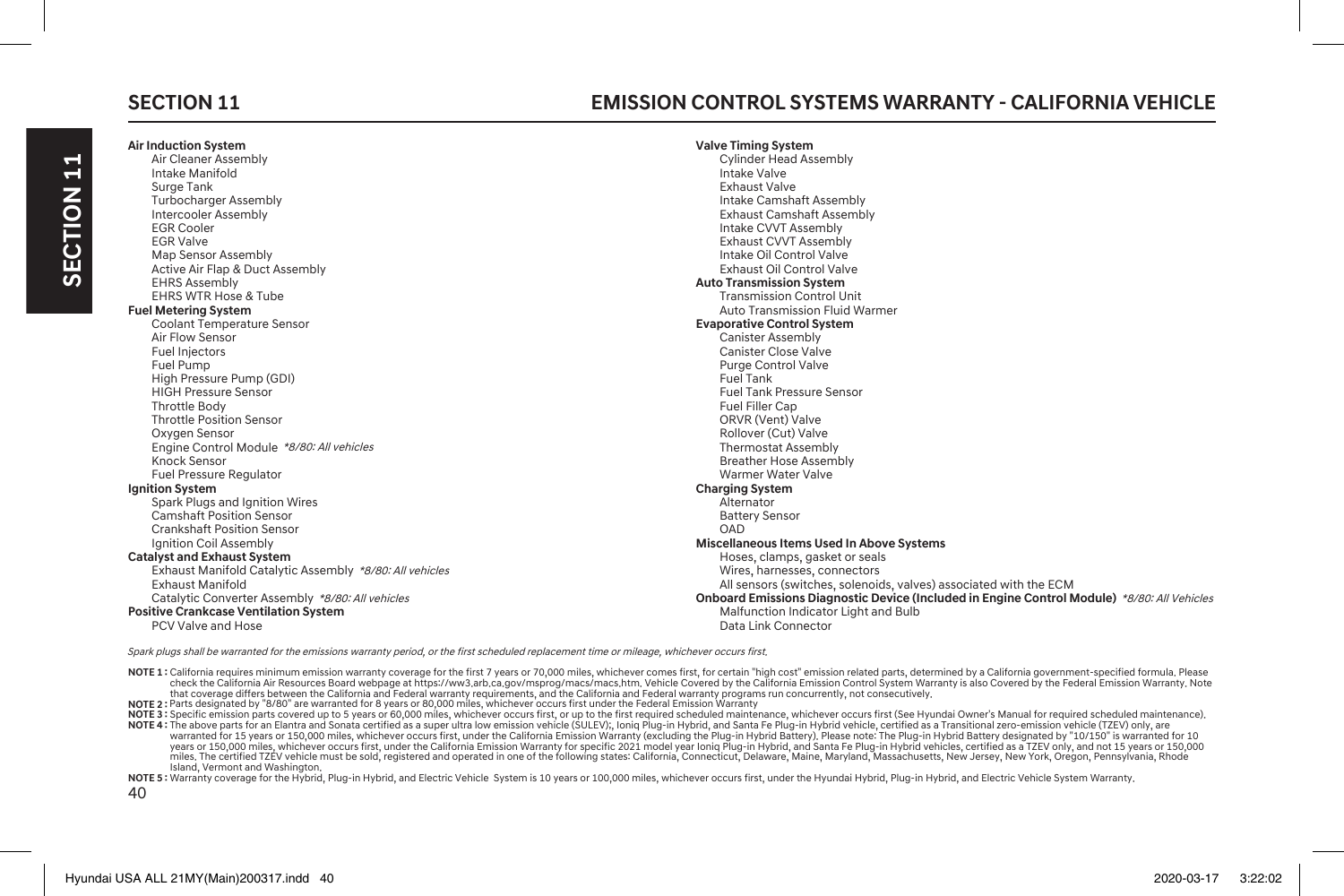# **SECTION 11 CALIFORNIA EMISSION CONTROL SYSTEMS WARRANTY**

Some items are scheduled for replacement as part of the required maintenance for the vehicle.

Replacement of these items is warranted up to the first replacement interval or up to the limits of the applicable Emission Warranty coverage period, whichever occurs first (Refer to the Scheduled Maintenance chart in the Hyundai Owner's Manual). Any such part repaired or replaced under warranty shall be warranted for the remainder of the warranty period for that part.

If the failure of a warranted component causes damage to any other vehicle part, both parts will be covered by the Emission Warranties.

### **WARRANTY START DATE:**

The above-mentioned warranty periods shall begin on the date the vehicle is delivered to the first retail purchaser or, if the vehicle is first placed in service as a demonstrator or company car prior to sale at retail, on the date the vehicle is first placed in such service.

### **WHAT IS NOT COVERED**

THE CALIFORNIA EMISSION CONTROL SYSTEM DEFECTS WARRANTY AND THE CALIFORNIA EMISSION CONTROL SYSTEM PERFORMANCE WARRANTY SHALL NOT APPLY TO:

- Malfunctions in any part directly caused by abuse, misuse, modification, improper adjustment except those done by a dealership during warranty service work, alterations, tampering, disconnections, improper or inadequate maintenance, neglect or use of leaded gasoline or other fuels not recommended in the Hyundai Owner's Manual.
- Damage resulting from an accident or an Act of God.
- Any vehicle on which the odometer reading has been altered so that actual mileage cannot be readily determined.
- Failures that are a direct result of a lack of performance of required emission control maintenance as outlined in the Hyundai Owner's Manual.
- Parts or accessories used in applications for which they were not designed or not approved for use on the vehicle by HMA.
- Parts not supplied by HMA or damage to other parts caused directly by non-Hyundai parts or non-equivalent parts.
- The charge for diagnostic labor which does not lead to the determination that a warrantable condition exists.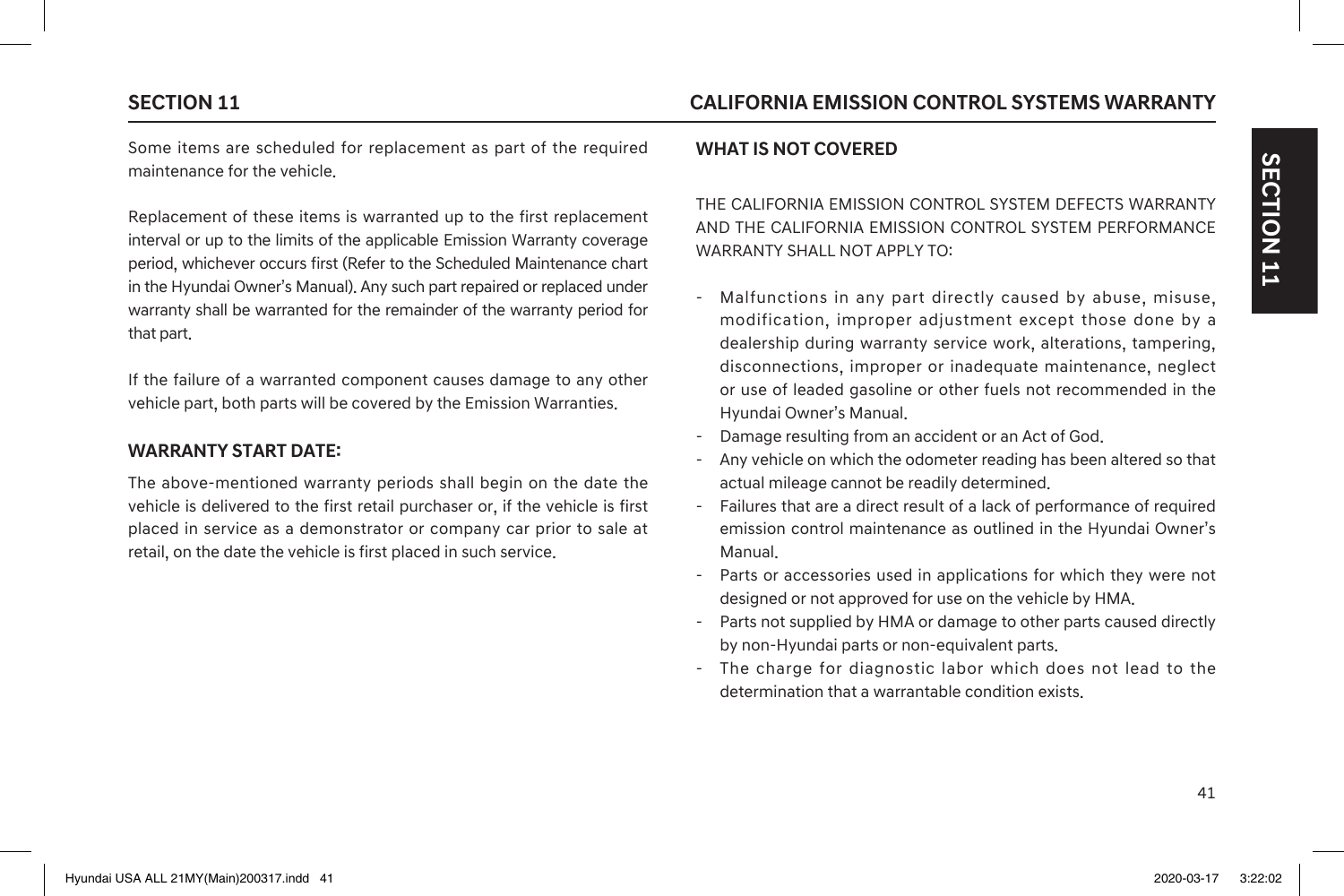- INCIDENTAL OR CONSEQUENTIAL DAMAGES ASSOCIATED WITH A VEHICLE FAILURE, INCLUDING WITHOUT LIMITATION LOSS OF TIME; INCONVENIENCE; COST OF TRANSPORTATION; TELEPHONE CALLS AND LODGING; LOSS OF PERSONAL OR COMMERCIAL PROPERTY; LOSS OF PAY OR REVENUE; AND LOSS OF USE OF THE VEHICLE, ARE NOT COVERED UNDER THIS WARRANTY.

The duration of any implied warranties, including those of MERCHANTABILITY and FITNESS FOR A PARTICULAR PURPOSE, regarding emissions systems defects are limited to the duration of this limited warranty.

Some states do not allow limitations on how long an implied warranty lasts or the exclusion or limitation of incidental or consequential damage, so the limitations or exclusions set forth regarding this limited warranty may not apply to you.

### **REPLACEMENT PARTS**

It is recommended that any replacement parts used for maintenance, repair or replacement of the emission control system be parts supplied by HMA.

Maintenance, repair or replacement of the emission control system may be performed by any qualified automotive repair facility or individual, using parts other than Hyundai Genuine Parts without invalidating this warranty.

# **SECTION 11 CALIFORNIA EMISSION CONTROL SYSTEMS WARRANTY**

However, the cost of such maintenance and parts will not be covered under this warranty unless it is an "Emergency Repair" situation (Refer to "Emergency Repair" for definition of emergency repair situation).

Use of replacement parts which are not equivalent in quality to Hyundai Genuine Parts may impair the effectiveness of the emission control system. You should make sure such parts are warranted by their manufacturer to be equivalent in design and quality to Hyundai supplied parts. HMA assumes no Iiability under this warranty for any vehicle damage caused by a defect in any such parts.

### **OBTAINING WARRANTY SERVICE**

To obtain warranty service, you must return your Hyundai vehicle to any authorized Hyundai dealership in California, Connecticut, Delaware, Maine, Maryland, Massachusetts, New Jersey, New York, Oregon, Pennsylvania, Rhode Island, Vermont or Washington during its normal service business hours, where such service will be performed.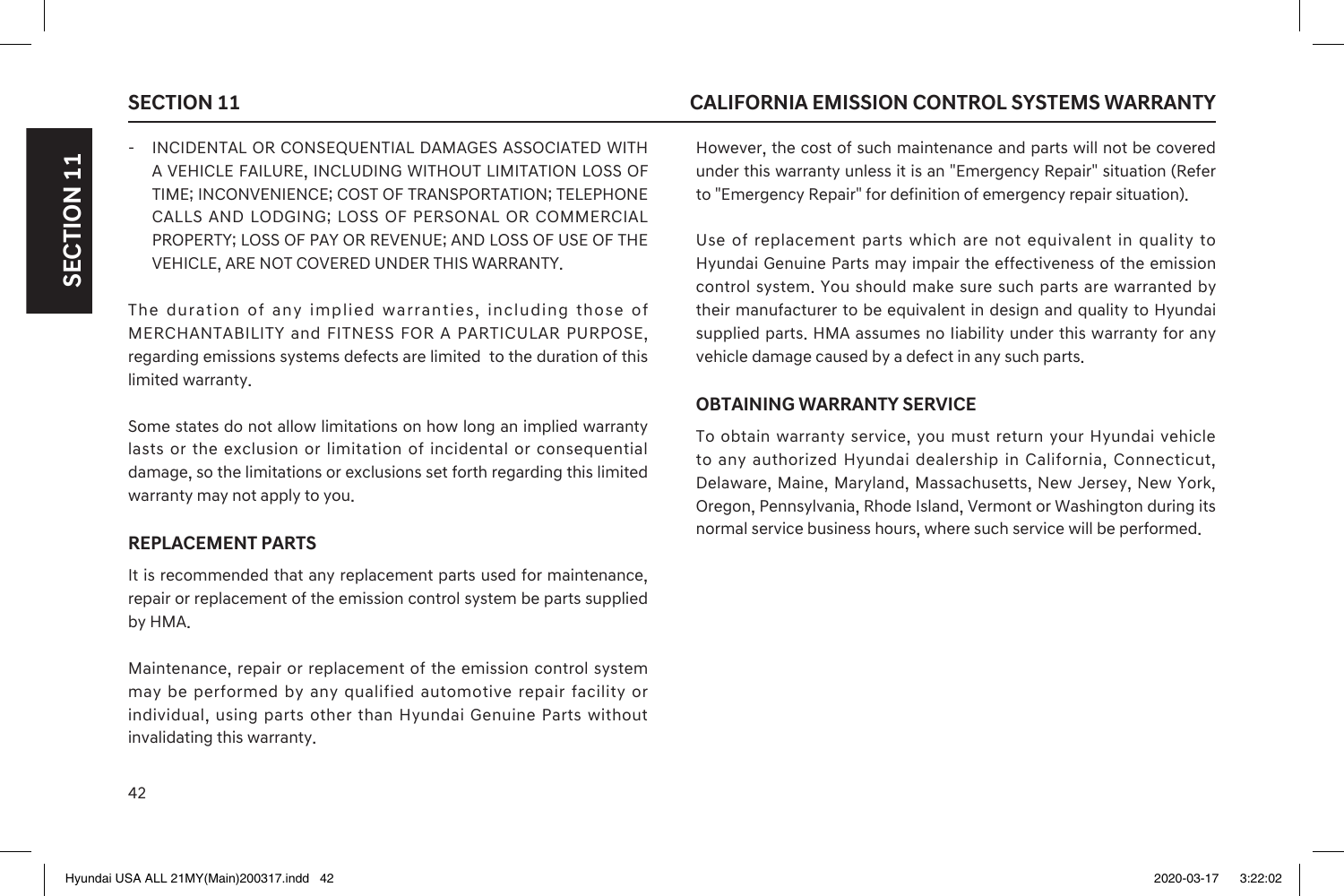When failing a Smog Check test, an authorized Hyundai dealership may ask the owner to provide proof that the required maintenance was performed when the dealership has reason to believe that the required maintenance;

- o Was not performed and
- o If not performed, may be the cause for the particular vehicle exceeding applicable emission standards.

For a Smog check test failure, if your Warranty Claim under the 2021 California Emission Control Systems Limited Warranties is denied, HMA or its dealership will provide you with a written explanation of why the claim was denied within 30 days from the time you bring the car to a Hyundai dealership.

If the authorized Hyundai Dealership does not notify the vehicle owner within 30 days that a warrantable condition does not exist, then HMA will repair the vehicle free of charge, unless:

- o The delay is requested by you, the Hyundai vehicle owner, or
- o The delay is caused by factors beyond the control of HMA or an authorized Hyundai dealership.

# **SECTION 11 CALIFORNIA EMISSION CONTROL SYSTEMS WARRANTY**

The lack of availability of warranted parts within 30 days shall constitute an emergency situation (see EMERGENCY REPAIR).

### **EMERGENCY REPAIR**

In an emergency, where an authorized Hyundai dealership is not reasonably available, warranty repairs may be made at any available service facility, or by the owner using any replacement part. A repair not being completed within 30 days also constitutes an emergency.

HMA will reimburse you for your expenses including diagnostic charges, for repairs covered by this warranty, for parts at HMA's suggested retail price, and for labor at a geographically appropriate labor rate per HMA's recommended time allowance. For reimbursement, present all replaced parts and a copy of your paid receipt to any authorized Hyundai dealership. HMA assumes no liability for the workmanship of the repair facility.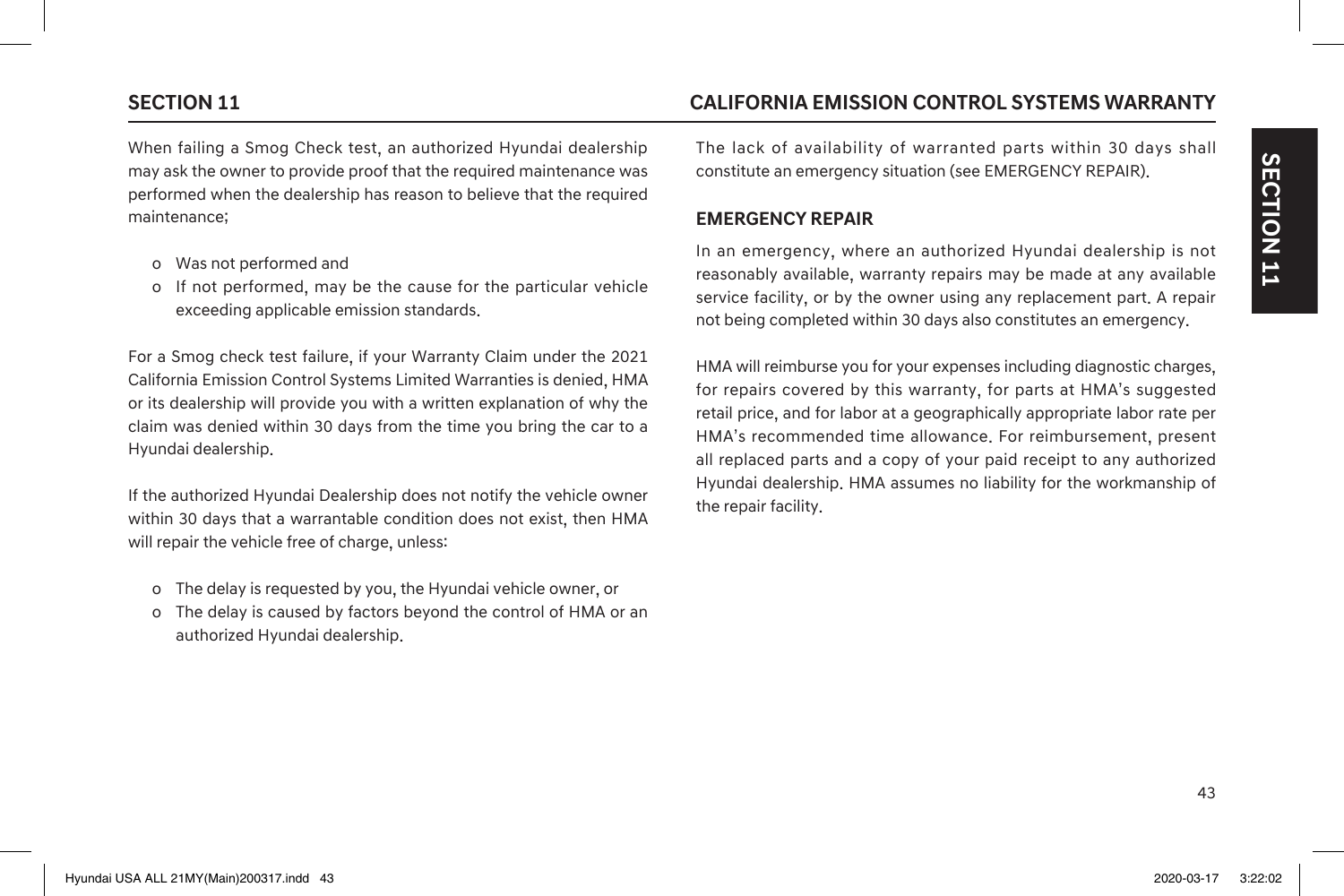### **CALIFORNIA VEHICLE INSPECTION PROGRAM**

If your 2021 Hyundai vehicle fails to pass a Smog Check test after a period of use of 5 years or 60,000 miles, but before a period of use of 8 years or 80,000 miles, whichever occurs first, you may choose to have your vehicle repaired at an authorized Hyundai dealership or another service facility.

In the event that the Hyundai dealership or determines that the smog check failure was caused by the failure or malfunction of a part listed in this Owner's Handbook specially noted with coverage for 8 years or 80,000 miles, then your Hyundai vehicle will be repaired under this limited warranty at no expense to you, unless the part failure or malfunction was caused by abuse, neglect, or improper maintenance.

However, if the authorized Hyundai dealership determines that the smog check failure was directly caused by abuse, neglect, or improper maintenance, then you will be responsible for all diagnostic and repair costs related to detecting and repairing your Hyundai vehicle so it will pass the Smog Check test. If you choose to have your Hyundai vehicle repaired at a service facility other than an authorized Hyundai dealership, HMA will not be liable for any diagnostic and repair expenses, except where such repair is necessary by reason of an emergency.

# **SECTION 11 CALIFORNIA EMISSION CONTROL SYSTEMS WARRANTY**

If your Hyundai vehicle is determined to fail the Smog Check test by such service facility, you may deliver your Hyundai vehicle to an authorized Hyundai dealership and have it repaired free of charge in accordance with this warranty.

### **OBTAINING WARRANTY SERVICE**

In the event of a Claim, you must return your vehicle to an authorized Hyundai dealership for examination and approval by Hyundai prior to any repair or replacement.

Warranty service will be provided by authorized Hyundai dealership without charge for parts or labor.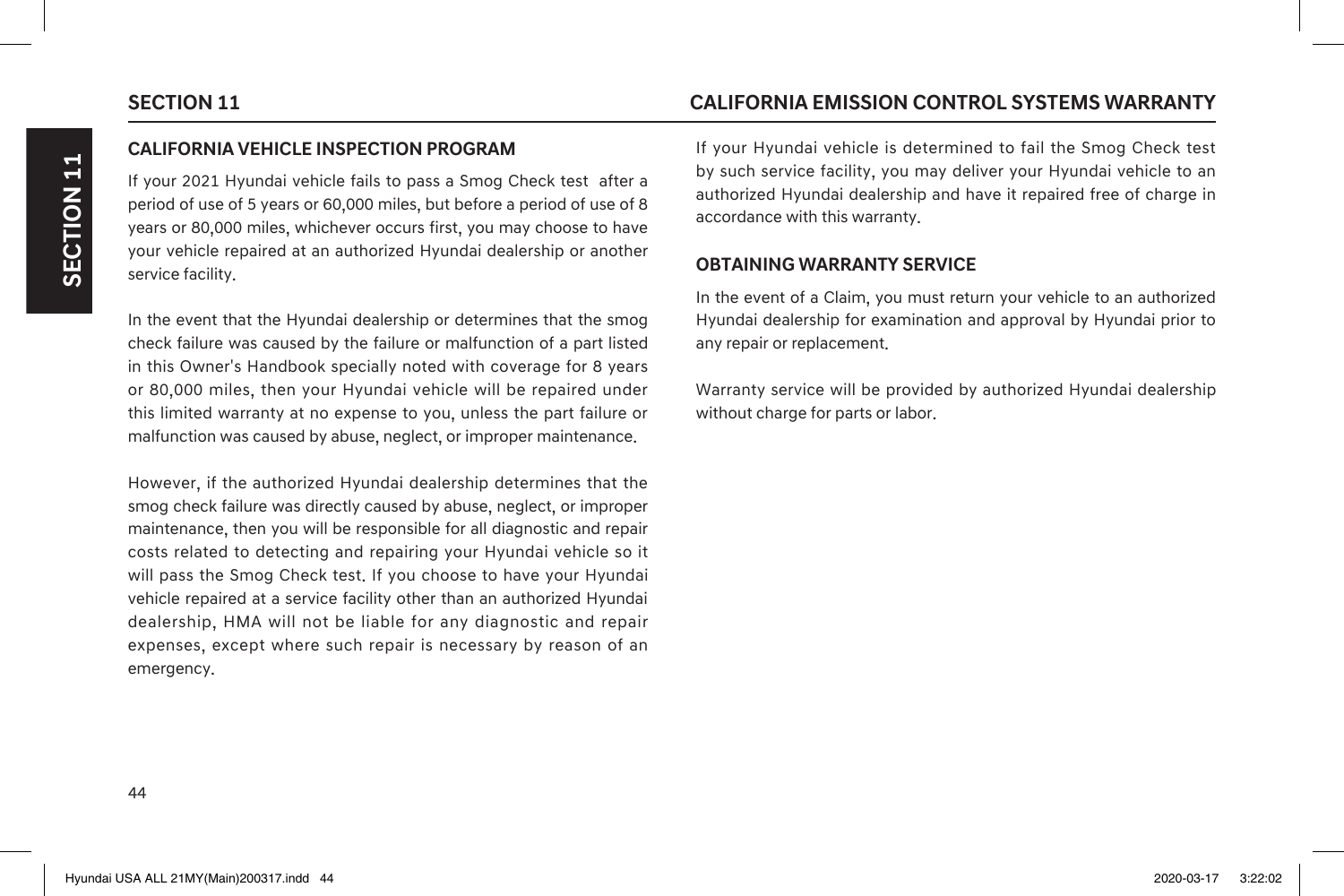### **WHAT IS COVERED**

Warranty coverage is for repair or replacement of any Hyundai Genuine Replacement Part or Accessory supplied from Hyundai Motor America which is found to be defective in material or workmanship under normal use and maintenance, except any item specifically referred to in the section "What is Not Covered."

Repairs are to be performed using New Hyundai Genuine Parts or Hyundai authorized remanufactured parts.

Parts/Accessories that were sold and installed by an Authorized Hyundai Dealership will be repaired or replaced without charge for parts/accessories and labor. If the parts/accessories were not originally installed by an Authorized Hyundai Dealership, they will be repaired or replaced without charge for parts/accessories, but labor charges will not be covered.

INCIDENTAL OR CONSEQUENTIAL DAMAGES ASSOCIATED WITH A VEHICLE FAILURE, INCLUDING WITHOUT LIMITATION LOSS OF TIME; INCONVENIENCE; COST OF TRANSPORTATION; TELEPHONE CALLS AND LODGING; LOSS OF PERSONAL OR COMMERCIAL PROPERTY; LOSS OF PAY OR REVENUE; AND LOSS OF USE OF THE VEHICLE, ARE NOT COVERED UNDER THIS WARRANTY.

### **REPLACEMENT PART WARRANTY PERIOD**

The Replacement Parts Limited Warranty period is limited to 1 year from the date of installation, or twelve thousand (12,000) miles of service, whichever occurs first, for Hyundai Genuine replacement parts supplied by HMA and purchased from and installed by an authorized Hyundai dealership. Parts replaced under the terms of the New Vehicle Limited Warranty, Powertrain Limited Warranty, Federal Emission Defect Warranty, Federal Emission Performance Warranty or California Emission Control Systems Warranty, are warranted for the remainder of the applicable warranty which the part was previously replaced under.

Certain Emission Control System items require scheduled replacement as part of the scheduled maintenance of the vehicle (i.e. spark plugs). Replacement of these items is warranted in normal service up to the first replacement interval only (Refer to the Hyundai Owner's Manual and its scheduled maintenance section). Genuine Hyundai Parts and Accessories supplied by HMA and purchased from an authorized Hyundai dealership, but not installed by an authorized Hyundai dealership, are covered for twelve (12) months from the date of purchase from the authorized Hyundai dealership.

**SECTION 12**

SECTION 12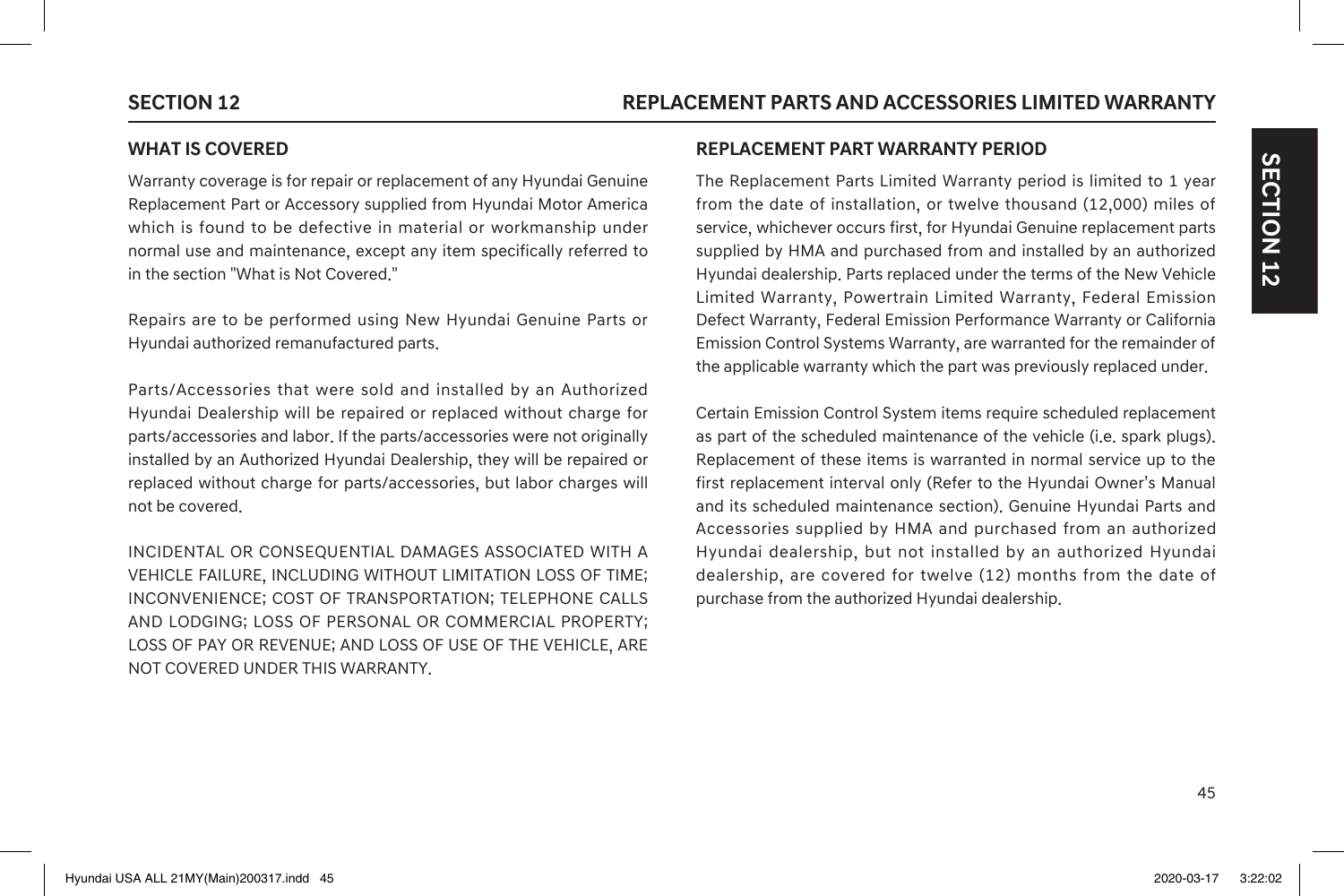### **ACCESSORY WARRANTY PERIOD**

A Hyundai Genuine accessory installed by an authorized Hyundai dealership on a new vehicle at the time of, prior to, or after the vehicle's date of delivery to the original retail purchaser, or the date the vehicle is first put into service, is covered under the New Vehicle Limited Warranty and is limited to 1 years from the date of original retail delivery or date of first use, or unlimited miles, whichever occurs first.

A Hyundai Genuine accessory purchased over-the-counter is warranted for 1 year/unlimited mileage.

An air conditioning system installed by an authorized Hyundai dealership is covered for 1 year or twelve thousand (12,000) miles, whichever occurs first, or the remainder of the New Vehicle Limited Warranty, whichever is greater, from the date of installation. An AM/ FM radio, air conditioning system, Bluetooth or navigational system purchased over the counter is warranted for 1 year/unlimited mileage. AM/FM radio, navigational system, and Bluetooth are covered for 1 year/unlimited mileage if purchased and installed after the vehicle has been retailed or placed into service.

### **OWNER'S RESPONSIBILITIES AND OBLIGATIONS**

- \* Proper use, maintenance, and care of the vehicle (part) in accordance with the instructions contained in the Hyundai Owner's Manual.
- Retention of maintenance service records. It may be necessary for the customer to demonstrate and prove that the required maintenance has been performed, as specified in the Hyundai Owner's Manual.
- Retention of the customer's copy of the original repair order or original part counter sales receipts. The repair order or sales slip receipt will state the date of the parts sale. For parts originally installed by an authorized Hyundai dealership, the repair order must also state the mileage of the vehicle at the time of original replacement.
- Delivery of the part or accessory and supporting documentation indicating the date and, if applicable, mileage at time of purchase and installation during regular parts and/or service hours to any authorized Hyundai dealership to obtain warranty service.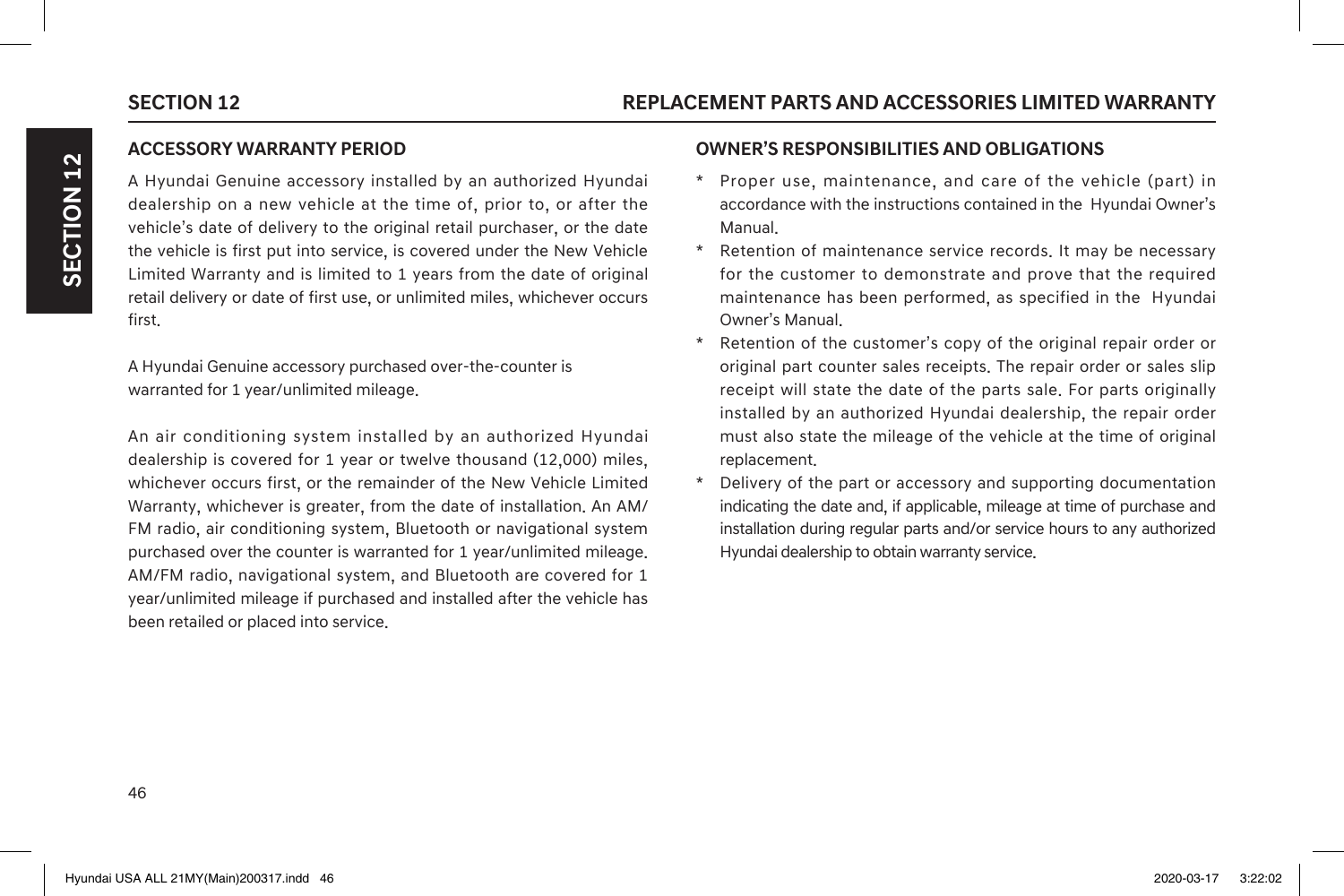# **SECTION 12 REPLACEMENT PARTS AND ACCESSORIES LIMITED WARRANTY**

### **WHAT IS NOT COVERED**

- \* Normal maintenance services of parts or accessories such as: cleaning, adjustment or replacement (i.e. spark plugs that are oil fouled, lead fouled, or which fail due to the use of low grade or contaminated fuel).
- \* Parts or accessories that fail due to abuse, misuse, neglect, alteration or accident, or which have been improperly lubricated or repaired.
- \* Parts or accessories used in applications for which they were not designed or not approved by HMA.
- \* Failures due to normal wear.
- Failures caused by non-Hyundai parts.
- Any vehicle on which the odometer reading has been altered so that mileage cannot be accurately determined.
- Any part previously replaced under the terms of the New Vehicle Limited Warranty, Powertrain Limited Warranty, Federal Emission Defect Warranty, Federal Emission Performance Warranty or California Emission Control Systems Warranty.
- \* INCIDENTAL OR CONSEQUENTIAL DAMAGES ASSOCIATED WITH A VEHICLE FAILURE, INCLUDING WITHOUT LIMITATION LOSS OF TIME; INCONVENIENCE; COST OF TRANSPORTATION; TELEPHONE CALLS AND LODGING; LOSS OF PERSONAL OR COMMERCIAL PROPERTY; LOSS OF PAY OR REVENUE; AND LOSS OF USE OF THE VEHICLE, ARE NOT COVERED UNDER THIS WARRANTY.

\* The duration of any implied warranties, including those of MERCHANTABILTY and FITNESS FOR A PARTICULAR PURPOSE, are limited to the duration of this limited warranty.

Some states do not allow limitations on how long an implied warranty lasts, or the exclusion or limitations of incidental or consequential damages, so the limitation or exclusions set forth regarding this limited warranty may not apply to the owner.

### NOTE:

Vehicles which contain non-Hyundai Genuine parts, or which have been misused, or improperly maintained, will not have the coverage under the Replacement Parts and Accessories Limited Warranty denied, unless the non-Hyundai Genuine part, the misuse, or the improper maintenance directly caused or contributed to the subsequent problem.

### **OBTAINING WARRANTY SERVICE**

Warranty Service will be provided by any authorized Hyundai dealership.